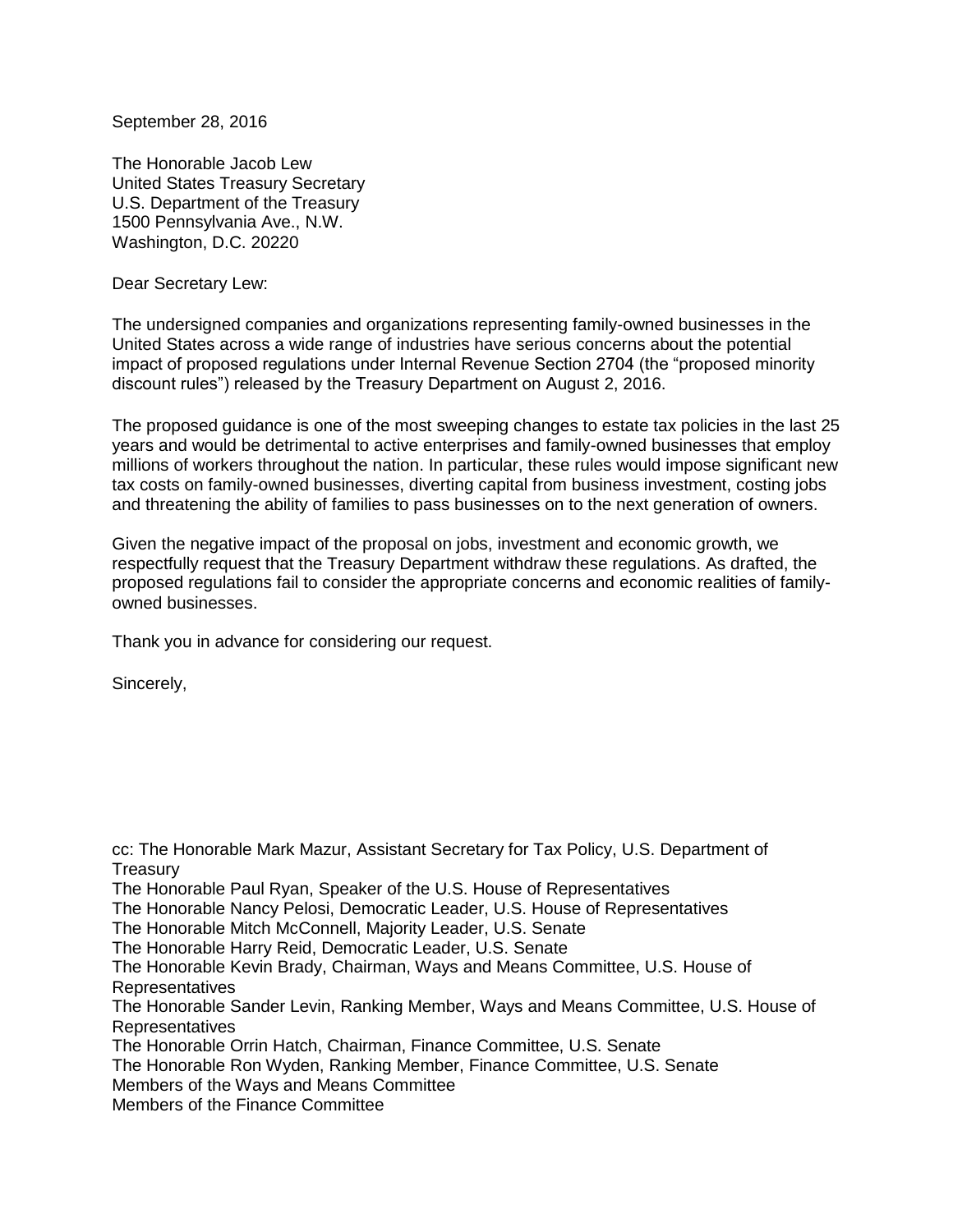# **Alabama**

AAA Cooper Transportation Acme Roofing and Sheet Metal Co., Inc Alford Avenue Veterinary Hospital American Osment Andalusia Distributing Co. Arlington Family Offices Batchelor Farms Bay Wood Products, Inc. Billy's Sports Grills Birdsong Industries Birmingham Rail & Locomotive Co. Bodock Farms LLC Brim Construction Group, Inc. Buchanan Hardwood Flooring, LLC Buchanan Lumber Business Council of Alabama C&C Contractors, LLC Circle J Landfill, Inc Clabo Inc. Clarior Capital LLC Claude Hardee Farms, LTD David Jordan & Co., Inc Donald B. Morgan Development Double Eagle Farms Dunn Construction Company, Inc. Ellis Oil Company Finlayson Landscape & Design Inc. Forsyth Consulting Inc. Frit Incorporated General and Automotive Machine Shop, Inc. Harold Haskins Inc. Harrigan Lumber Co., Inc. Hoar Construction, LLC HOME Place Farms, Inc Home Place Partners Induron Coatings, LLC Innovative Consumer Services

Joe Piper Inc. Kevins Auto Repair KyKenKee, Inc. Lazy B Ranch Main Street, Inc. McShan Lumber Company McShan Timberlands, LLC McWane, Inc. Melrose Timber Company, Inc. Miller Wire Works, Inc. NTA Graphics South Inc. Oakman Hardwood Inc O'Neal Industries Pinson Valley Heat Treating Co. Process Equipment, Inc. Rapid Signs Inc Riverside Refractories, Inc. Rives Construction Company, Inc. Russell Forest Products Sabel Steel Service, Inc. Southern Alloy Corporation Spar Inc Sumrall Investments, LLC Sunshine Supplies Inc. Super Foods Supermarkets Tate Services Tennessee Valley Equipment Rental, Inc The Alabama Cotton Commission The Gallery Agency The Mako Group LLC The Westervelt Company Timberland Cattle Two Guys Autobody Supplies Universal Glass Company Wellborn Cabinet, Inc. WGB Properties, LLC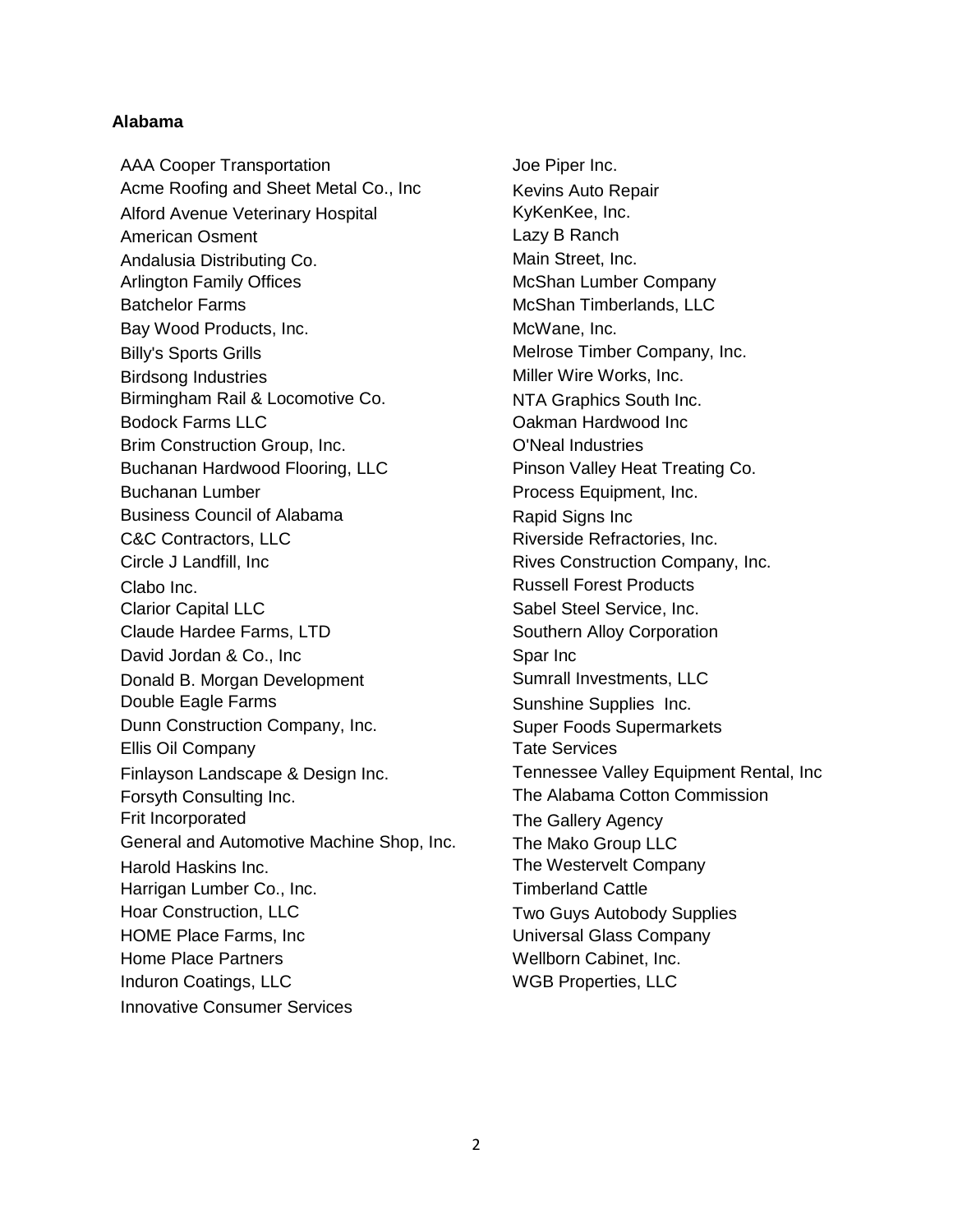# **Alaska**

Ach Consulting LLC Alaska Chamber Alaska Laundry and Cleaners Alaskan Kiwis LLC All-Star Plumbing and Heating LLC. Bengies Business Service Greer Tank & Welding, Inc. Kingfisher Roadhouse

# **Arizona**

9F Cattle Co A Tumbling T Ranches Ag Holdings LLC Apache County Farm Bureau Applied Rite Doors & Docks, Inc. Arizona Farm Bureau Federation Babacomari Ranch Co Beer and Wine Distributors of Arizona Bert's Paint Inc Bonita Ranch Inc. Calvert Oil Co. Carrow Land and Cattle Co. Central Bindery Company Cochise County Farm Bureau Coconino County Farm Bureau Cooley Farms, LLC Cow Chow Croppers Dena & Company Inc Desert Chemical Inc. DLB Holdings, LLC Dream Dinners of Arizona Dudley & Holomon Inc Dym Inc Evans Ranches Flying R Farms Fort McDoweel Farm Gila Growers Gin Gila River Partners Graham County Farm Bureau Great Harvest Bread Tempe

Murray & Associates P.C. Nugget Alaskan Outfitter Ourtrust LLC Pension Services Int'l Refrigeration & Food Equipment Inc Slayden Plumbing and Heating Soldotna Mini Storage

Greenlee County Farm Bureau Hallum Stores Industrial Tool, Die & Engineering, Inc. J.B. Ventures, Inc. J-5 Farms Jester's Billiards Jim Boyle Dairy JLJ Greenfield Court Killian Ranches La Paz County Farm Bureau Lakin Cattle Co. Lee Hoffman Roofing Maricopa County Farm Bureau Marlin Mechanical Corporation Mohave County Farm Bureau MTS Painting and Property Service Inc Noland Ranch, LLC Old Stage Stop Paul Rovey Dairy Pima Valve, Inc. Pinal County Farm Bureau Pyeatt Ranch Rafter S Cattle Co Randy Mueller Insurance Agency Inc River Ranch JV Rovey Enterprises Scrapbook.com Sharp's Welding & Mechanical Works Inc Smartt Solutions LLC Solid Cabinetry LLC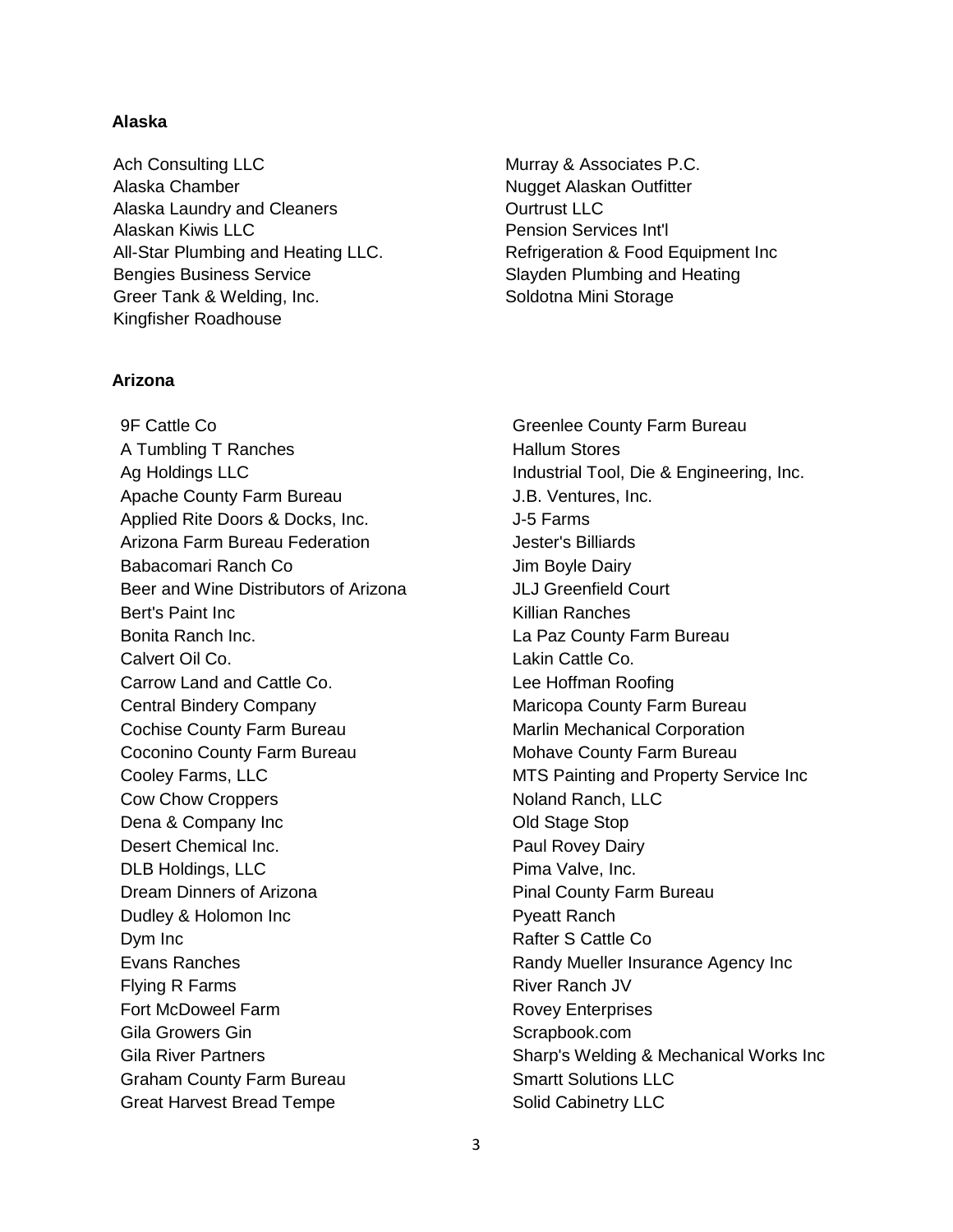Soreo In Home Support Services LLC Stotz Equipment Stratton Farms Sunset Fence, Inc. Sutter Masonry, Inc. Sycamore Farms, LLC Terrane Engineering Corp The Tennessee Grill

# **Arkansas**

Ag Council of Arkansas Anthony Hardwood Composites Anthony Oak Flooring Anthony Timberlands, Inc. Anthony Wood Treating Arkansas Farm Bureau Federation Bradford Nursery Inc. Bray Sheet Metal Company Contractor's Specialty Service Company Creasy Farms D & B Janitorial Services Inc.

Tucson Cowbelles Vertex Group LLC Whitewater Cattle Co. Yavapai Block Company, Inc. Yavapai County Farm Bureau Yuma County Farm Bureau

Dale Crampton Company Gilbert Industries, Inc. Maxwell Hardwood Flooring Miller Commercial Flooring, Inc. Moix Carpets & Fans, Inc. Morris Welding Service Inc Power Technology, Inc. Rock City Asset Recovery, Inc. The McLain Group LLC Weldon, Williams & Lick, Inc

# **California**

101 Livestock Market 3/S Ranch Inc 5 M\_Ranch A Lazy B Ranch A.J. Kirkwood & Associates, Inc. A.M. Farms A.Y. Nursery, Inc. A1 Ranch Above and Beyond Animal Care Absher Land & Livestock Absolute Electrical ACCW Adian Consulting, LLC Adobe Creek Orchards Agricultural Services, Inc. Agri-Valley Irrigation, Inc. AIC Air Logistics Corporation

Al Pombo, Inc. Alameda County Farm Bureau Alameda County CattleWomen Alan Pittman, Inc. Albert Allen Lopes Alden Peterson & Sons Inc. Alderson Dairy, Inc. Alex Engardt Roofing Co. Alldrin Family Trust Almendra Longhorns & Orchards Almont Orchards Inc. ALP Custom Spreading Alva Masonry Amador Farm Bureau Amber Resources American Takii, Inc Anomlus, Inc Applied Mechanical Solutions, Inc.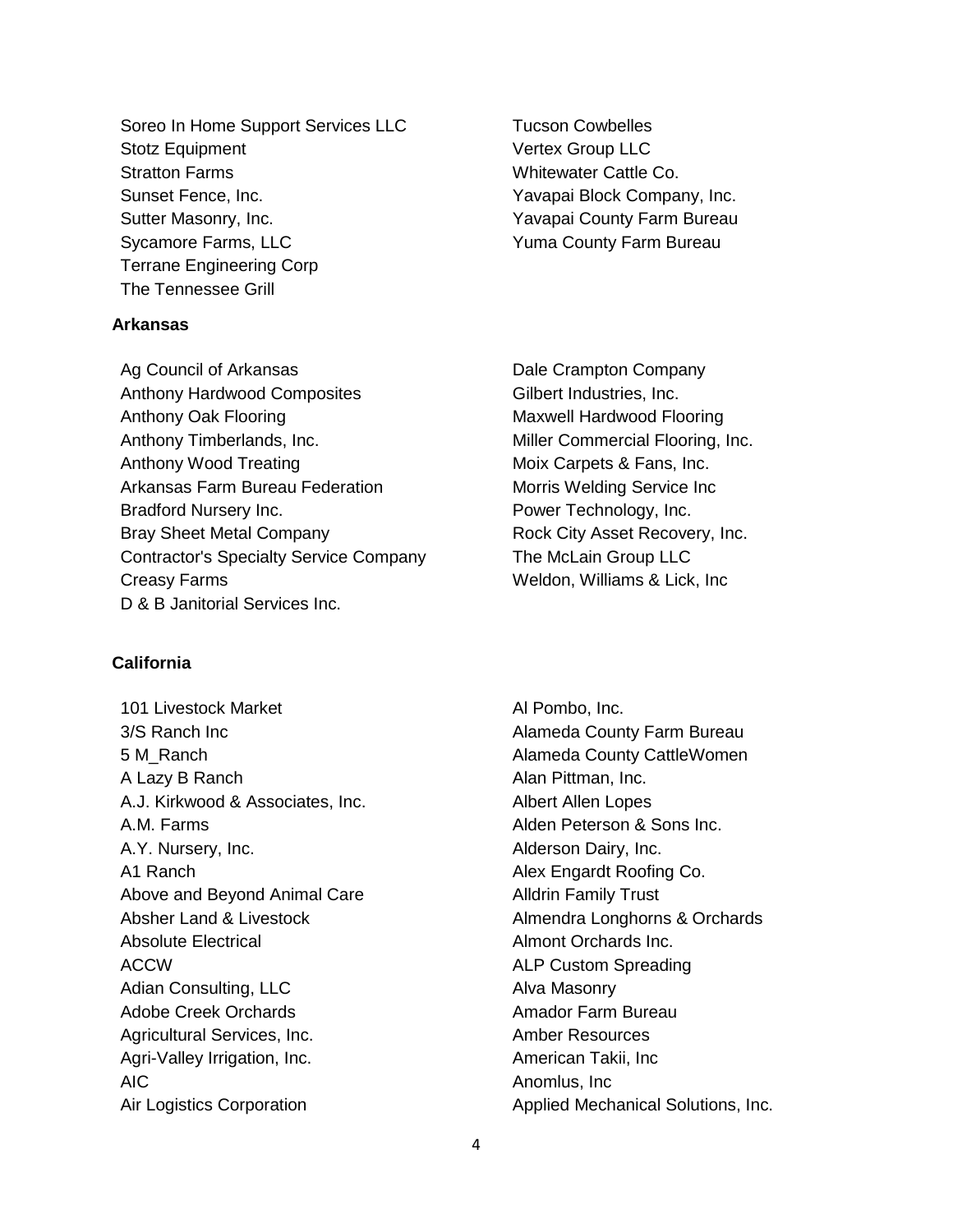Arcadia Chair Company Arena Painting Contractors, Inc. Armagh Vineyard Arnold Farms Arnott Family Enterprises Ashe & Wyche Ranch Ashlar Oaks, LLC Associated Builders and Contractors San Diego Aurora Avedisian Farms Avenales Cattle Co B J Etchepare Farm B&D Dairy LP B&D Farms Inc. B&N Minerals, LLC Babe Farms, Inc. Bacigalupi Vineyards Bains Farming Baja landscaping Co. Barbosa Cabinets Inc Barnes Tractor & Equipment Co. Barton Ranch, Inc BarVP Dairy Basraon Farms Bauer Vineyards BC Rincon Construction Bear Valley Ranch Beck Roofing Co., Inc. Beckstoffer Vineyards Mendocino Belknap Family Farms Bellino Farms Belvedere LLC Benbow & Wescott Ranch Benden Farms Bengard Marketing, Inc. Benson Ranch Benson Vineyards Beymer Farms Inc Big Creek Lumber Company, Inc. Big Creek Timber Company Big Oak Nursery BKG Farms

Blagg Farms Blake Austin College Blayney Farms Bluebeyond Fisheries Blundell Ranch Bobrick Washroom Equipment, Inc. Bogle Vineyards Inc. Bogus Creek Ranch Bonacich Orchards Bonander Buick GMC Bontadelli, Inc. Borba Farms Partners Borrell Ranches Bowling Ranch Bozzano and Company Braden Farms Bradford Ranch Brassica Wholesale Nursery, Inc. Brawley Farms Brent Wiggin, Inc. Brice Station Winery Brown Enterprises Farming Brown Equities Brown Family Orchards Browning Ranch BRS Financial Group, LLC Brundy Farms Bryan-Morris Ranch LLC Bundy's Cattle Burchell Farms Burrel Farms, Inc. Burreson Farms Butte County Farm Bureau Byrom-Davey, Inc. C & E OTT FARMS C Cattle C dbl J Ranch C Macche Ranch CA Farm Bureau Cain Ranch Calaveras Title Company Caliente Farms LLC California Beer and Beverage Distributors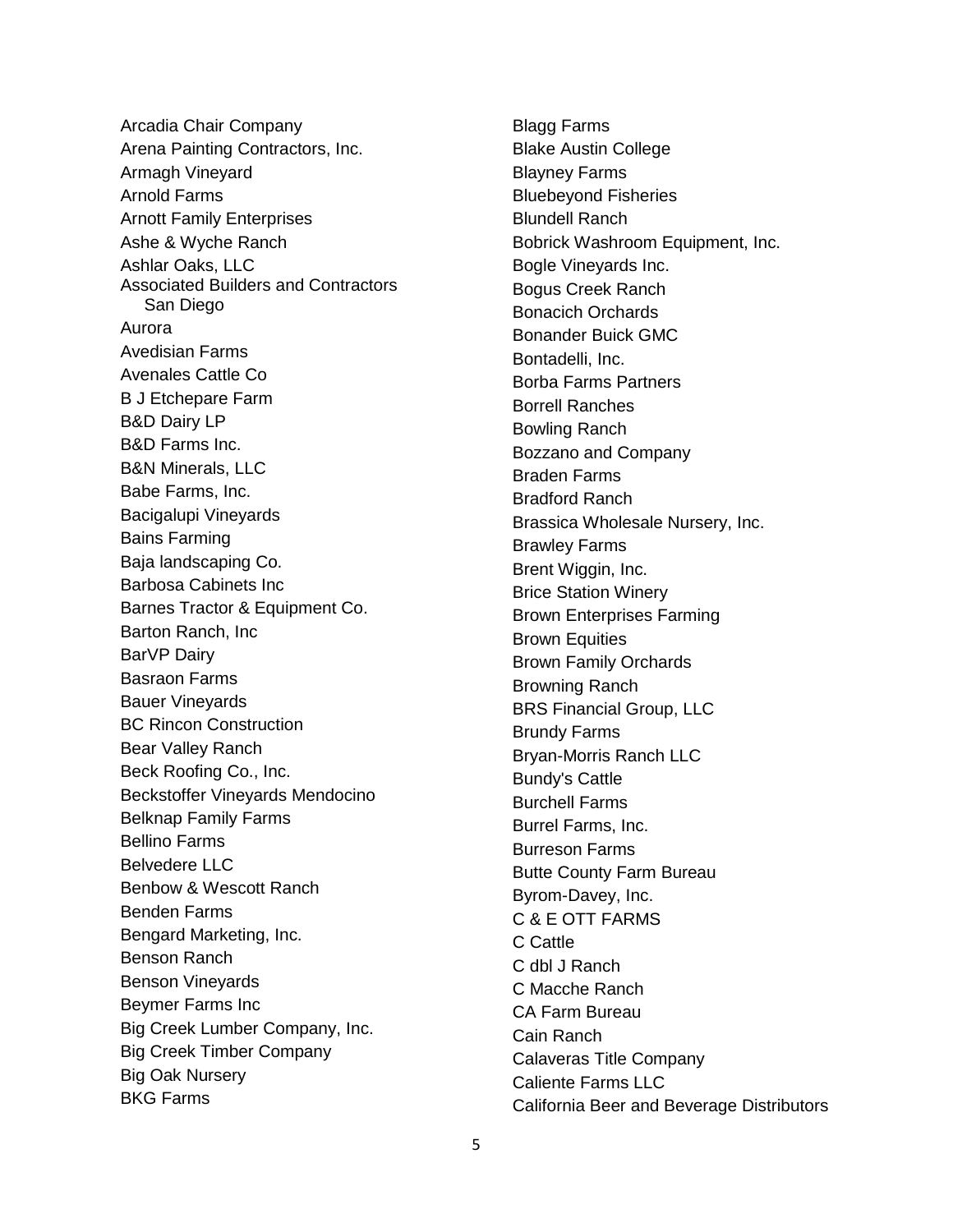California Canning Peach Association California Cattlemen California Cattlewomen California Farm Bureau Federation California Small Business Assn. California Transplants California Woodworking, Inc. Camera Brothers LLC Camlam Farms, Inc. Canteen Service of Northern California Canyon Creek Ranch Capay Canyon Ranch Capital Region Financial Group LLC Capitol Architectural Products Co. Cardoza Ranch Carlin Family Revocable Trust Carmichael Farms Carpenter Vineyards Casa de Fruta Casey Ranch Cedar Ridge Apple Ranch LLC Cederquist Farming Chambers Oil Chance Land & Cattle Charles Hermle Farms Inc Charles Voss Farming Charter Brokerage & Investment Company Charter Ranch Chatom Vineyards Cherokee Farms, Inc. Chohan & Sons, Inc Chris Torres Farming Cimarron Farm Circle M Truck Repair, Inc. Clarence Scott Ranches Clark Ranch Classic Oaks Ranch HV Clayton Ranches LLC ClearEND Clements Vineyards Clendenin Orchards Clyde & Laurena Johnson Ranches Cockrell Cattle Ranches

Concept Builders Contra Costa County Farm Bureau Cooley Ranch Company Corder Farms, Inc. Corralitos Gardens Costa Family Farms Costa Santos Ranch Countryside Mushrooms County Line Farming Co., Inc. Cowles Berry Farm, Inc. Crabtree Industries Crossland Vineyards Crows Pass Farm CRP Plumbing Co. Inc. CSI Contractors Inc. Cunningham Ranch, Inc. Curtoni Land & Cattle, LLC Curutchague Farms Custom Control Sensors, Inc. D Ranch D Scholle Farms D.A. Spangler Farms D.B. Farms, Inc. daCosta Ranch Daehling Ranch LLC Dalke & Sons Construction, Inc. Darrell Vincent farms Davis Creek Land and Cattle Davis Diversified Farms, LP De Groot Dairies De Jong Ranch Delphon Industries LLC Delta Building Maintenance Denner Ranches Inc Dennis Boertje & Son Dairy Derby Orchards Dersch Apiaries, Inc DeSouza Properties Dhadda Farms Diablo Ranch Diamond 3, LLC Diamond Cattle Company Diede Construction Inc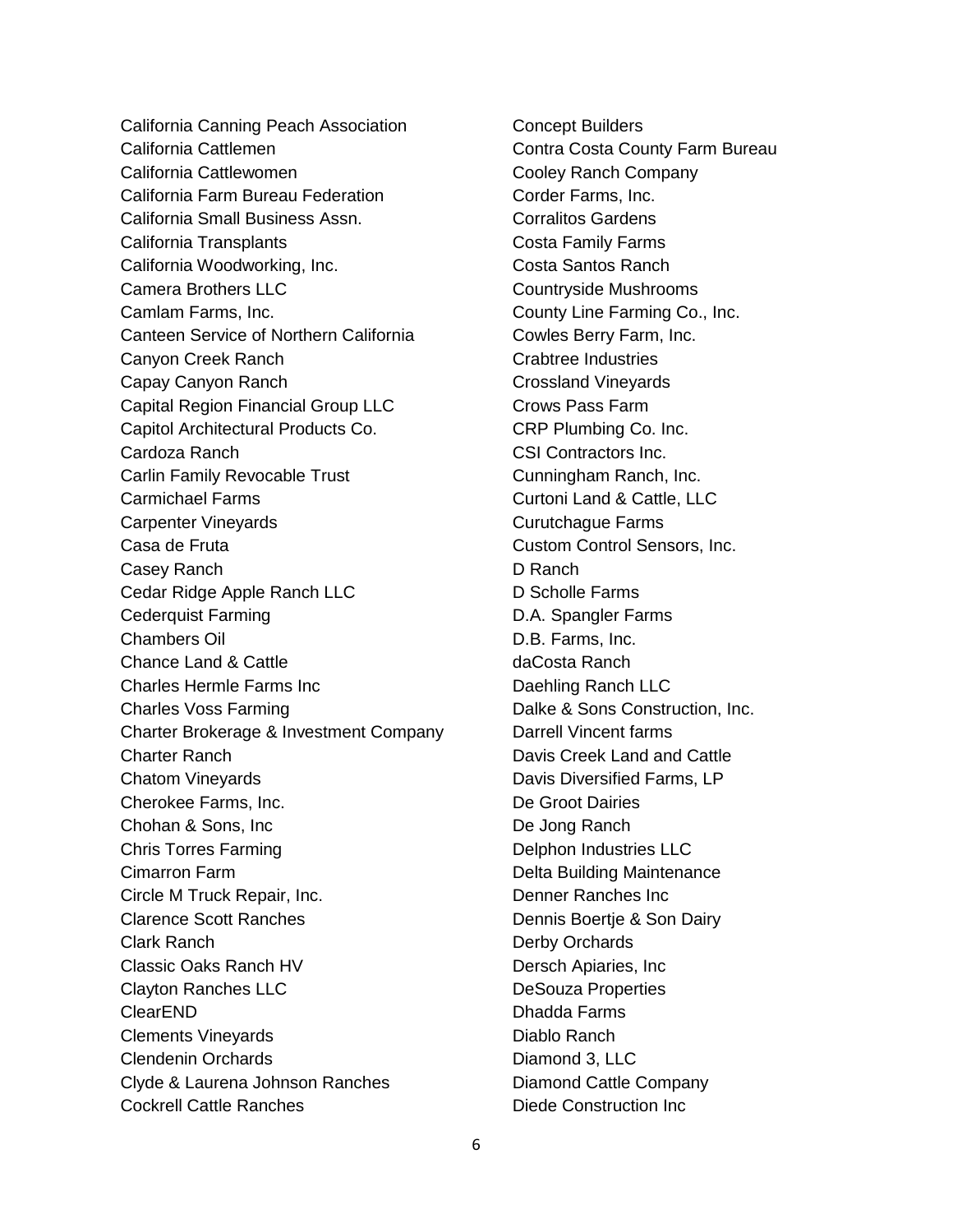Dittmer Ranch Dixon Stable LLC DMCI DMS Facility Services, Inc Domenigoni Bros Ranch Domenigoni Ranch Central Domino Farms Done-Again Farms, Inc. Double D Farms Double Eagle Financial Double J. Farms Douglass Ranch Driscoll Family Farms, LLC Driver Trust Drummy Ranch Dryco Construction Inc. DuBois Ranch Durrer Dairy LP Dutchman Twin Farms E.C. Loomis & Son Insurance Associates E3 Investments, Inc Eberhard Equipment Economy Pest Control Eddie Ranch Edwards Ranch El Dorado County Farm Bureau Ellwood Ranch, Inc. Emerald Farms Equipment Emerzian Woodworking, Inc. Emigrant Springs Horsemanship Empyrean Plumbing, Inc. Erick Nielsen Enterprises, Inc. Erickson Farm Estralita Springs Ranch Company Etchepare Ranches Corp Etxe Trucking, Inc Eutenier Ranches Ewe & Me to Farm F & F Contracting, Inc Fabio Imports Fairhaven Avocados Fairmead Farms Falcon Highlands Ranch

Family Farms and Ranches Famularo Ranch Far West Equipment Dealers Fawaz Farming Faye Properties, Inc Fehlman Family Ranch Fergruson Family Enterprises, Inc. dba Gray Electric Company Ferrini Ranch Fillmore Valley View Ranch Family Limited Partnership Five Marys Farms FJS Ranches, LP Fleming Farms, Inc Floyd Auten Electric, Inc. Ford Ranch Forever Yours Florist & Gifts Foust Farms Frank S. Brown Company Frank Steel Ranch Corporation Frantz Wholesale Nursery, LLC Freeborne Inc. Fresno Cooperative Raisin Growers Fresno Piano Gallery Inc. Fry & Son, LLC. Fugate Farming Company G & N White Ranch G&J Farms, LLC Galas Ranch Galen K. Miyamoto Game On Sports, Inc. Gar Tootelian Inc. Garden Creek Ranch Vineyards Winery Garton Tractor, Inc. Gary Driver Gebhardt Farm Management Inc Genasci Dairy GF, LLC Gibson Ranch & Vineyards Gillespie's Abbey Carpet & Floor Ginochio Associates Gird Ranch Glenn Colusa CattleWomen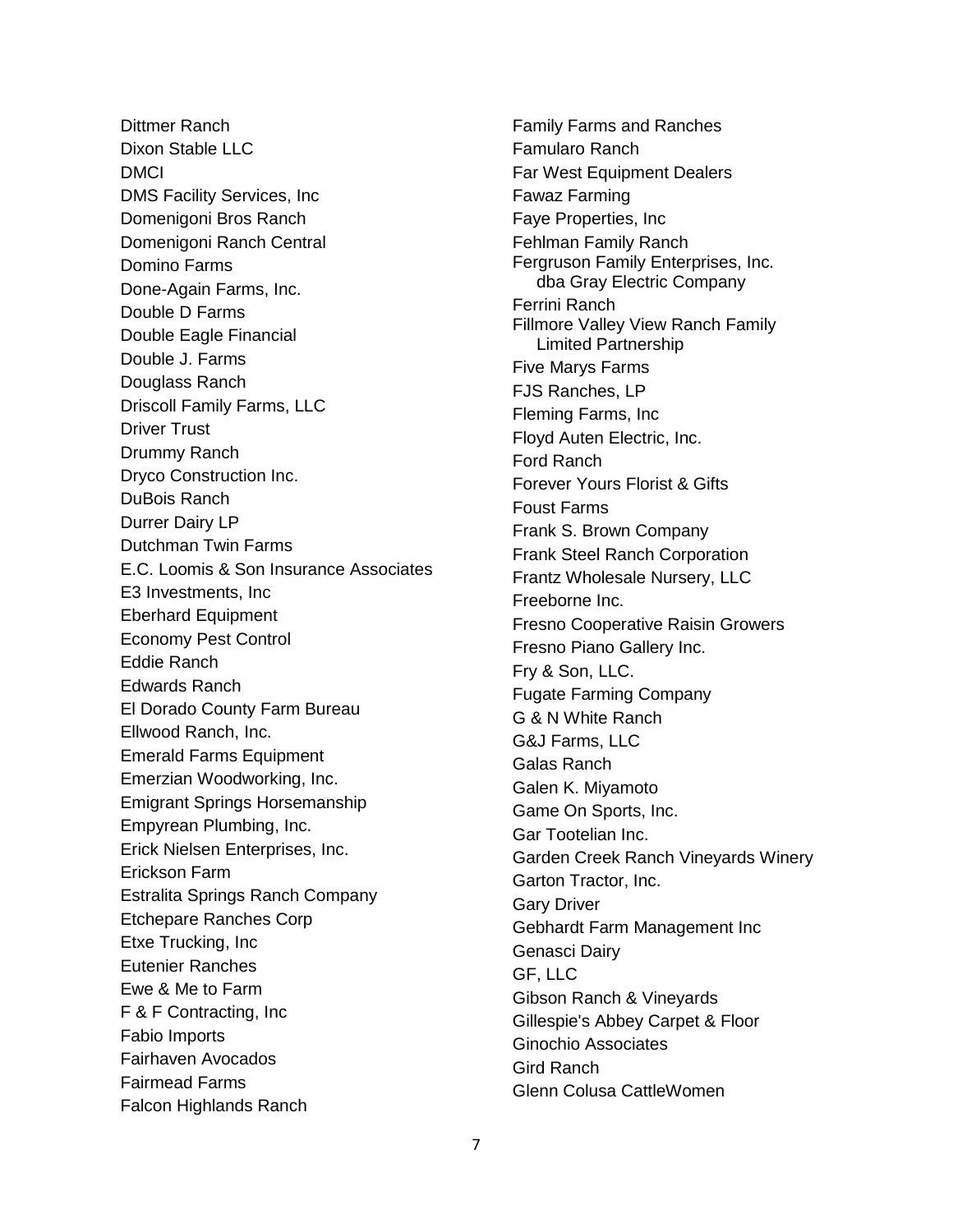Glory Farm Goehring Vineyards Inc Gold Star Farms Golden State Dairy Golden State Fitness & Performance, LLC Golden Vineyards Gongco Foods Gonsalves Ranch Goodwin Construction Group, Inc. Gragg Canyon Ranch, LLC Grapevine Vineyards, Inc. Graziano Custom Roofing, Inc. Green Chef Press Green Quail Vineyard Greenwood Vineyard LLC Gregory Farms Gregory K. Leiser Farms, Inc. Grey Ranch Greyco Griffin Farms Inc Grizzly Creek Land & Cattle Growers' Choice, Inc. Growers Express LLC GT Petroleum Co Gudel Cattle Company Guthrie Ranches H & W Vineyards Hacker Cattle Corp Hamilton Ranch LLC Hammonds Ranch, Inc. Hansen Ranches Hardin Creek Vineyards Harman Brothers Harney Lane Winery & Vineyards Harrison W. Rued Family Limited Partnership Hash Farms, Inc. Haupt and Sons Farms Heaven Hill Ranch Hedrick's Chevrolet Hendley Family Limited Partnership Hennings Bros Drilling Co. Inc Heppner Hardwoods, Inc Heringer Estate Family Vineyards & Winery

Herrick Grand III, LLC. Hershey Land Company Row Crop, LLC Hi Tech Honeycomb, Inc. High Desert Lodging Hildreth Farms Inc. Hollandia Farms Inc Hollyhock Ranch Hoogendam Dairy Hops-Meister, LLC Horizon Farms Horizon View Farms Huff Ranch LP Humboldt County CattleWomen I.E.-Pacific, Inc. Icon Agricultural, Inc Ideal Drawer Box, Inc Ikeda Bros. Image Sun Indigeny Reserve Iron Oak Vineyards Irrigation Supply Co. ITL Inc J D McGrath Farms J R Roberts Corp J&L Vineyards J&S Farms J.B. Dewar Inc. J.D.M. Enterprises, Inc. J.E. Perry Farms J.M. Lasgoity Jack Creek Farms Jack's Butane Service Inc James Hills Concrete Co. Jaques Dairy & Farming Jay's Catering JB Dewar, Inc. JC Plumbing & Heating JCSD Farms, Inc. JD Almond Farms, Inc. Jenner Cattle Co., Inc. Jerry Goubert Farms Jerry K. Moore, Inc Jerry L. Conrow & Company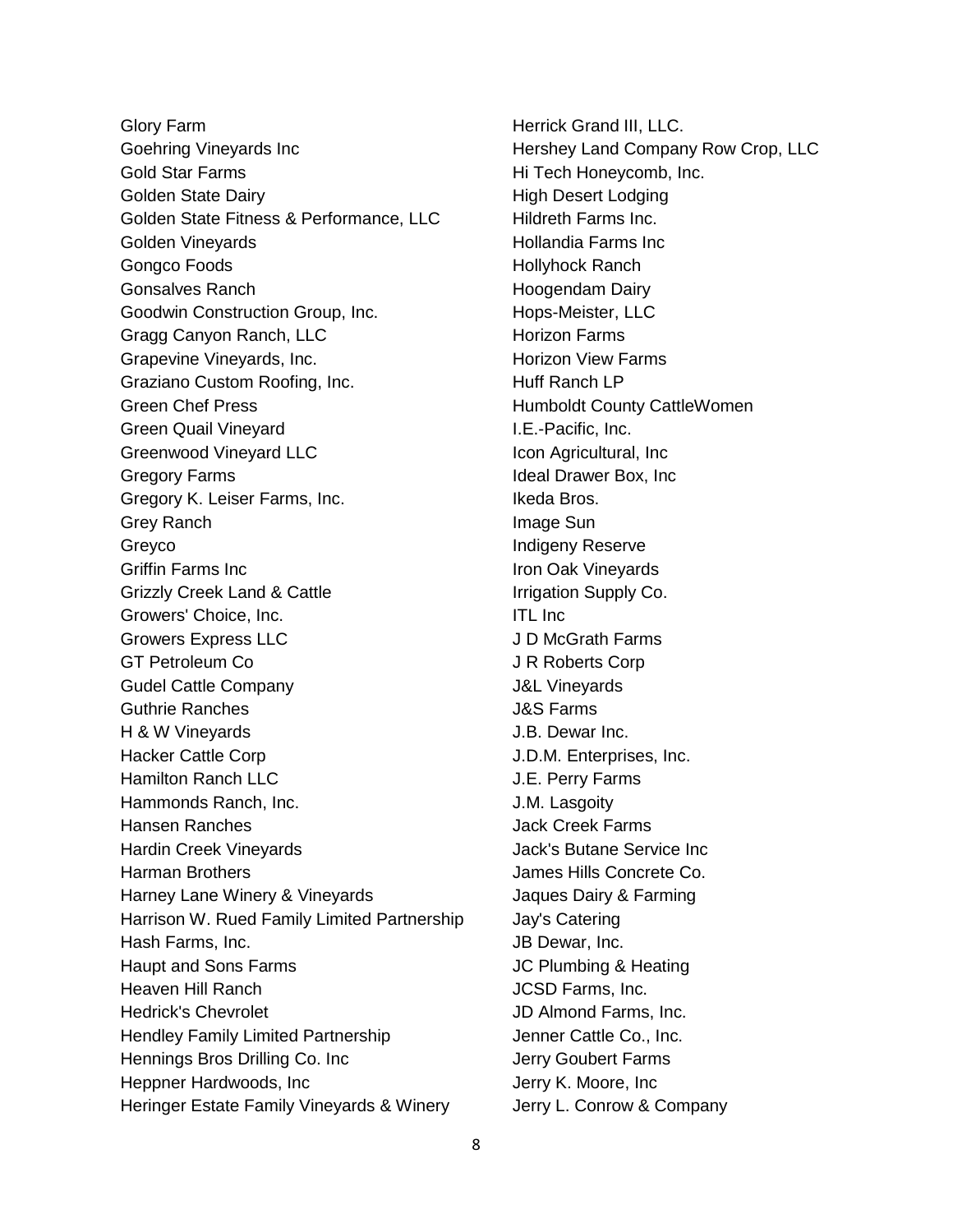JH Bryant Jr., Inc. Jim Beck Orchards, Inc JJ's Storage JM Wealth Management Group Johas and Associates, Inc. John D. Shilling, CPA, Inc. John Graffigna Family LP John Schallberger Farms K. Darpinian & Sons, Inc. Kaae Krest Angus Kaelin Farming LLC Kawaguchi Farms Kawasaki Farms Kaweah Lemon Company Keever Vineyards LLC Kelleher Family Farms, LLC Kern County Farm Bureau Keyawa Orchards Inc Kiler Canyon Ranch King Ranch KLM Ranches Inc Kyle & Kyle Ranches, Inc. L.A. Hearne Company La Deau Manufacturing Company Lago Giuseppe Winery Laguna Grove Service, LLC Lamb Cattle Company Land Management Inc. Lange Twins Family Winery and Vineyards Larry Ambrosini Ranch Laser Electric, Inc. Lassen Canyon Nursery, Inc. LAUB Properties LLC Laurel Grove Land & Livestock Co Lavio Family Ranch Lea Ranches Leveroni Vineyards Lewelling Associates Lewelling Vineyards Liberty Farms Lima Ranch Lima-Hamm Farms Lindauer Farm Management

Lindauer River Ranch Little Creek Inc. Lloyd Pest Control Lobo Enterprises Lone Valley Ranch Long Ranch Inc Longview Ranch Loomix California Lord Ranch Los Alisos Ranch Company, LLC Los Banos Abattoir Lowell Ranch Lucky Dog Farms LLC Lyall Enterprises, Inc. Lynn E. Rickard, ARA M & C Farms Machado Ranch Madera County Farm Bureau Madrona Ranch Mancebo Holsteins Mangini Ranch/Vineyard Mapleleaf Pistachio Farm Marca Bella Farms, Inc. Marenco Cattle Co. Inc. Marin County Farm Bureau Mariposa Holding Corporation Mark Anthony Vineyards, LLC Markarian Family Ltd. Ptr. Marlin Medearis Ranches Inc. Marquart Bonsall Ranch LLC Marquez Farms Martin Brothers Farms Mauritson Family Winery Mayfield Consulting Maywood Farms McBroom Farms McCoy's Poultry Services, Inc. McEnerney & Sons McEnerney Farms McEwen Nursery McIsaac Farms, Inc. McIsaac Land and Livestock McKean Farms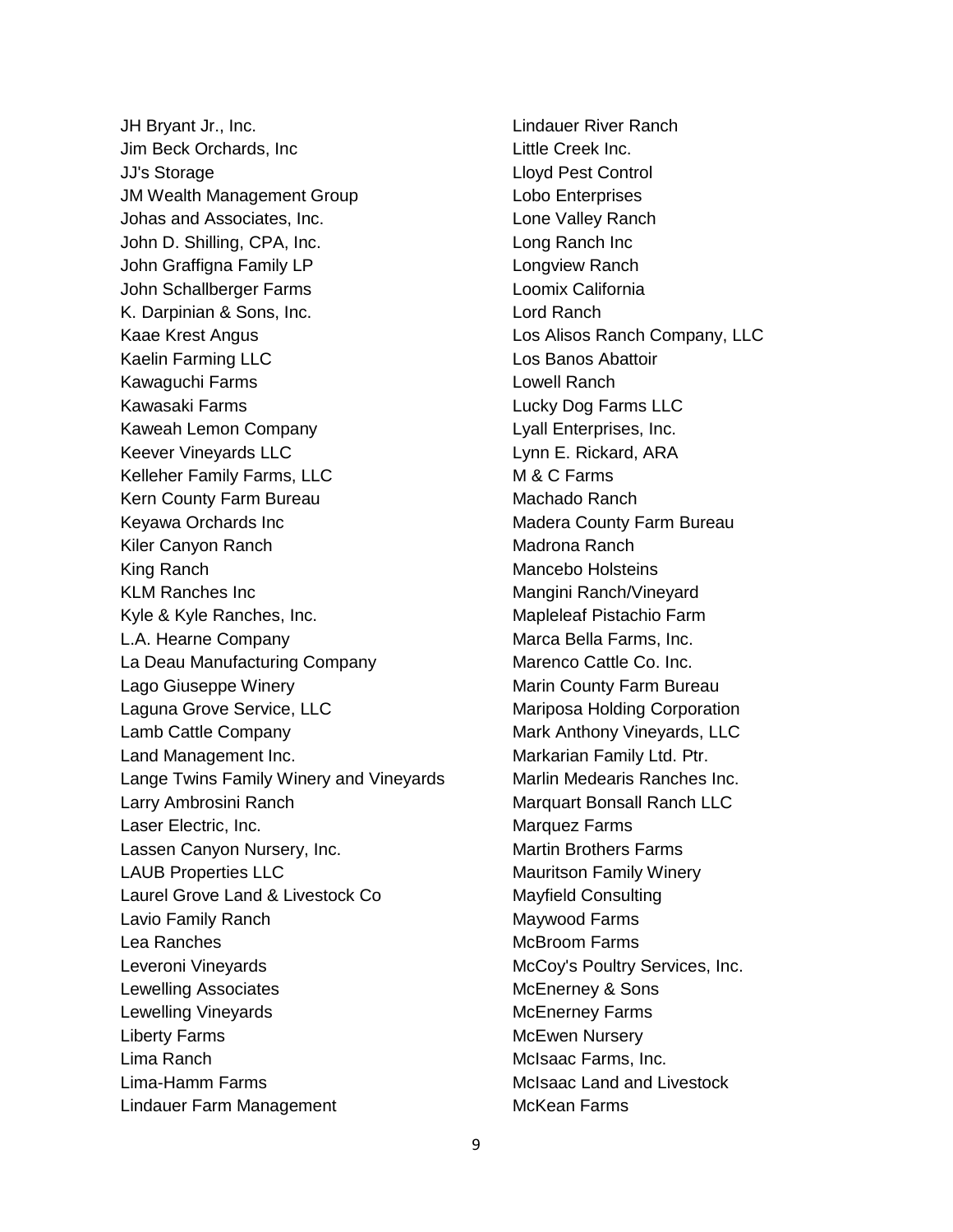MCM Properties, Inc Mendocino County Farm Bureau Menghetti Construction Menne Ranch Hay Inc Merced County Farm Bureau Meridian Agri Research Mettler and Son, Inc. Michener's Tree Farm Middleridge Vineyards Mike & Pam Griffith Farming Mills Ranch, LLC Miramont Estate Winery Miranda Dairy Mitchell Cattle Company Mitchell Farms Mitchella Vineyard & Winery MIV Insurance Services MK Electric & Design Inc MMB Management LLC Modesto Executive Electric Inc Modoc County Cattlewomen Mohr-Fry Ranches Mom's Pie House Monterey County Farm Bureau Moonshine Dairy Morada Produce Co Morning Star Dairy, Inc Morris Ranch Mountain View Nursery Moynier Vineyards Mt View Almond Farms Inc Muelrath Ranches Murad Farms Inc Murphy Farms Murphy Ranches MV Cattle Company Napa Valley Grape Grower Association Narhanson Creek Vineyards National Band Saw Company Neil Bassetti Farms, LLC Nevada County Farm Bureau New Dimension Masonry Nick Sciabica & Sons

Nick Stehly Farms, Inc. Nielsen Family Farms, LLC Nish Noroian Farms Nola Orchards Norene Ranches Inc. Norman's Nursery, Inc. Northern California Pecan Inc Nova Group, Inc. Nursery Growers Association Oak River Ranch O'Connor Way Farms Oest Ranch OHI Company O'Leary-Peifer, Inc Olive Growers Council of California Olson Farms Orange County Farm Bureau Orange County Land Management Orradre Farming Orton's Equipment Company Osterkamp Farms Overton Orchards P & G Brumley Farms Pacific Aqua Farms, Inc. Pacific International Bearing Sales Inc Packaging Innovators Corp. Pankey Farms Pantaleoni Ag Enterprises Inc Par Farms Inc. Passaglia LLC Paul F & Mary K Sankey Farming Paul King Electric Pedretti Ranches Pegasus Applicators, LLC Pengo Wireline Peninsula Electric Inc Petersen Farms Peterson's Farm Petrified Forest Vineyards Petrol Transport, Inc Pierson-Lambert Vineyards Pipe Fabricating & Supply Company Plant Sciences, Inc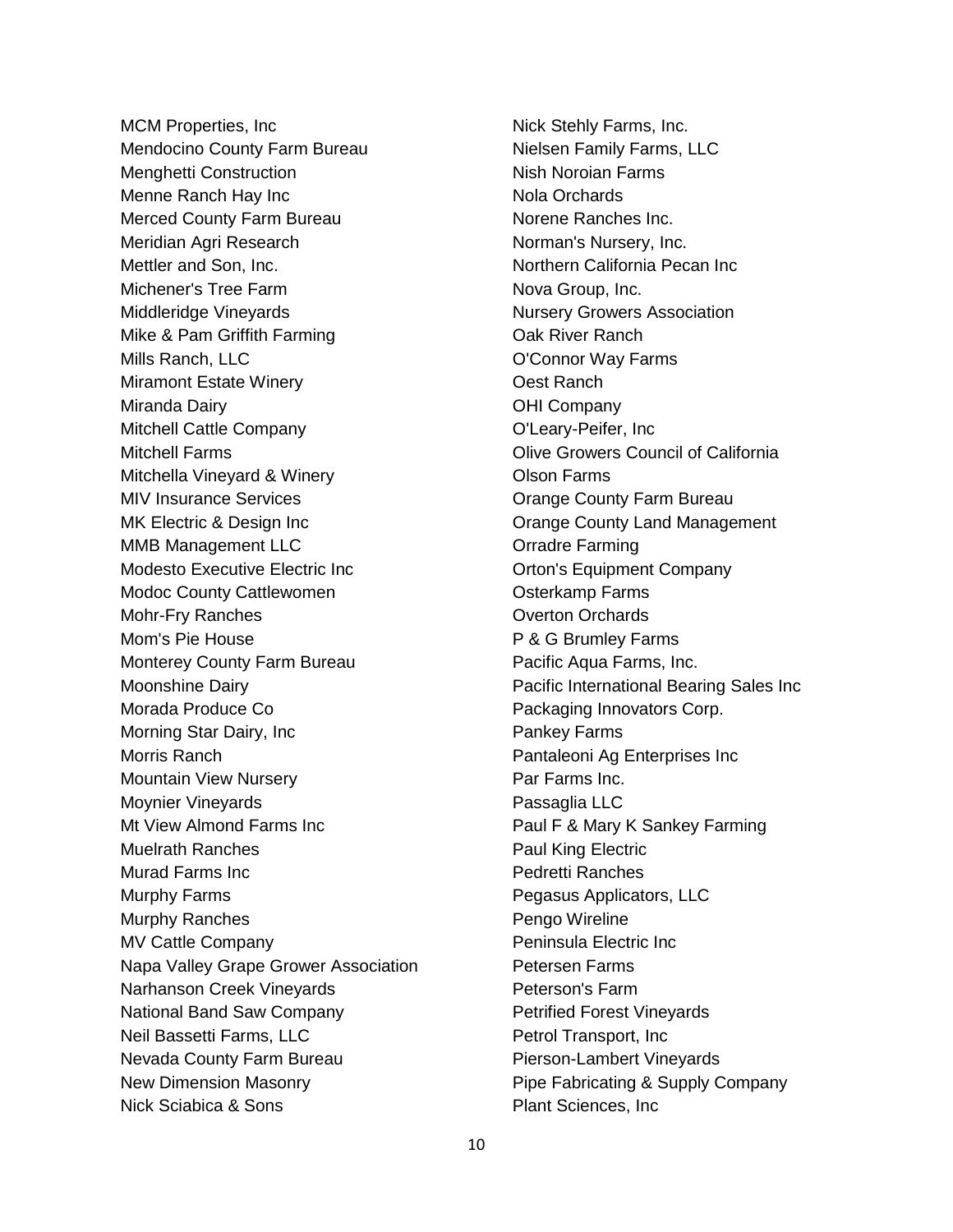Plumas Sierra Cattlewomen Podesta Farms Podsakoff Family Farms Pollock Farms Ponte Winery Ponzo Ranch Poulter Family Enterprises, Inc. Power Services, Inc. Pozo Valley LLC Precision Tube Bending Pre-Peeled Products Inc. Priority Farms Pro Craft Construction Inc. Propulsion International Pueblo cattle Pugliese Interior Systems, Inc. Pump House Ranches, Inc. Quixote Farms R. E. Goodwin Farming Co., Inc. Rack & Riddle Custom Wine Services Rafter 4D Cattle Co Rafter O Ranch Raisin Bargaining Association RAM Entities, LLC Ramelli Ranch Ramey Wine Cellars Ramos & Kley Ranches, LLC. Rancho Chimiles LP Rancho El Morro Rancho Ellenita Rancho Jubliee LLC Rancho Limcado LP Rancho Los Lobos Avocado Growers Rancho Teresita Dairy Rasmussen Ranch, LLC Rava Ranches, Inc. Raycon Technology Inc. RCO Ranches RCP Block & Brick, Inc. Red Barn Walnut Co, LLC Redfern Ranches, Inc. Redlands Foothill Groves Reedy Vineyards

Reeldey FFA Rejuvenation Wellness Medicine Rey-Crest Roofing & Waterproofing Co Richards Cattle Co. Richline Farms Rick Young Ranches Riley Ranch Rimlander Farms Riordan Ranch Riverbend Farming Riverside County Farm Bureau RJR Transportation, Inc. RK Electric, Inc. RL Fuller Inc. Robert and Barbara Bishel Farms Robert Dudley Ranch Robert Gioletti & Sons Dairy Inc Robert J Barnes Ranch Robert Jones Farms Robert M. Hadley Company, Inc. Robinson Bros Ent LLP Robinson Enterprises, Inc Roche Oil Inc. Rocking Double D Ranch Rocky H Ranch, Inc. Rocky Springs Ranch LP Roen Ranch Roland Roos and Company Romiti Farm Ronald C. Leimgruber Farms Ronald Martella Farms, Inc. Rose Ranch Rosenthal Farms Rosenthal Ranch LLC Royal Oaks Mushrooms Royal Paper Box Co of California Ruby Qureshi Farm Rucker Vineyards Ruddick Ranch, Inc. Rudvalis Orchids Ruiz Ranches Runyon and Dorsey Orchards, Inc. Russelmann Ranch LLC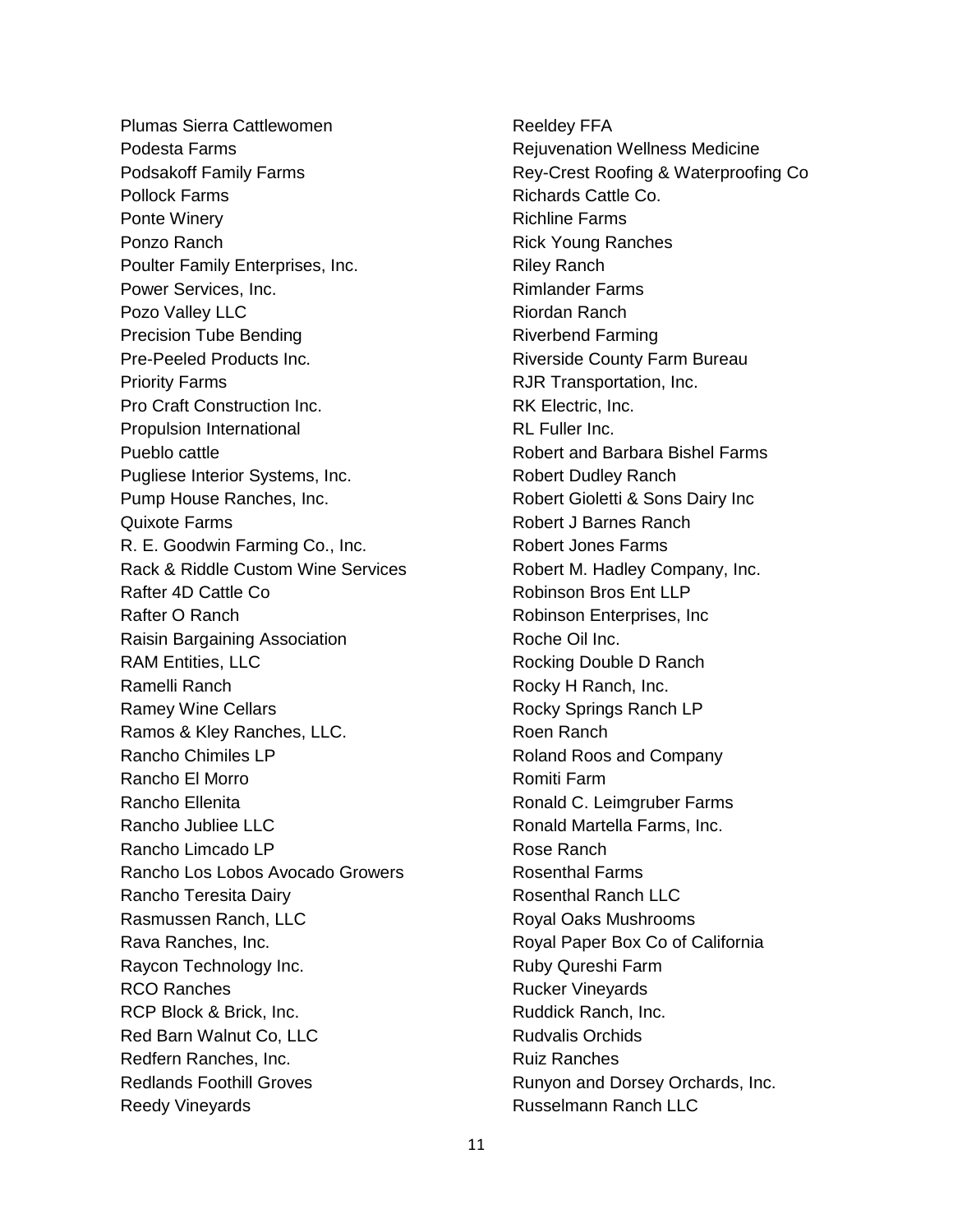RV Wholesale Ryan Electric, Inc. S & S Financial Services S&A Farms S.H. Merwin and Sons, Inc. Sacramento County Farm Bureau Safety World Inc. Sagehorn-Russell Ranch, LLC Salcedo Farms San Benito County Farm Bureau San Bernardino county Farm Bureau San Diego County Farm Bureau San Joaguin County Farm Bureau San Joaquin Farm Bureau San Luis Obispo Co. Cattlemen's Association San Luis Obispo County Farm Bureau San Luis Pump Company Sangiacomo Landscape Santa Barbara County Cattlewonen Santa Barbara County Farm Bureau Sausal Corporation Sawing Services Co. Schambers Orchard **Schams** Scheiber Ranch Schell/Thompson Red Mountain Ranch Family LP Scheller Beefmaster Cattle Schofield Farms Schohr Ranch Schulze Partners Schwaesdall Roofing & Repairs Schwaesdall Winery Scott & Starr West Scott Valley Angus Scudder Roofing Company Scully Packing Company, LLC Sculpture Concepts Seacoast Farms, LLC SECAP Seely Orchard Seley & Co Seley Enterprises

Selover's Family Farms Selover's Paint, Body, Mechanical and Towing Serres Ranch Setter Cattle Company Sevan Farms Inc Shell Creek Vineyards Sierra Hay & Feed Inc Sierra Valley Grange Signature Signs Inc. Sinton, LLC Siskiyou County Cattlewomen SJR Farming Skyler Electric Company, Inc. Slate Farms, LLC Slater Farms Inc. Sloughside Farms Snowline Orchard and Winery Sohnrey and Son Family Farm Solano County Farm Bureau Spirit Oaks Farms Spruce Farms, LLC Stanley McInturf Inspecting Stanley Ranch Star Milling Co. Steinbeck Ranch Stephen J Holtz Farming Stephen Sinton Steve Dinelli Farms Steven Ficklin Ranches Steward Agricultural Services Stipp Ranch StraightLine Farming, LLC Stuke Nursery Co Summit Lake Vineyards Sun Valley Applicators, LLC Susie Q Avocado Swiss California Enterprise LLC Sylvan Associates, LLC Syntax Far T. Buoye Ranch Tadema Cattle Company Tahoe Cattlemen's Association Tallgrass Ranch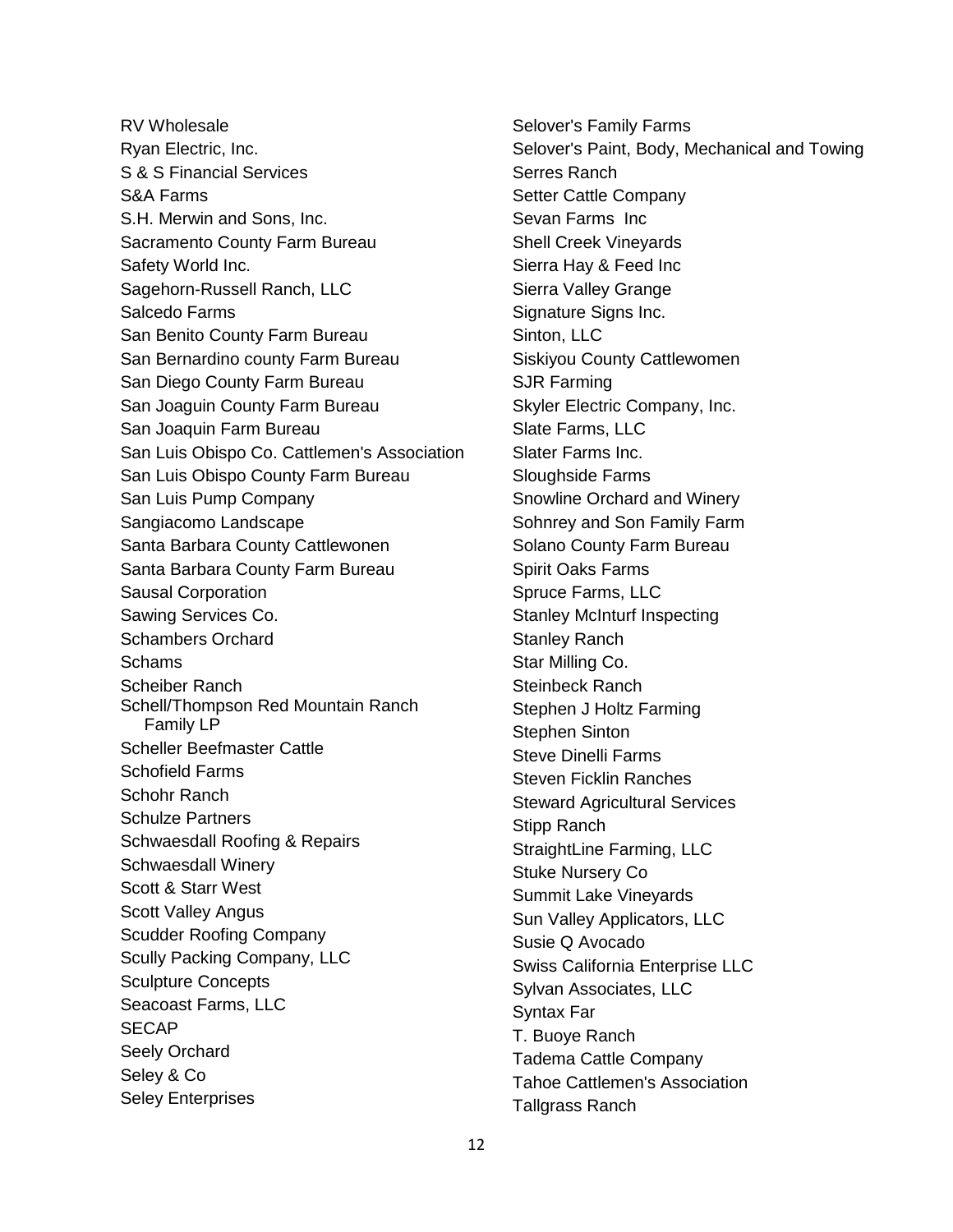Tanglewood Nuts Taplin Associates Taylor Farms TC Ranch Tehama County Farm Bureau Tenincom LLC Territos Christmas Trees Terry and Theresa Lee farms The Frank Hewitt & Family Vineyard The Good Earth Nursery Inc The Groves on 41 The Marshall Ranch The Palm Family Thomas C. Morris Farms Thommen Dairy Thompson Rose Inc Thomson Vineyards Inc. Thoro Packaging, Inc. Three G's Hay and Grain Three Sisters Farm TMO Flaherty Construction Tognazzini Avocado Partnership Togninali Farms, Inc. Toretta Farms Toste Family Properties L. P. Towers Realty Services Tradeland Properties, LLC Transfer Flow, Inc. Travaille & Phipippen, Inc. Tres Corderos LLC Triad Farms TriCal, Inc. Tri-Valley Vineyard Mgmt, Inc Tufts Ranch LLC Tulare County CattleWomen Assn. Tulare Kings Hispanic Chamber Of **Commerce** Tule Farms, Inc. Tuolumne County Farm Bureau Turner Island Farms Uesugi Farms United Farm LLC United Plumbing Contractors

United Tracking, LLC VA Rodden Vail Ranches LLC Valerie Wylie Cardoza Ranch Valley Truck and Tractor Co Val-Mar Farms, LLC. Van De Pol Enterprises, Inc. Van Former Farms Van Loben Sels Farms Velazquez Bros Farming LLC Vereschagin Farms Inc. Verisurf 3D Measurement Solutions Vessey & Company, Inc. Vickrey Orchards Vieux Ranches Vina Quest LLC Vinedresser Vineyard Management Violich Farms Visalia Citrus Packing Group, Inc. Vivenzi Family Dairy VLJ Ranch Wagner Dairy L.P. Walters Suffolk and Rambouillets Warmerdam and Sons Vineyards Water Changers, Inc. Watkins Produces & Services Weathertop Farms West Walnut Ranch West Wood Products Western Growers Western Star Nurseries, LLC Westover Company Wetherbee Farms Whipple-Pascoe Cattle Co White Crane Ranch, Inc. White Oak Farm (California) White Ranch Co White Whale Farm Whittle Ranch, Inc. Whole Management Wicker Vineyards Wiedemann Ranch, Inc. Williams Ranches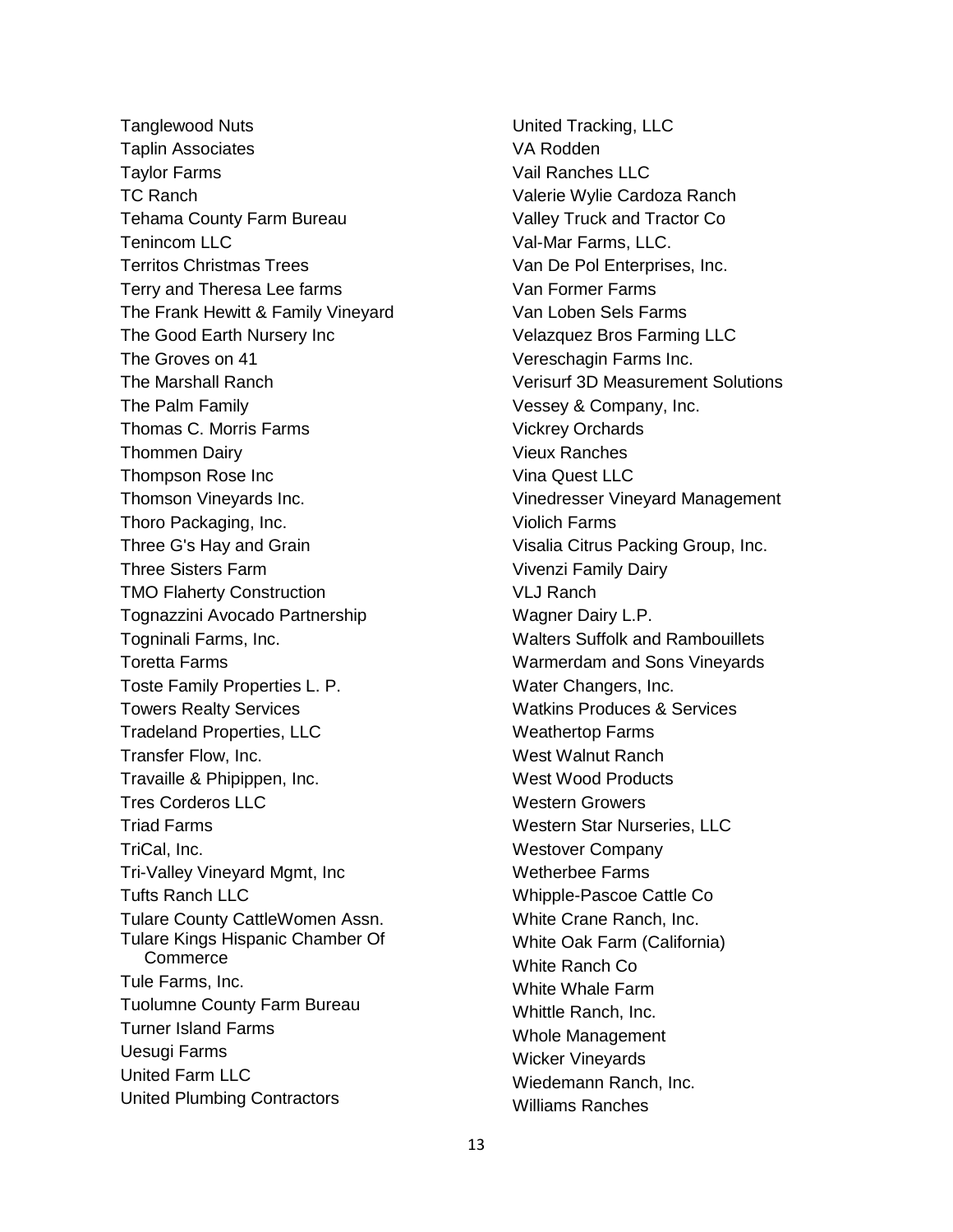Willson Ranch Company Wilson Ag Wilson Farms & Vineyards Windvest Corporation Wineman Family Ranch Wingate Company Winters Farming Wirth REVS Wirz Vineyard Wiswell Ranch Wm J Matson Company Wolfsen Brothers

# **Colorado**

A-B Petroleum, Inc. Absolute Caulking & Waterproofing Inc. Advance Tank and Construction Company AGT Equipment, Inc Albrecht Farms All Packaging Company American National CattleWomen, Inc American Sheep Industry Association American Subcontractor's Association of Colorado Arapahoe Roofing and Sheet Metal, Inc. Avalanche Roofing & Exteriors Avenales Land and Cattle Co. B&G Equipment, Inc BCR 2 Bledsoe Cattle Company Blue Sky Farm, LLC Carpenter Land and Cattle LLC Colorado Cattlemen's Association Colorado Livestock Association Colorado Roofing Association Craig Brothers Plumbing and Heating, Inc. Crow Publications Custom Installers of Colorado LLC Denver Bookbinding Company Inc Diamond Excavating, Inc Doc`s Auto Clinic Drywall Partitions, Inc.

Wolfsen Incorporated Wood and Company, a California Family Partnership Wooley Farms Wooten's Honey Bees Yolo Land & Cattle Co. Your Preferred Real Estate Yuba-Sutter Farm Bureau Zaiger's Inc. Genetics Zamrzla Ranch Zonneveld Dairies Inc.

DS Constructors, LLC Eleven Bar Ranch, LLC Elm Row Corporation Frasier Farms Greiner Electric, LLC JJ Graham Farms, LLC JPM Prototype & Mfg., Inc. KBB Group Klinzmann Welding LLC Kylee Foods Inc Ladder Ranch John Marroney Lone Oak Outfit Longs Peak Equipment Company, Inc Matheson Ranch McReynolds Consulting Merritt Aluminum Products Company Merritt Trailers, Inc. Milburn-Kroh Ranch Millennium Ranch National Cattlemen's Beef Association National Lightning Protection Corporation Outlaw Cattle Company Pinkard Construction Co Prospector's Realty LLC Reliable Roofing Systems Inc. Rogers and Sons Inc. RTP Roofing Co. Rusler Implement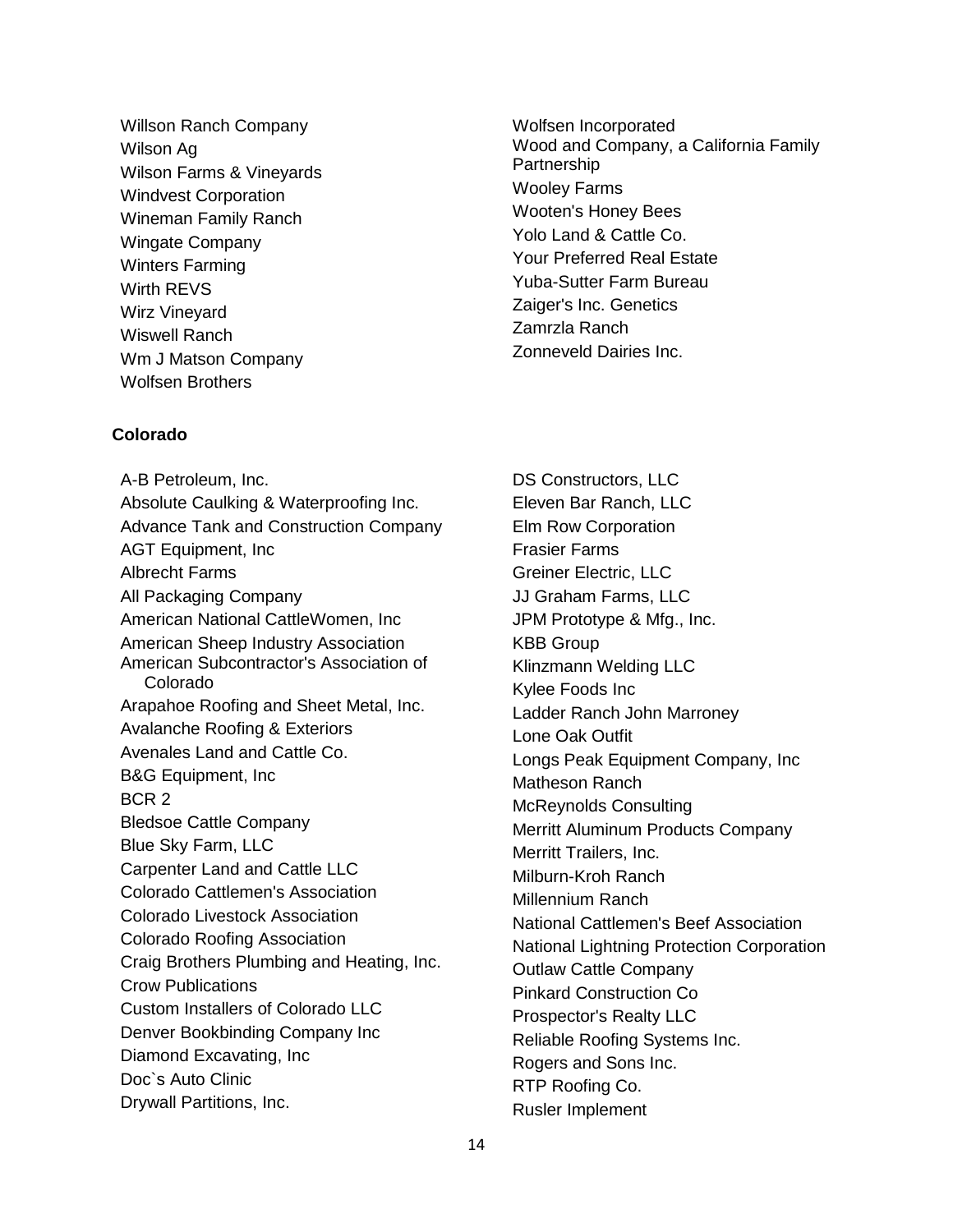SafePro Guard Soderberg Masonry Southwest Ag, Inc. Stanko Ranch Starlight Theatres LLC dba 88 Drive-In **Theatre** Steven Robert Original Desserts Summit Brick Company

The Bauen Corporation Turner Associates LLC Turner Morris, Inc. Walker Manufacturing Company Whistler Properties White Construction Group Woodland Hardware and Home Yoder Ranch LLC

# **Connecticut**

Allied Roofing & Sheet Metal Co., Inc. Cassidy Financial Services LLC Coast to Coast Express Inc Connecticut Stone Supplies Di Rienzo Mechanical Contractors, Inc. Do-All Drywall, Inc. ESI Electric, LLC G. M. Thompson and Sons Inc H. J. Baker & Bro., Inc. Hull Forest Products, Inc. J.E. Shepard Co

Kronenberger & Sons Restoration, Inc. Leed Himmel Industries MacKenzie Painting Company Mead Farm **NEOPS** Northeast Express Transportation Inc. O.E.M. Controls, Inc. R.C. Bigelow Tea Company The Collins Companies The Lee Company Unicorr Packaging Group

#### **Delaware**

Anglin Construction Anglin Cultured Stone LLC. Bob Johnson's Computer Stuff Inc. Central Delaware Chamber of Commerce Choptank Excavation, LLC County Insulation Co Inc Delaware Valley Business Services LLC Dover Electric Supply Fifer Orchards, Inc. G&E Welding Supply Co. Hotel Rehoboth

IG Burton & Company, Inc. Jakes Seafood House Restaurants Nowland Associates, Inc. PAX Inc. R. C. Fabricators Inc Schneider Trailer & Container Rental, Inc Service Unlimited, Inc. Slacum & Doyle Tax Services Thorn Electric Inc Urban Furniture Outlet Inc.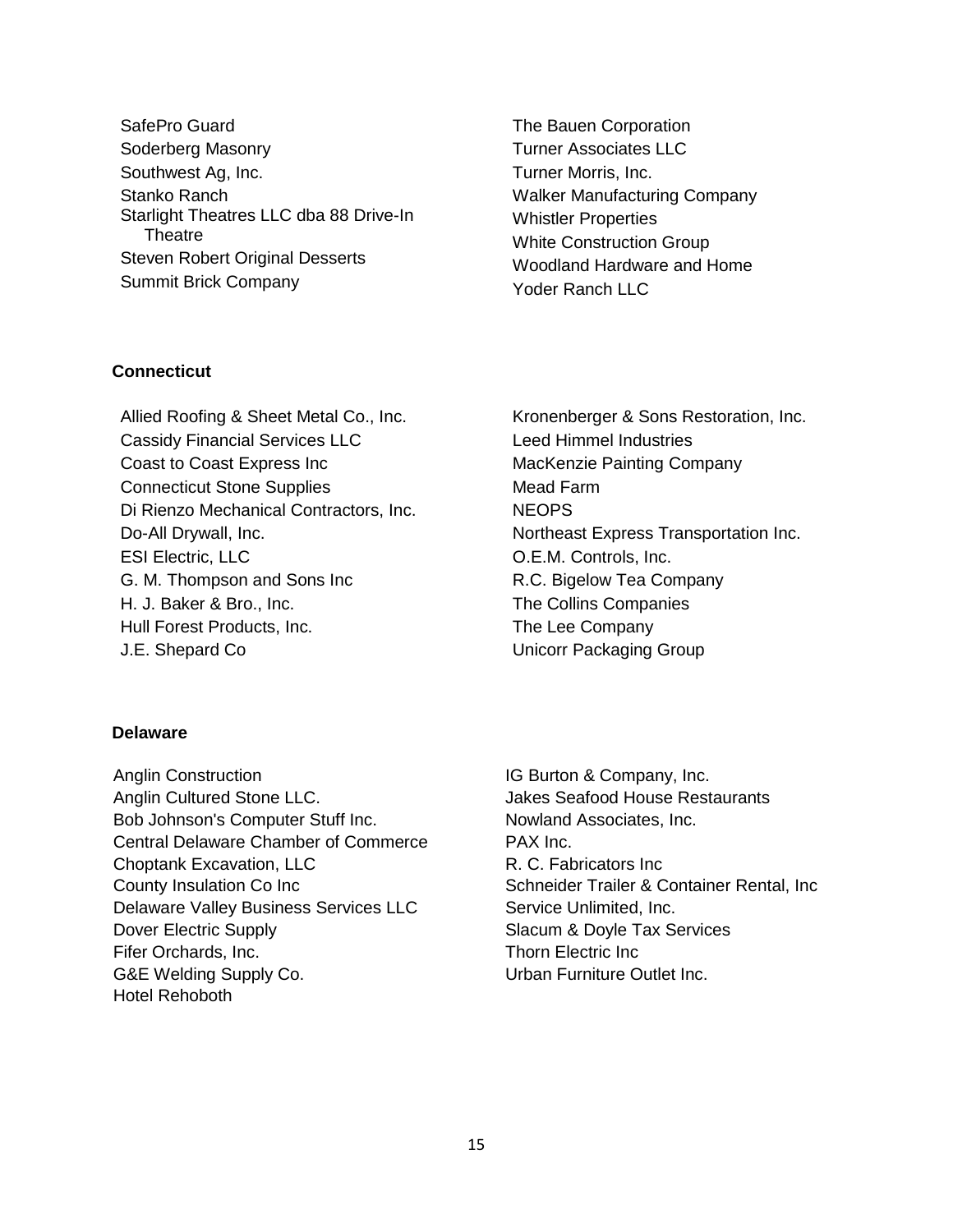# **District of Columbia**

ABC National

Agricultural Retailers Association American Council of Engineering Companies American Farm Bureau Federation American Farmland Trust Associated Builders and Contractors Customized Logistics & Delivery Association Forest Resources Association Hardwood Federation Independent Bakers Association Industrial Minerals Association – North America International Franchise Association National Association of Home Builders National Association of Manufacturers (NAM) National Candle Association National Council of Farmer Cooperatives National Federation of Independent Businesses (NFIB)

# **Florida**

4H Ranch, Inc. 5N Holistic Ranch Management LLC 72 Partners 7SL Summerford Ranch A&B Well Drilling of Osceola AA Advance Air, Inc. Accurate Design Irrigation Service LLC ActionCOACH Alexander Cattle LLC Allstate Steel Company, Inc. AP Cattle Co Aquatic Landscaping Design, Inc. ARI - Accounts Receivables, Inc. Armstrong Global Holdings Associated Builders and Contractors Florida East Coast Chapter Bar C Enterprise, Inc. Bar S Livestock Beacon Group, Inc.

National Industrial Sand Association National Lumber and Building Material Dealers Association National Multifamily Housing Council National Potato Council National Propane Gas Association National Restaurant Association National Retail Federation National Small Business Association NCBA Printing Industries of America Inc. Private Investor Coalition Public Lands Council S Corporation Association The Hardwood Federation U.S. Chamber of Commerce Wine & Spirits Wholesalers of America

Benedetto's Italia Blacktip Cattle LLC Blacktip Services, Incorporated Blue Head Land & Cattle Co. LLC Booth Cattle Company, LLC Brandon Development Enterprises Inc. Buncome Technologies BUZZ & CO. LLC C&C Cattle Company Cabinet Designs of Central Florida Carpenter Electric Inc. Carroll Distributing Company Cedar Creek Ranch Celtic Roots Incorporated Claxton Cattle Co. CMS Group, LLC Cohassett Farms, LLC Conerly Land and Cattle LLC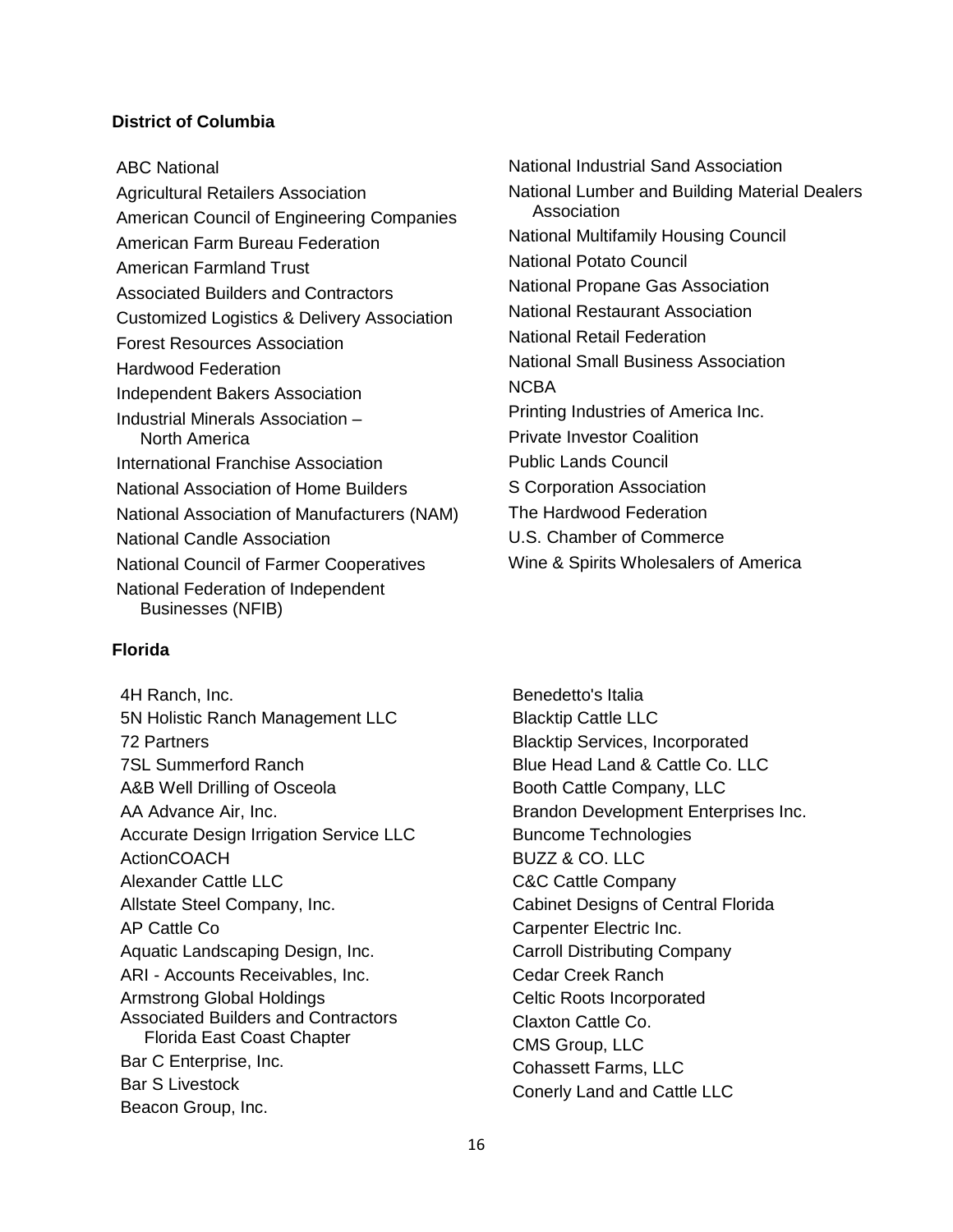Consolidated Grove Corp Country Oaks Angus Daniels & Son Inc Daniels Farm Dark Hammock Legacy Ranch David R. Howell Cattle Davis Farm Dean Stock Farm Deer Park Ranch DHR Mechanical Services Diamond Y Cattle LLC Domer's Inc. Donald T. Davis Family Limited Partnership Double U Cattle Company DuBois Construction Services Elegant Oaks English Brothers Ernest Waters & Sons Inc. Evans Groves Inc Fairbanks Construction Farr Groves LLC Flagship Fire, Inc Florida Beer Wholesalers Association Florida Cattleman's Association Florida Chamber of Commerce Florida Farm Bureau Federation Florida Managed Investment Options Corp. Florida Plywoods, Inc. G & M Cattle Company G. U. Miller Farms, LLC. G7 Ranch, Inc Gardner-Watson Decking, Inc. Gator Melon Sales LLC Gold Coast Eagle Distributing LLLP Hardee County Farm Bureau Board of Directors Hartner and Lloret Cattle Co. Hayes Land & Cattle Company Herko Farms Hialeah Metal Spinning, Inc. Hideaway Farms Hobbs Pharmacy Hudson Land & Cattle, LLC

Hypower, Inc. J&J Peeples LLC J.E. Abercrombie, Inc. John Doble & Associates Juniper Tomato Growers, Inc. Just Perfect Landscaping K & P Mechanical Solutions Inc. KEL Constructors, LLC Kempfer Cattle Company Kissimee Park Properties, LLC Kurt Piepenbrink Family Trust Lake Buffum Farms, LLC Lake Cattle Company LLC / R Bar Estates, Inc. Langer Electric Company Lazy R Ranch Lee County (Florida) Farm Bureau Little Everglades Ranch Manufacturers Association of Florida Marvel Farms Mason & Morse Ranch Company MaxFit Sports Nutrition May Nursery McCarlton Partners Midway Veterinary Hospital, PA MiGre Engineers, LLC Miltec Corporation Miranda Contracting LLC Mirkwood Farms LLC Mizell Farms LLC Modern Plumbing Industries, Inc. MW Land and Cattle Company LLC Myakka Head, LLC. Nelson and Co. Inc. New Endeavor Inc. North Florida Livestock market Oak Hill Ranch Ocala Lumber Sales Company Ocala Stockyard Okeechobee Plaza Properties Management LLC Old River Cattle Co. Peace River Distributing, Inc. Pearce Cattle Company Pearce Ranch Inc.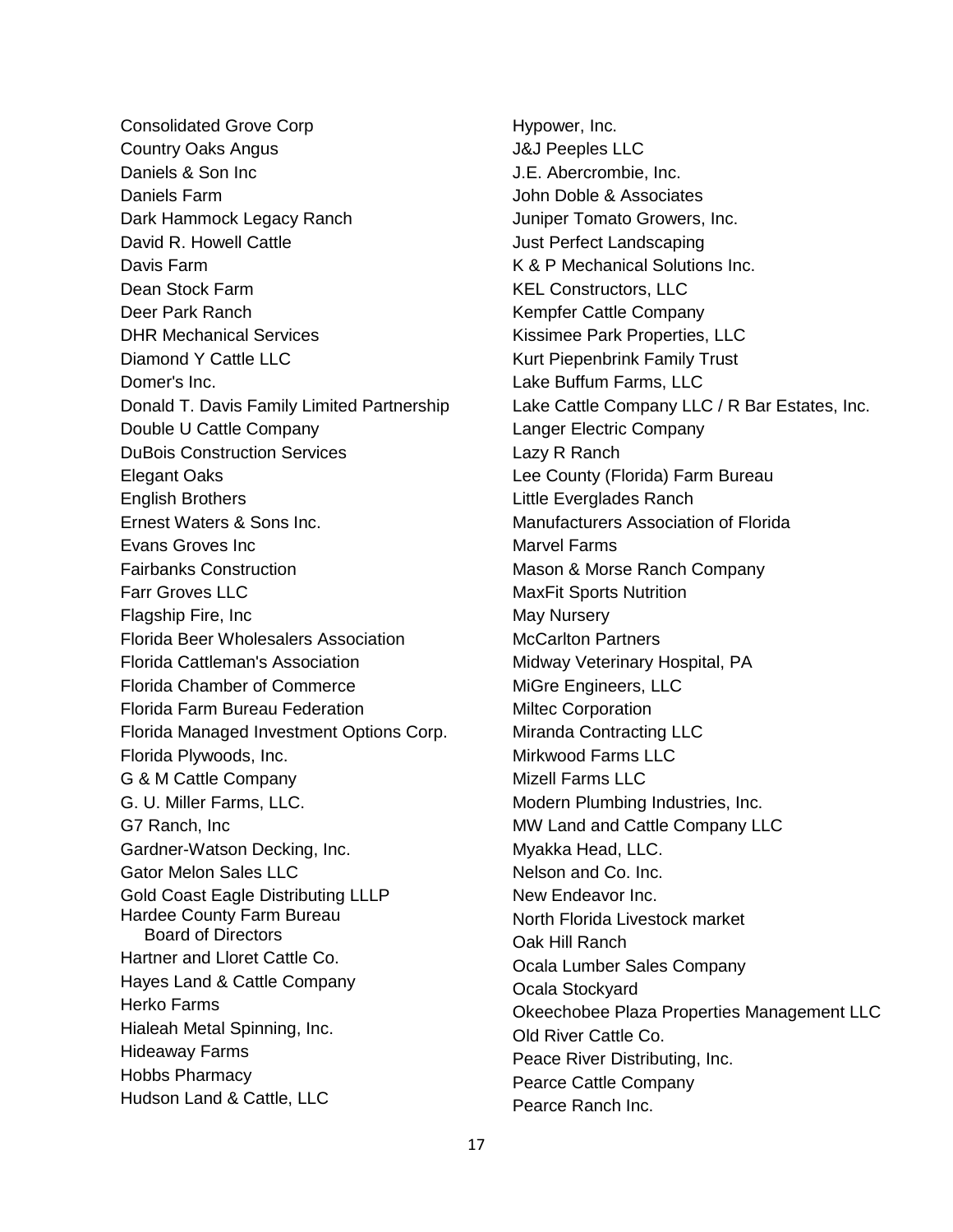Peat Marsh Ranch Pedro Perez-Roura PA Philip W. Turner Family Partnership Ltd Prewitt Groves PV Ranch LLC Quality Acquisition Company R.F. Lusa and Son's Sheetmetal Inc. River Springs Ranch Rockin J LLC Rockin K Ranch Rocking Seven Ranch and Farms, LLC Ryals Citrus & Cattle, LLC S & W FAB, INC. Sanchez Brothers Custom Fabrication Sand Mountain Corp. Select Motors of Tampa Inc. Shawn R DuBose Signet Wealth Management Snelgrove Surveying & Mapping Inc. Southeastern Construction and Rehab Specialist Southern Eagle Distributing Southern Oaks Angus Ranch St Lucie Cattle LLC Sunny C Cattle Ranch Sunrise Foods LLC

Sutter Roofing Company of Florida Swain Cattle Company, LLC Sweet Blossom Cattle Company, LLC Tharp Plumbing Systems, Inc. The Cherokee Ranch of North Florida LP The Mathe Corporation TigerBay Ranch Trans Coastal Construction Treasure Hammock Ranch, LLC Tucker Family Cattle Turner Cattle Co. LLP Two Mule Cattle Company Universal Fire Systems Inc. Uniweld Products, Inc. Usher Land & Timber, Inc. Vaughanville Farms Vista Color Corp. Waas Construction Company, Inc. Walker Miller Equipment Company, Inc. Waters Cattle Wells Family Enterprises Wicks, Brown, Williams, & Co Woodland Tilt-Up XL Bar Cattle Company, LLC

# **Georgia**

- Accurate Forklift Alithicon Lubricants Company Inc. Beck's Forestry Service Ben Hill Roofing and Siding Co., Inc. Benise-Dowling & Associates, Inc. Claude Howard Lumber Company D.C. Jaymes & Company Deerfield Properties, LLP Elan Technology, Inc. Electronic Components Industry Association Flexocraft LLC Georgia Association of Manufacturers Georgia Cotton Commission
- Georgia Farm Bureau Griffin Lumber Company Hawkes Hill Farm J&J Industries, Inc. Joe Paul Agency Inc John Paul's Jewelers Jolly Family Properties, LLP Jolly Partnership, LLP Lazy J Cattle Co Nations Roof LLC Pachitla Cattleman's Association Polk Sheet Metal Works Inc. Pollard Lumber Co., Inc.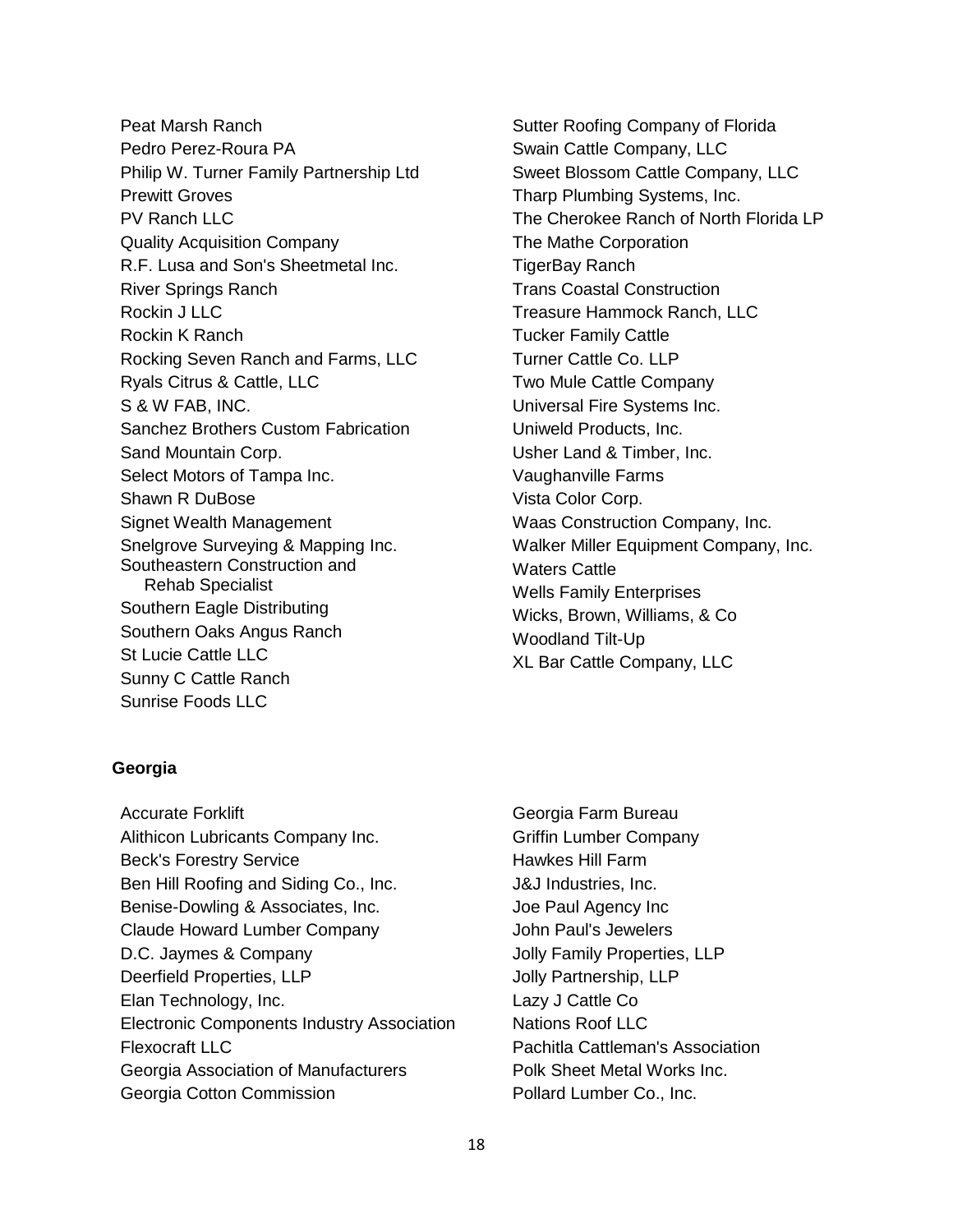- Preppy Pet Columbus Pyramid Masonry Contractors, Inc. Resilient Floor Covering Institute Sassafras Plantation LTD LP Savannah Area Chamber of Commerce Sharpe Shooters Shred-X Sinclair Construction Group, Inc. Sisson Hydraulics Southeast Concrete Systems Inc. Southeastern Lumber Manufacturers Association (SLMA)
- Southern Cotton Growers, Inc. Southern Electricom Co. Inc. Sparks Lumber Inc. Sunset Farm Foods Taylor Insurance Services Thompson Cleaning Services Inc. TMR Auto Sales LLC Universal Steel of North Carolina, LLC Universal Steel, Inc. World Floor Covering Association

# **Hawaii**

Aesthetics By Dara Diversified Plumbing and Air Conditioning Hawaii Cattlemen's Council, Inc. Leslie Wung Ranch

#### **Idaho**

Ampro Inc Carlton Builders, LLC Energy Recruiting Services LLC EnviroSafe Loading Systems Etco Services Hartwell Family LLC **Hendrix** 

# **Illinois**

59 Auto Repair Inc Aavang Farms Abbott Farms AC Pavement Striping Co. Accurate Felt & Gasket Mfg. Co. Adams County Farm Bureau Adams Farms Adler Roofing and Sheet Metal Agri-Business Aviation, Inc.

Mahukona Ranch Ponoholo Ranch, Ltd. Siu's Electric

Idaho Farm Bureau Federation JC Constructors, Inc. Jenkins Creek Ranch Keith Wilcox and Sons Northwest Music Center Two Ocean Prints

AIM, Incorporated Alan & Glen Koch Farms Alarm Detection Systems Inc. Albrecht Brothers LLC Farm American Foundry Society American Precision Supply, Inc. American Rental Association American Supply Association Anderson Land Company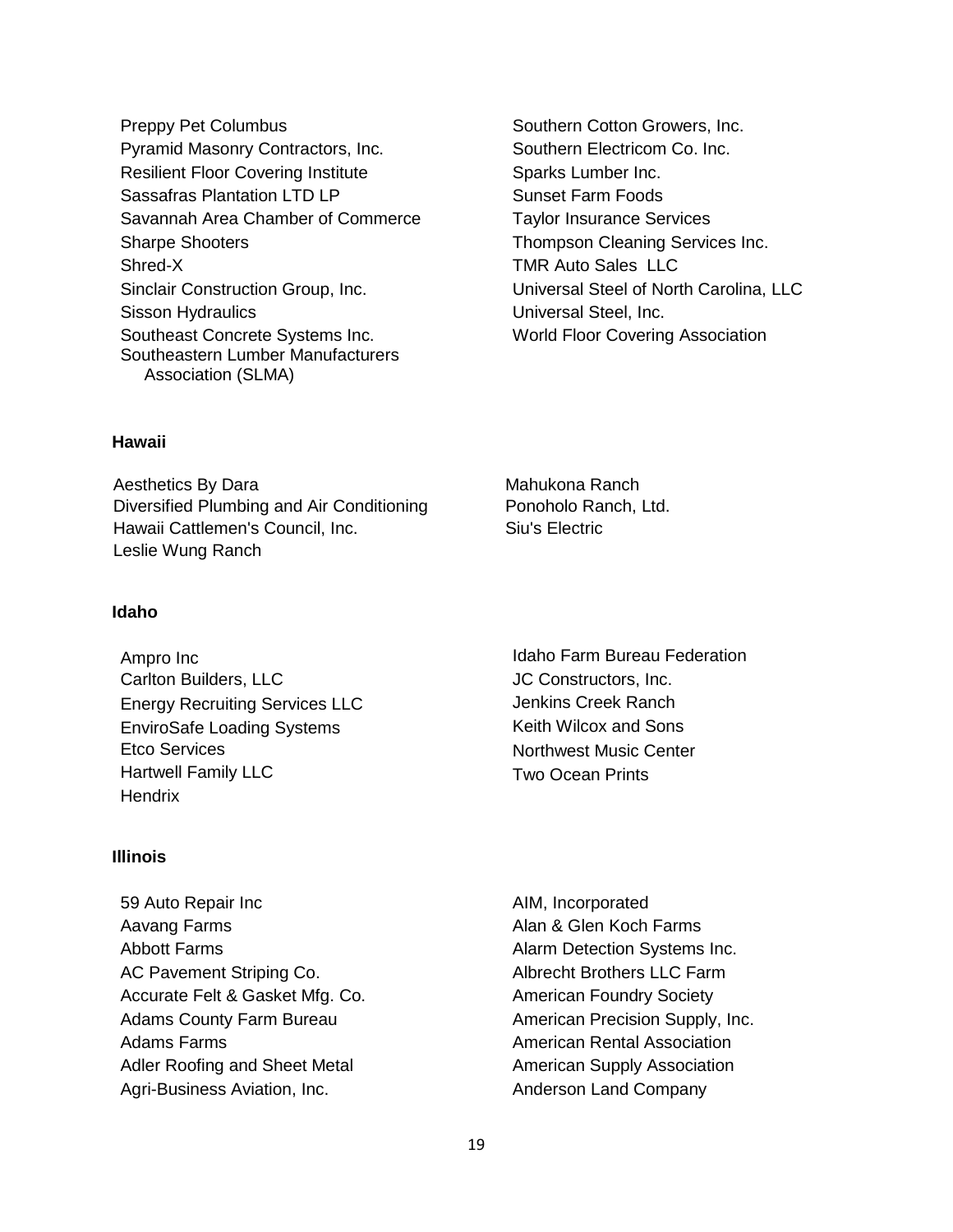Arbeiter Farms Arc-Tronics, Inc. Armor Packaging Specialties Atchison Electric Inc. Atlas Construction Supply Company Audibel Hearing Aid Center Inc Ault Farms Aurora Regional Chamber of Commerce Avondale Roofing, Inc. Bane Family Pork Farm LLC Becker Jewelers Inc. Becker's Wash N Dry Beil & Stromberg Insurance Bell Family Farm Bell Farms Ben Cripe Farms Beuth Farms Bewley Farms Bill Leefers Farms Biros Farms Blunier Grain Farm Boelens Farms Bond County Farm Bureau Bork AG LLC Bradshaw Grain Farms Brandau Farm Brandon and Blake Graves Farms Bremmer Farms, Inc. Briggs Enterprises Inc Brink Farms Brinkmann Livestock Company Brown County Farm Bureau Browning Family Farm, LLC Brucher Machining, Inc. Bunnage Hill Farms Bureau County Farm Bureau Calhoun County Farm Bureau Cals Electrical Service Inc Camcraft, Inc. Carlson's Floors Inc Carroll County Farm Bureau Cass-Morgan Farm Bureau Central State Bank

Chamber630 Champaign County Farm Bureau Cheryl Pfanz Farms Christian County Farm Bureau City of Pittsfield Illinois Clark County Farm Bureau Clavey's Nursery, Inc. Clay County Farm Bureau Clinton County Farm Bureau Close Farms Coal Creek Real Estate LLC Colbert Packaging Corporation Coles County Farm Bureau Columbia Pipe & Supply Co. Contemporary Control Systems, Inc. Cook County Farm Bureau Coop Family Farms Core Pipe Products, Inc. Cornerbrook Farms Craftsman Plating & Tinning Crawford County Farm Bureau Cripe Brothers Farm Crites Tree Service Crystal Springs Farm CS Hyde Company Cumberland County Farm Bureau Curry Agland Inc Czerkies Limited Partnership D and C Land Corp Dadant & Sons, Inc. Dan Strine Farms Inc. Dan's Greenhouse David White Farms Daybreak Farms Inc. Delta Power Company Dennis Groezinger Farms Dennis Pfanz Farms DeSutter Farms Devlin Farms DeWitt County Farm Bureau DeYoung Farms DJ Rowe, Inc. DJRB Hoover Farms, Inc.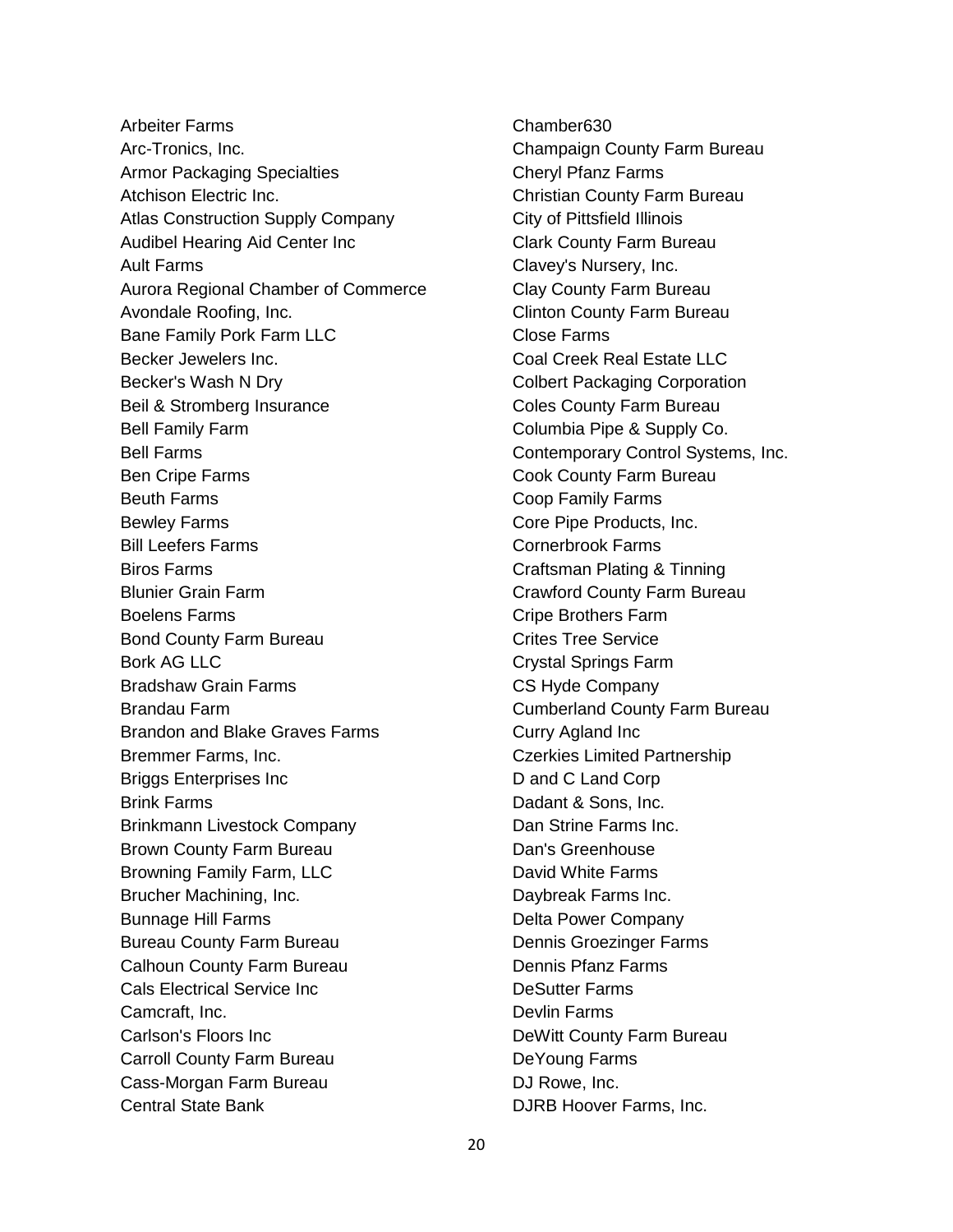DKT Farms Ltd. Don Wilson Family Farm Douglas County Farm Bureau Dudek & Bock Spring Manufacturing Company Duncan Farms DuPage County Farm Bureau DuPage Security Solutions, Inc. Duvall Farms E. J. Basler Company, Inc. East Acres LLC Edgar County Farm Bureau Edward & Cathy Lee Family Farm Edwards County Farm Bureau Effingham County Farm Bureau EHU Farms Inc Eldon Gould Farm Ellis Farms Enterprise Plumbing Inc. ESPE Manufacturing Company, Inc. Evergreen Farms Fabricators and Manufacturers Association, International Faletti Farms Famous Fossil Vineyard & Winery Fayette County Farm Bureau Febel Brothers Inc. Flowers N More Ford-Iroquois Farm Bureau Forest City Gear Company Franklin County Farm Bureau Freeman Farms Frerichs Freight Lines Inc. Fritsche Farms Fritz Farms Fulton County Farm Bureau Gallatin County Farm Bureau Gardner Farms General Converting, Inc. Gilster-Mary Lee Corporation Glenn Farms Grady Farms Grain and Feed Association of Illinois Graymills Corporation Greene County Farm Bureau Haase Farm Hadden Farms, Inc. Hall Family Farm Hallstar Company Halterman Farms Hamman Farms Hancock County Farm Bureau Haynes Electric, Inc Heidler Hardwood Lumber Company Hendrix Farms Henry County Farm Bureau Hiel Trucking Inc. Hinze Family Farm Hog Haven, Inc. Holstine Farms Horchers Farm Howe Corporation Hurrelbrink Farms HydraFold Auger, Inc. Hydro-Blast Pressure Washing ILLCO, Inc. Illinois Beef Association Illinois Farm Bureau Illinois Manufacturers' Association Industry Roller LLC International Housewares Association Isermann Farms Inc. J & D Wessel Farms J & J Farms LLC J Willrett Farms J.C.Schultz Enterprises Inc/FlagSource J.H. Botts, LLC Jackson County Farm Bureau - Illinois Jackson Farm James Gray LTD Jarosch Bakery Inc. Jasper County Farm Bureau Jefferson County Farm Bureau Jersey County Farm Bureau Jim and Kim DeSutter Farms Jim Sullivan Realty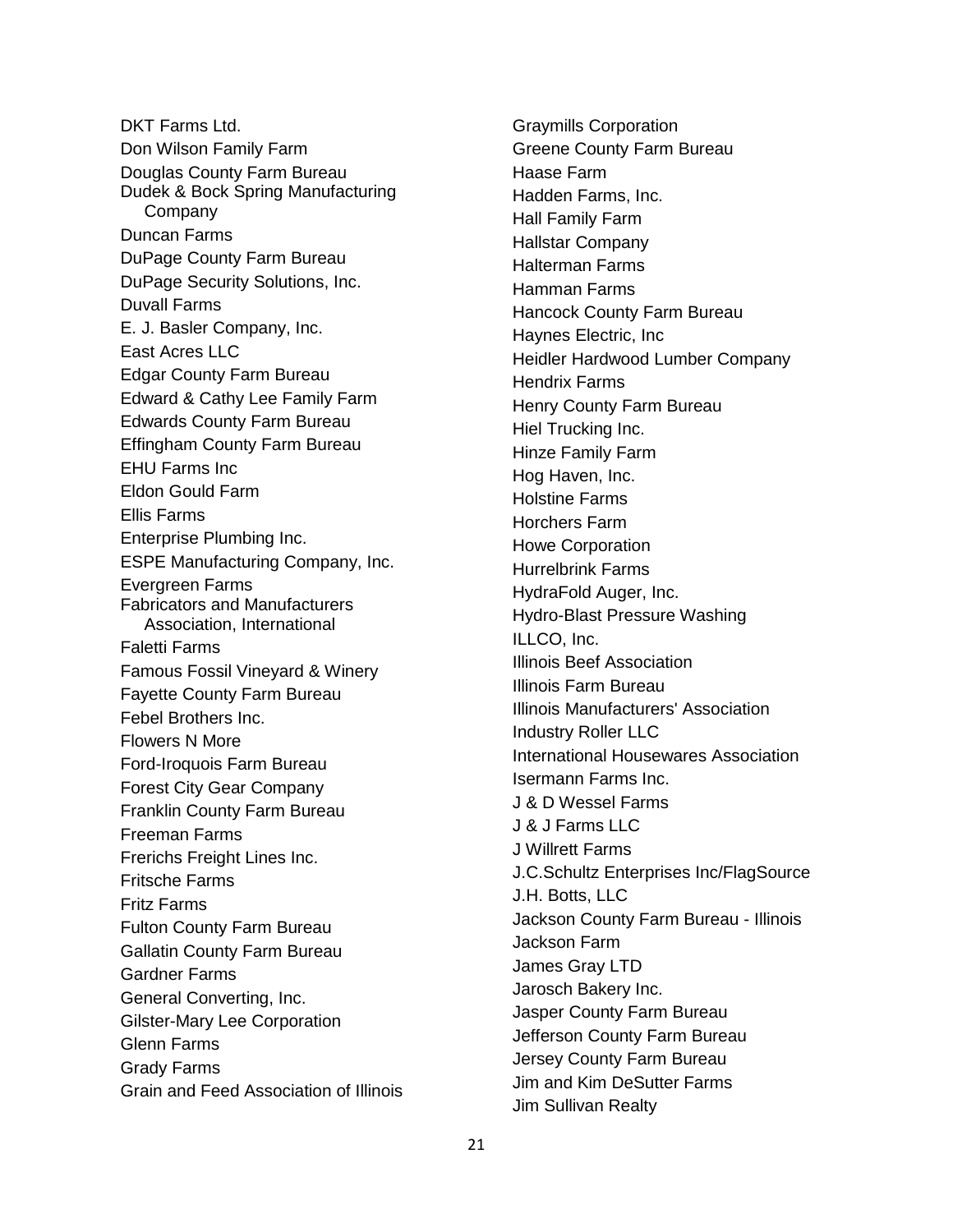Jo Daviess County Farm Bureau Joe and Kathy Olson Farm John Harrison Farm John Howard Farms Johnson County Farm Bureau Joliet Region Chamber of Commerce & Industry Jonathan Twitty State Farm Agency Joy Lane Produce, LLC Jurgens & Dobbe Farms Jurgens Farms Kane County Farm Bureau Kankakee County Farm Bureau Keats Manufacturing Co. Kegel Harley-Davidson Keith W. Cravens Farm, Inc. Keithly Farm Ken Cripe Farms Kendall County Farm Bureau Kendrick Farms Kirwan Farms Klingner & Associates, P.C. Knecht Family Limited Partnership Knox County Farm Bureau Koeller Farms Krausz Farms L&M Commodities, Inc Lake County Farm Bureau Lake Vu Grain Farms Inc. Lakewood Estates LLC LANDcorp, Inc. LaSalle County Farm Bureau Launius Farms Lawrence County Farm Bureau Lawson Farms Lee County Farm Bureau Letterkraft Printers Inc Lieb Farms Lloyd Farms Longley Farms, Inc. Lynn Chevrolet Buick Inc Macon County Farm Bureau Macoupin County Farm Bureau

Madden Farms Madison County Farm Bureau Marion County Farm Bureau Marshall Putnam Farm Bureau Marvin Taft Farm Mason Contractors Association of Greater Chicago Mason County Farm Bureau Massac County Farm Bureau Matejcak Farm Mathis Farms MCAA McCabe Farms McCaws Farms McCreery Farms McDonough County Farm Bureau McHenry County Farm Bureau McLaughlin Farms McLean County Farm Bureau Meier Family Farm Mellendorf Farms Menard County Farm Bureau Menges Roller Company Mercer County Farm Bureau Metro East Industries Inc. MFE, Inc. MidAmerica Roofing, Inc. Midstate Insurance Agency, Inc Mike Frieden Family Farm Miller Farm Mitandy Land Inc Modern Plating Corporation Moffit Farms Mohr Farm Molter Corporation Monroe County Farm Bureau Montgomery County Farm Bureau Moodie Farms Moore Farms Morris & Lloyd Farms Morton Farm Moultrie County Farm Bureau Mud Creek Farms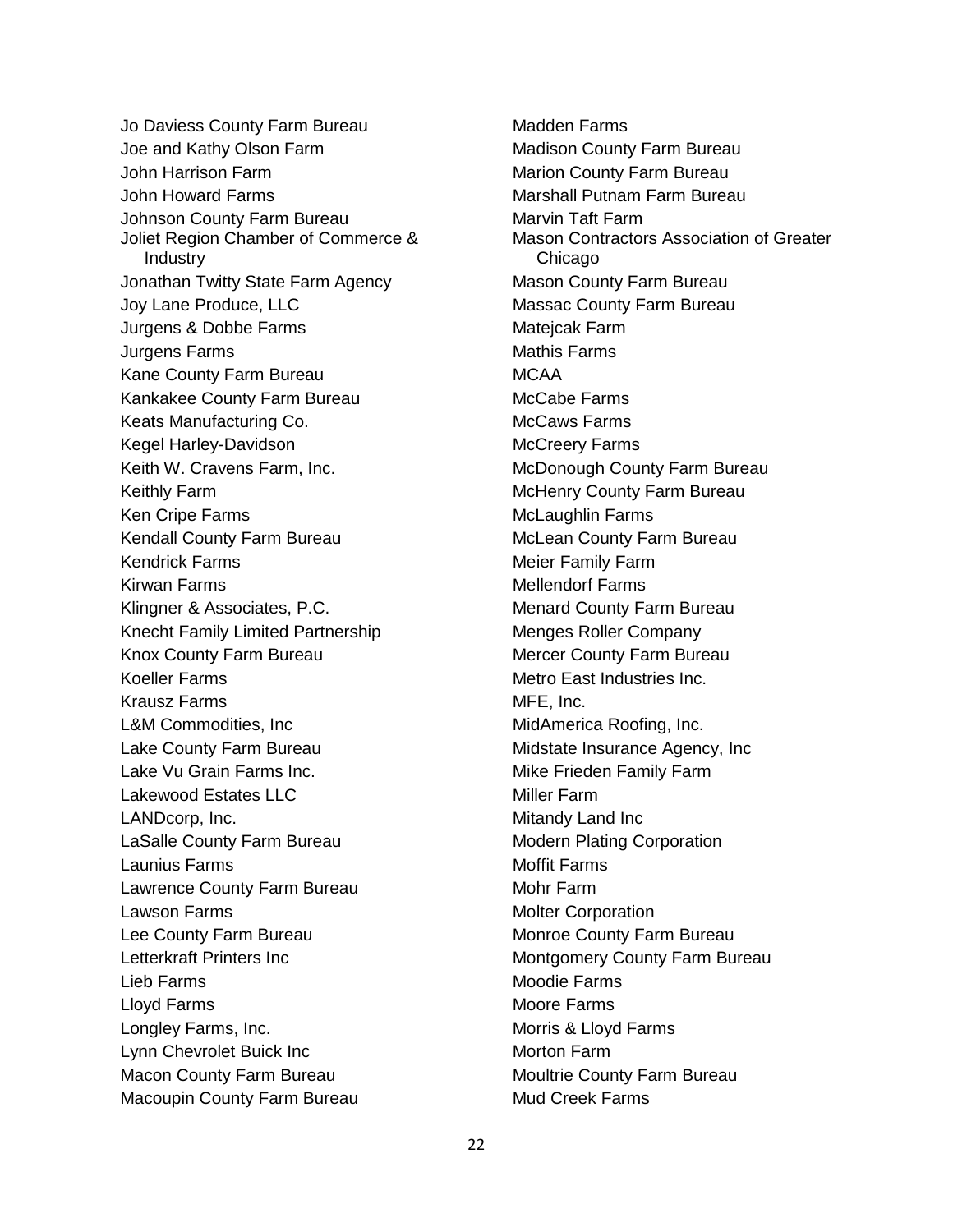Muegge Family Farms Muirheid Farms Mullins Food Products Murray Martin Farms Myers Mobile Animal Clinic N.A.I.O.E., Inc. National Marine Manufacturers Association National Roofing Contractors Association Neumann's Cigars & More North American Association of Food Equipment Manufacturers (NAFEM) North American Die Casting Association Oak Leaf Farm Ogle County Farm Bureau Opperman Farms Otten Family Farm Otto Baum Company Inc. Pate Farms Pauling Bros. Paxton Farms Inc. Perry County Farm Bureau Pestle Family Farm Phoenix Closures, Inc. Piatt County Farm Bureau Pike County Chamber of Commerce Pike County Farm Bureau Plote Family Farms Plote Feedlot Pope Farms Pope-Hardin County Farm Bureau Poskin Farms Power Sports HQ LLC Probst Grain & Livestock, Inc. Pulaski-Alexander Farm Bureau Quarter Mile Farms R & J Farms R.R. Brink Locking Systems, Inc. Rainbow Acres Rapid Displays Rebbe Farms Red Bud Industries, Inc. Reliable Trade Services, Inc. Rhinehart Farms

Richard King & Sons Richard Myers Farm Richards & Weyer Const Co Inc Richland Co. Farm Bureau Ring Farm Ritter Farms Robert Haase Farms Inc. Rock Island County Farm Bureau Rohrer Family Farm Rutledge Farms Saline County Farm Bureau Sam Beetz and Sons Scheidairy Farms Inc Schielein Farms Schrock Custom Woodworking, Inc. Schutz Farms, Inc. Schuyler County Farm Bureau Scott County Farm Bureau Seboldt Bros Sellars Farms Serven Farms Shallow Creek Farms Shauman Farms Shawn Cripe Farms Sheaffer Acres Family Farm Shelby County Farm Bureau Sheriff Farms Six Farms, LLC SKC Construction, Inc. SLH Trucking LLC Sloan Valve Company Smith Dairy Farm, Inc. Specified Components Companies Spencer Farms - Jasper County Farm Bureau Sponsler Farms, LLC Sprague Family Farm St. Clair County Farm Bureau St. Louis Screw & Bolt Stan Crites Stark County Farm Bureau Starr Agricultural Production Incorporated Steinman/Kehoe Farms Stephenson County Farm Bureau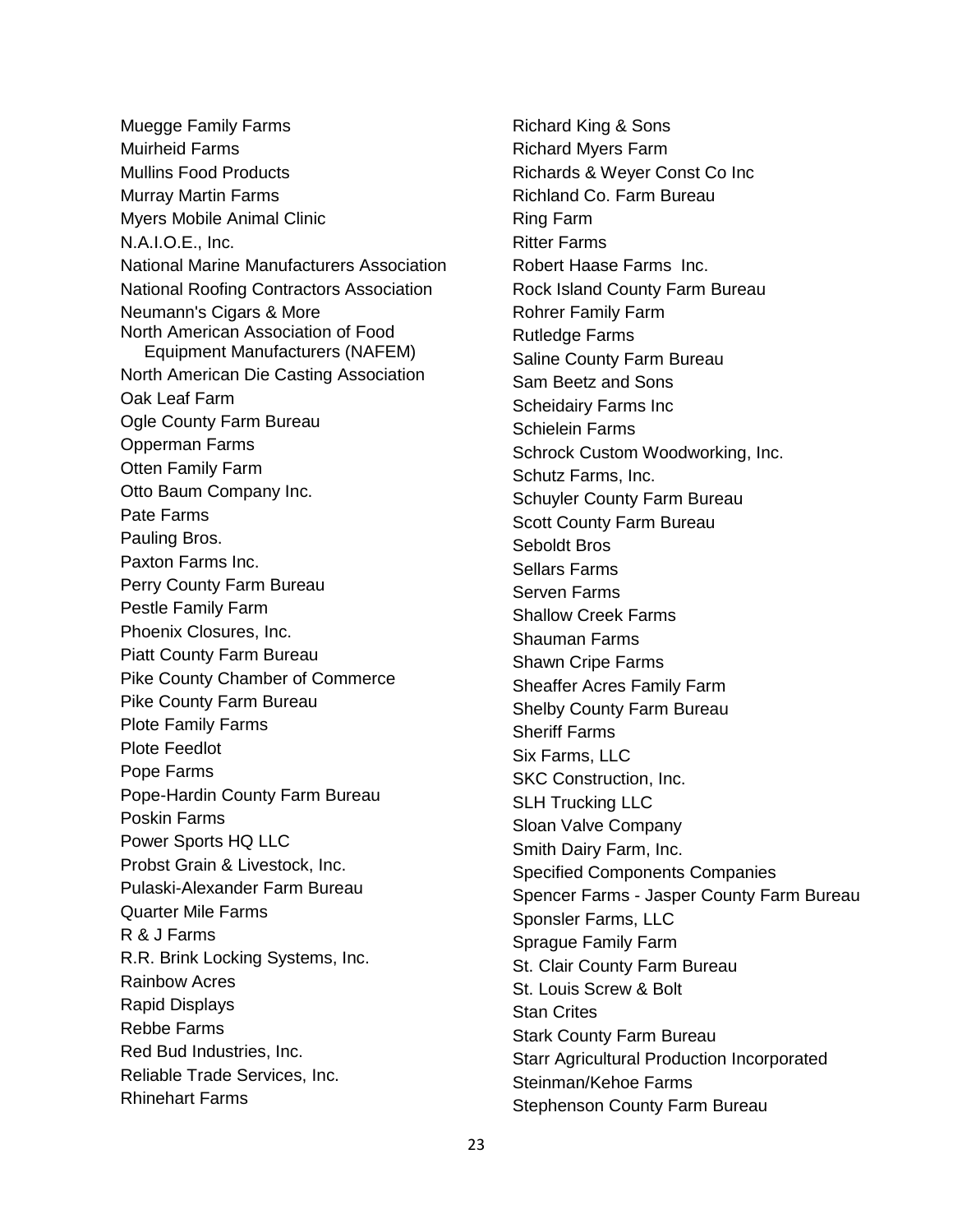Stewart Farms Strom Farms Stuenkel Farm Stumpy Hill Farm A Family Partnership Sullivan Chamber & Economic Development Sunrise FS Superior Graphite Co. SWD Inc. T & M Farms Ted's Greenhouse Inc Terry Peterson Farm The Beidler Family Office The Dome On Madison The Knapheide Manufacturing Company The Stutz Company Thunderbird Travel Inc. Top to Bottom Construction Inc. Trim-Tex, Inc. Triple E Farms Triple V Inc. Tulsa Power Service Inc Tweddale Farm Twin City Auto Parts Inc. Union County Farm Bureau V&V Electrical Contractors, Inc. Valley Fastener Group, LLC Vermilion County Farm Bureau Vermont Convenient Mart Virgil L. Anderson Family Farms

Visiting Angels of Central Illinois Vissering Family Farms and Richard Vissering W.S. Darley & Company Wabash County Farm Bureau Warren-Henderson County Farm Bureau Warrick Farms Washington County Farm Bureau Waukegan Roofing Co., Inc. Wayne County Farm Bureau Weiler Enterprises Inc West Fuels, Inc. WGF, LLC White County Farm Bureau Whiteside County Farm Bureau Whiteside County Farm Bureau Wiley Office Furniture Will County Farm Bureau Williamson County Farm Bureau Willow Lea Stock Farm Wilson Family Farms Windy Groves Inc. Winnebago-Boone Farm Bureau Wollin Farms Inc. Woodford County Farm Bureau YAM Real Estate Trust Yunker Farms Zierer Family Farm Ziller Family Farms Zobrist Electric Inc.

# **Indiana**

1st Choice Realty Group LLC A Perfect Blend Above the Tracks Ahaus Tool and Engineering, Inc. Aqua Blast Corporation Armstrong Farm Company Arrowhead Plastic Engineering Inc. Back to Basics Organics Bluffton Dental Solutions

C3 Construction Castle Wealth Advisors, LLC CMS Corporation ComLink Network Services, Inc. Crossroads Pantry, Inc. Culy Contracting Inc. Deckard Farms Delta Services, Inc. Dilling Dairy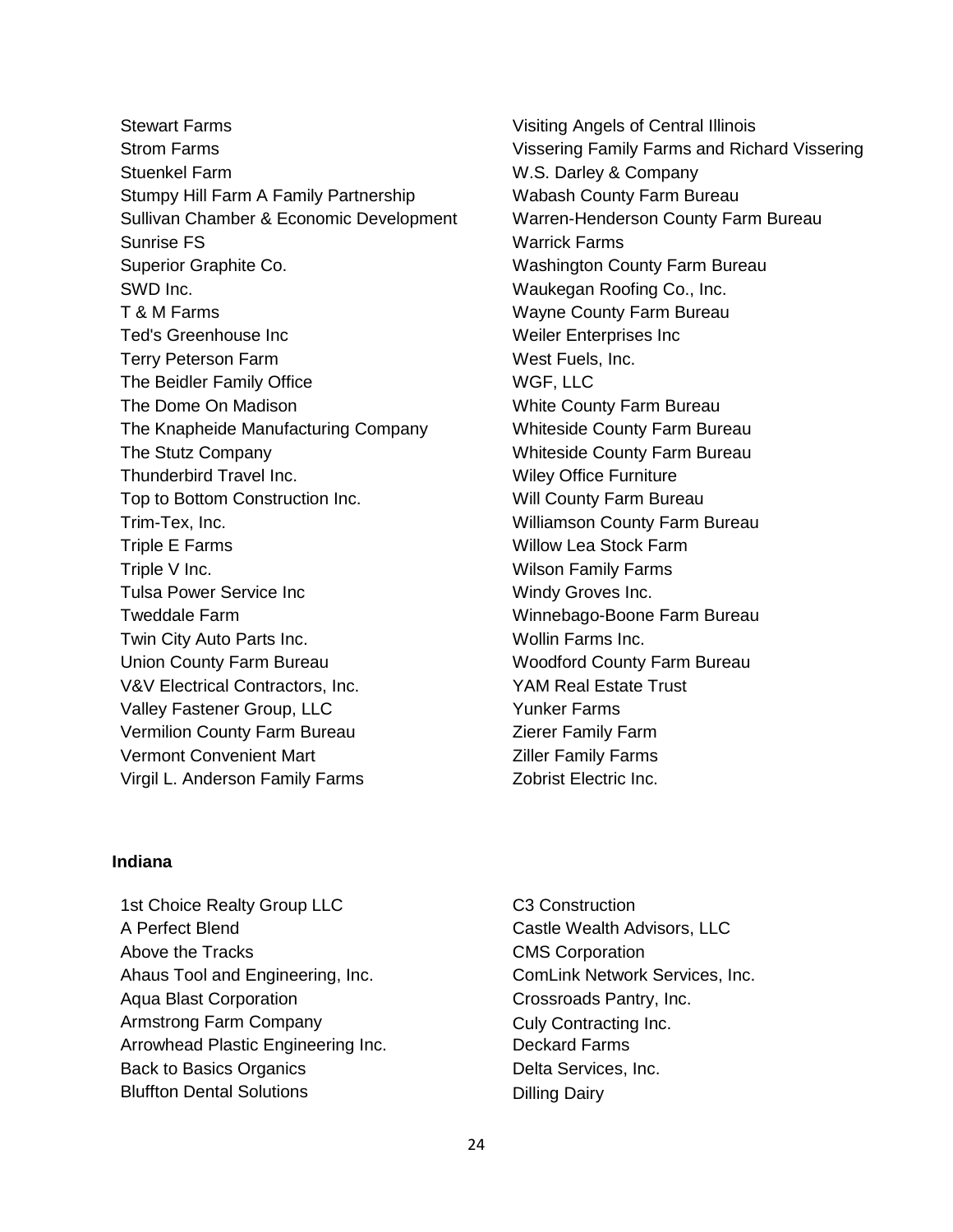Draper, Inc. Dutch Made Inc. **EMS** F.C. Tucker Emge Realtors FasTrack Mechanical, LLC Formula Boats Fort Wayne Metals Research Products Frank Miller Lumber Company, Inc. G&R Stores Inc Gaylor Electric Inc. GC3 Logistics Inc. General Manufacturing, Inc. Good Oil Company, Inc. Haas Cabinet Co. Inc. HT Painting & Powdercoating Inc. IAB Financial Bank IGH Steel Fabrication Inc. Imperial Water Conditioning Inc Indiana Beverage Alliance Indiana Chamber of Commerce Indiana Farm Bureau Indiana Mason Contractors Association, Inc. Intri-Cut Tool Company Jackson Oil & Solvents JJ's Convenience Stores L & J Plumber LLC

# Lemler Funeral Home LSI Wallcovering MCE Investments, Inc Meyer Building, LLC Mid-City Supply Co., Inc. Mid-States Electric, Inc. Mullet Battery Inc. National Precast Concrete Association Ortman Drilling Inc. Pike Lumber Company, Inc. Precision Group, Inc Pretzels, Inc. RainePR LLC Reiff Enterprises #2, LLP Rinkenberger Repair Royal Flush Inc. Sickinger's Jewelry Smit Creek, Inc Spinal Adjusting Center Steel Warehouse Co., Inc. Texacon Cut Stone Tri-Valley Glass Co., Inc. Welcome Mat Real Estate Wells Co. Automotive Supply Inc. Wells County Chamber of Commerce

#### **Iowa**

2BRFARMS 3rd Generation Electric 47 DL 72 LLC Adair County Farm Bureau Adam Hill Farms Alan Kenkel Farms Albaugh Family Holdings, Inc. Albright Brothers Inc. ALMACO Ames Chamber of Commerce Amos Hereford Farm Associated Builders and Contractors of Iowa AT Livestock

B3 Acres Inc. Bailey Farms Bailey Farms Inc. Bar V Feedlot, Inc. Bar Y Ranch Baty Electric Beavers Cattle Farms Beavers Charolais Ben Bader Farms Benton County Farm Bureau Black Land & Cattle Inc. Black Oak Financial, Inc. Blin Farms Limited Partnership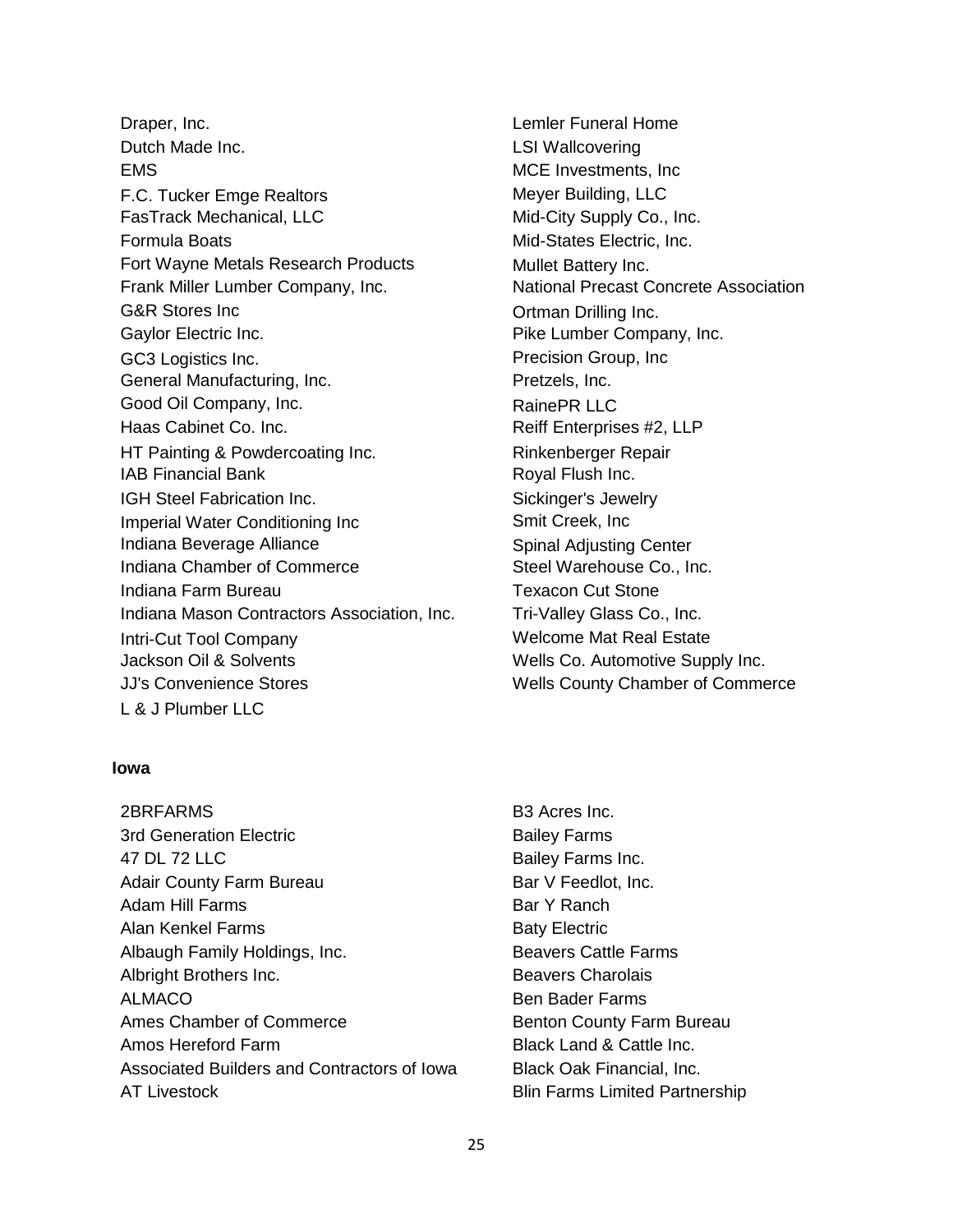Boettcher Farms Bortz Cow - Calf Operation Boyer Farms Brandt Land Company Broken Barn Farm Bur Oak Farms Burrack Land & Cattle Corp. Buskohl Farms Cedar Haven Farm Corp. Cedar Valley View Angus Central Iowa KFC Inc. Century Acres Angus Circle B Century Farms CLEAR Air, Inc. Cline Farms, LLC Clinton Area Chamber of Commerce Clinton County Farm Bureau CNJ Investments Company CP3 Farms LLC Crawford & Crawford Inc. Crossroads Ag Crouse Transportation Service LLC Cuddeback Farms, Inc. Cunningham, Inc. CW Electric LLC D & A Haack Farms D & B Agro-Systems, Ltd. D&J Lorch Ltd D&R Feed Inc Dan & Robbin Dreeszen Farm Davison Farms Dejong Farms DJ Cattle Double E Fleckvieh Doug Gronau Farm Drake Farms Co. Dubuque County Cattlemen Eickman Swine Elliott Oil Company Engler Farms Ltd. Fara Farms Ferdsons Family Farms Inc. Fitkin Popcorn LLC

Fitzsimmons Simmental Force Unlimited Frazee Farms, Ltd. Gansemer Farm Gary Boswell Farm Gary Pfeiffer Construction GlenDale Hollow Farms Graham Angus Farm Griffieon Land & Cattle Gruenhagen Family Farms Gruenhagen Rentals and Farms Halbrook Excavating Har Mar Farms Hawkeye Ready Mix, Inc. Heatherington Ag. LLC Henning Acres Inc Hill Farm HLP Ltd. Hoover Angus Farm Horton Ag. HSR Partnership Insurance Associates Inc. Iowa Association of Business & Industry Iowa Cattlemen's Association Iowa Central Electric Iowa Farm Bureau Federation Iowa Premium Iowa Wholesale Beer Distributors Association J & H Cattle J P Auto Supply J P Ranch J.W. Freund Farms, Inc. Jackson Co Farm Bureau - Iowa Jarad, Ltd. Jesse Farms Inc JJ & CL Model Train Shop John Freund SP Johnston Farms & Trucking LLC Josephson Manufacturing Company JP&D Farms Inc K Industries, Inc. K.D.G. Brothers Kalsem Farm, Inc.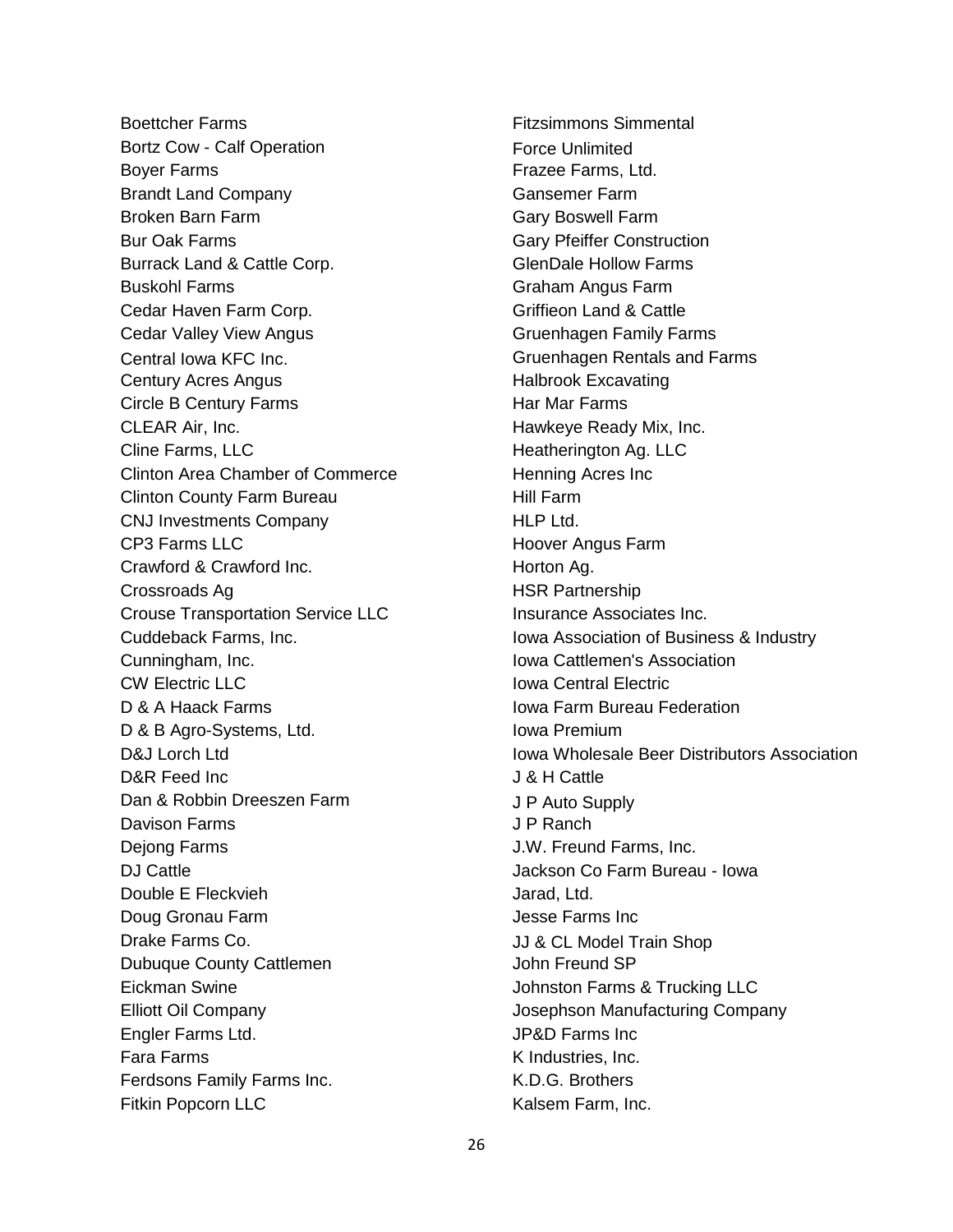Karen Havens CPA KC Farms KCC Land and Cattle Kelderman Manufacturing, Inc. Kenny Angus Kernen Farm Ketelsen farms King Family Farms Knipfer Farms Koos Farms KSS Farms Inc Langel Farms Lauver Agribusiness, LLC. Lauver Family Farms Ledger Farms Lindley Consulting Little Sioux Gelbvieh Ranch Loren Van Regenmorter Land LLLP **Loutzvacres** M L T D Farms Madden Bros Manternach 4L Farms, Corp. Marshalltown Area Chamber of Commerce Mattes Farm McBride Farms Medberry Farms Miller Family Farms Miller Farms Co MJ's Restaurant Monroe County Farm Bureau Ag in the Classroom Moore Brothers Mormann Farms Multi-Rose Jerseys Nelson Electric Company LC Ness Farms Nichols Farms Nichols Farms LTD Oak Valley, LLC Pagel Farms, Inc. Palo Alto County Farm Bureau Pape Farms Paul Altena

Peyton Inc. Pingel Farms Plumbing & Heating Wholesale, Inc. Prairie Creek Seed Precision Builders, Inc. Prestige Pork Inc Prevo Farms Pro-Crop LLC Putney Farms, Ltd. Quirk Farms R & L Seuntjens Farms, Inc. R Land and Cattle LLC RA Hanrahan and Son Rafter J Ranch Randall C. Nelson Farm Rappenecker Farm, Inc. Rehder Farms Inc. Renew Ag Supply Richmann Family Farms Ltd. River Ridge Livestock RJK Farms Robert Venner Farms Rowe Farms Rube's Steakhouse Rus Farm Co. Ryan Bros Inc. S. Spencer LLC Savage Bros. Partnership Schechinger Cattle and Sales Schmitt Farms Schuler Mfg & Equip Co Inc Schwager Farms, LLC Scott Brimeyer Electric Inc. SFF AG Sid Meyer Silent Brook Farm Simington Farms SJS Cattle Co Sprung Farms Inc Stoulil Farms Sukup Manufacturing Company Sullivan Grain & Livestock Inc. Sweeney Farms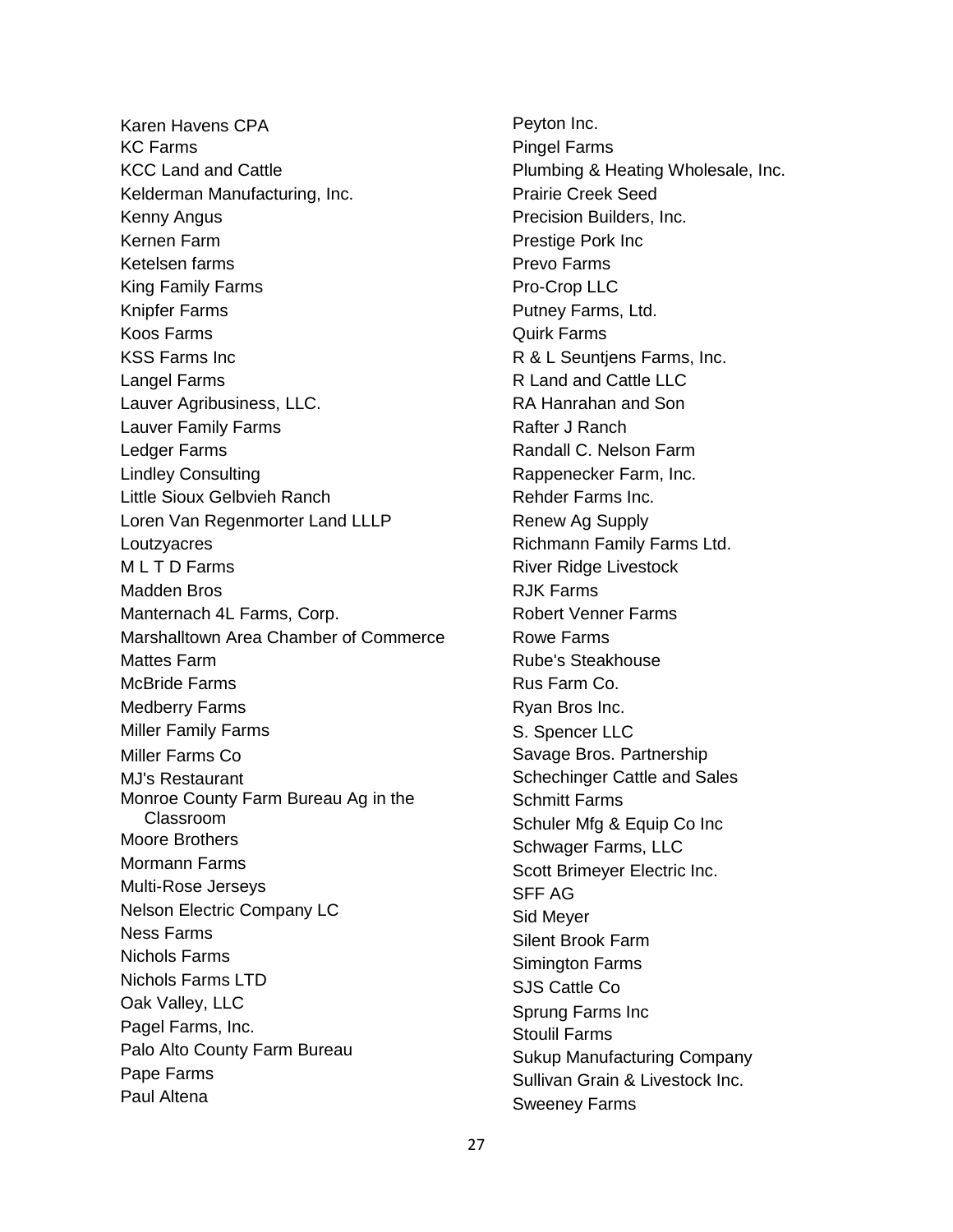Sweeting Built Construction Talon Crest Farms, LLC The Adams Company The Lakes News Shopper Till-Hill Cattle Tim Van Roekel Toft Electric, Inc. Tri State Precision Ag Triple U Ranch Union Hoermann Press United Equipment Accessories, Inc. United Farm Company Vail Insurance Agency Van Berkel Farms, Inc. Van Den Berghe Farms Van Peursem Farms LLC Van Regenmorter Pork, Inc.

Van Zante Farms Vantec, Inc. Vermeer Corporation Vermeer Inc. VR & Sons Wayjo Angus Farm Webster County Farm Bureau Welch Farms Wells Ranch, LLC WindSmart, LLC Woodley Farms Worth County Farm Bureau Wrage Realty LLC Wulf Ranch Young Farms Younge Stock Farm Zelle Farm

# **Kansas**

Allen County Farm Bureau Atchison County Farm Bureau Association Barber County Farm Bureau Bio-Microbics, Inc. Brass Ranch Brown County Farm Bureau Association Cattle Empire LLC Cherokee County Farm Bureau Association Clawson Land Partnership Clawson Ranch Partnership Clay County Farm Bureau Crawford County Farm Bureau Association Decatur County Farm Bureau Association Demo Sales Inc Doniphan County Farm Bureau Association Double K Farms DuPree Testing Services Inc. Fink Beef Genetics Flinn Quarter Horses Ford County Farm Bureau Geary County Farm Bureau Association

Hampel Oil Distributors Inc Harper County Farm Bureau Harvey County Farm Bureau Haskell County Farm Bureau Association Haverfield Farms Heartland Seating Inc. Hemsloid Inc. Hiner's H3 Ranch Hi-Tech Interiors Inc. Hodgeman County Farm Bureau Holmes Insurance Agency Home Rental Services Jackson County Farm Bureau Assn Johnson Farms, LLC K. C. Abrasive Company, LLC Kansas Farm Bureau Kansas Livestock Association Kansas Preferred Ins Group Kniebel Cattle Co L & S Farm and Livestock Inc. Larson Ranch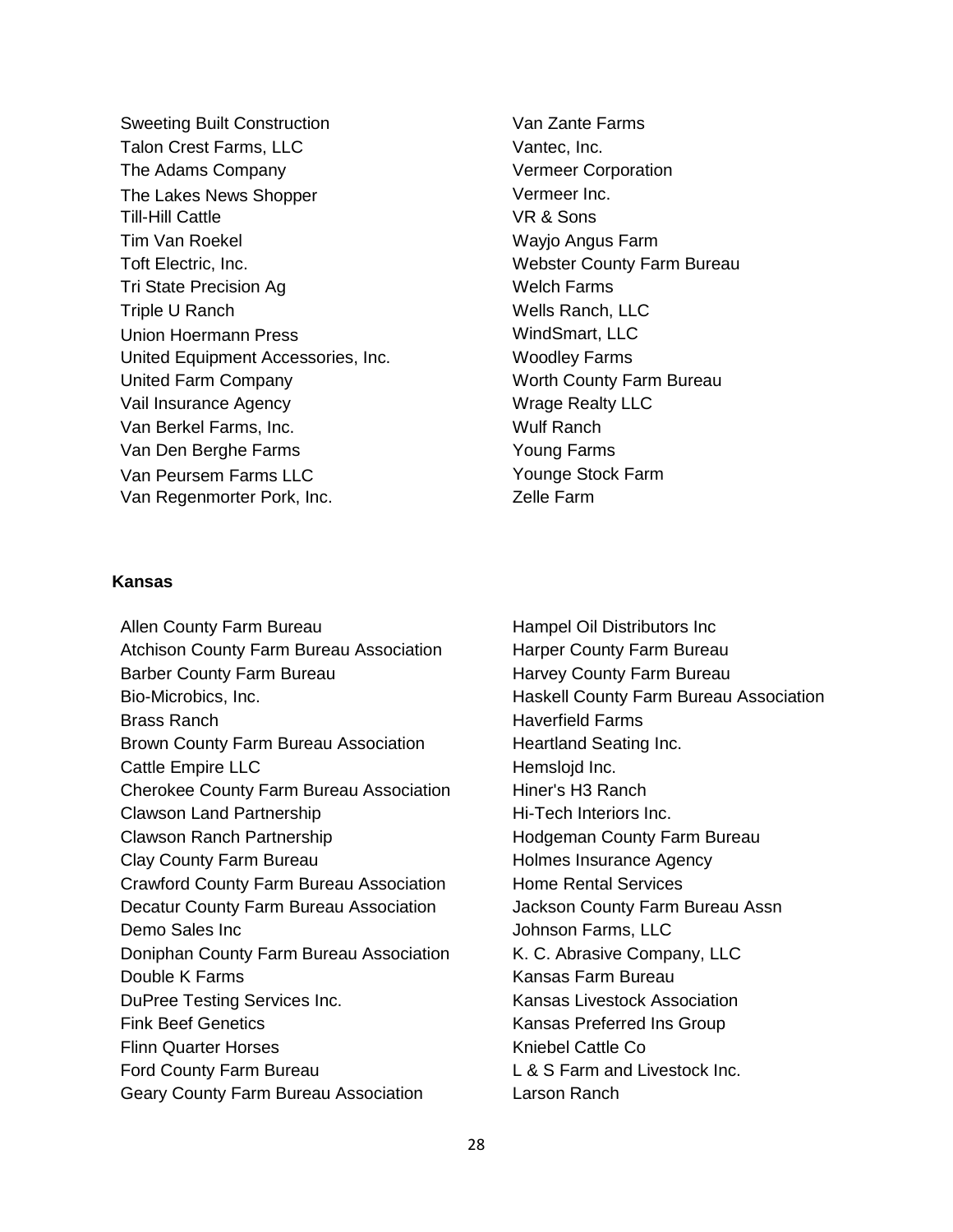Leavenworth County Farm Bureau Linn County Farm Bureau Association MaxCrude LLC McPherson Quality Air LLC Nemaha County Farm Bureau Association Neosho County Farm Bureau Association Neyman Farm and Cattle Piping Alloys Inc. PSU Farms Quality Structures Inc. R.D. Henry & Company, LLC Reno County Farm Bureau Association Republic County Farm Bureau Rezac Land and Livestock inc Ruhnke Enterprises LLC Russell County Farm Bureau

# **Kentucky**

Anchorage Farm B&D Mower Sales & Service Brewco, Inc. Cantrell Farm's Century Construction, Inc. Evision Services Fabricated Metals Corp. Glier's Meats, Inc. Grayhawk, LLC Harold White Lumber Inc. Harold White Millworks, Incorporated House Insurance Services LLC James Ritter Lumber Co Inc Kentucky Beer Wholesalers Association Kentucky Chamber of Commerce

# **Louisiana**

Bart's Office Inc Begneud Mfg. Digital Machining Systems, LLC Donahue Favret Contractors E. L Hoggatt, LP

- Seed Sowers, LLC Shawnee County Farm Bureau Association Sherman County Farm Bureau Stanton County Farm Bureau The Dickinson County Farm Bureau Association The Kansas Chamber of Commerce & Industry The Neighborhood Handyman Inc. Thomas County Farm Bureau Association Transcare of KS. LLC Trinkle Enterprises Vista Manufacturing Company WKI Operations Inc. Wyandotte Co Farm Bureau Wyldewood Cellars Inc Xtreme Bike & Sport LLC
- Kentucky Forest Industries Association Lichtefeld, Inc Lyon Drug Store Marrs Electric Inc Mechanical Consultants Inc Mike's Woodworking Inc Morehead-Rowan County Chamber of Commerce, Inc. Northern Kentucky Chamber of Commerce Pape's Inc. Pride Industries, Inc. Village Center Mall LLC WireCrafters, LLC Zumbiel Packaging
- Ellsworth Corporation G & R Farms Guidry's Catfish, Inc. H. Rocker Electric Co., Inc. Hahn Sales/Enstocko, Inc.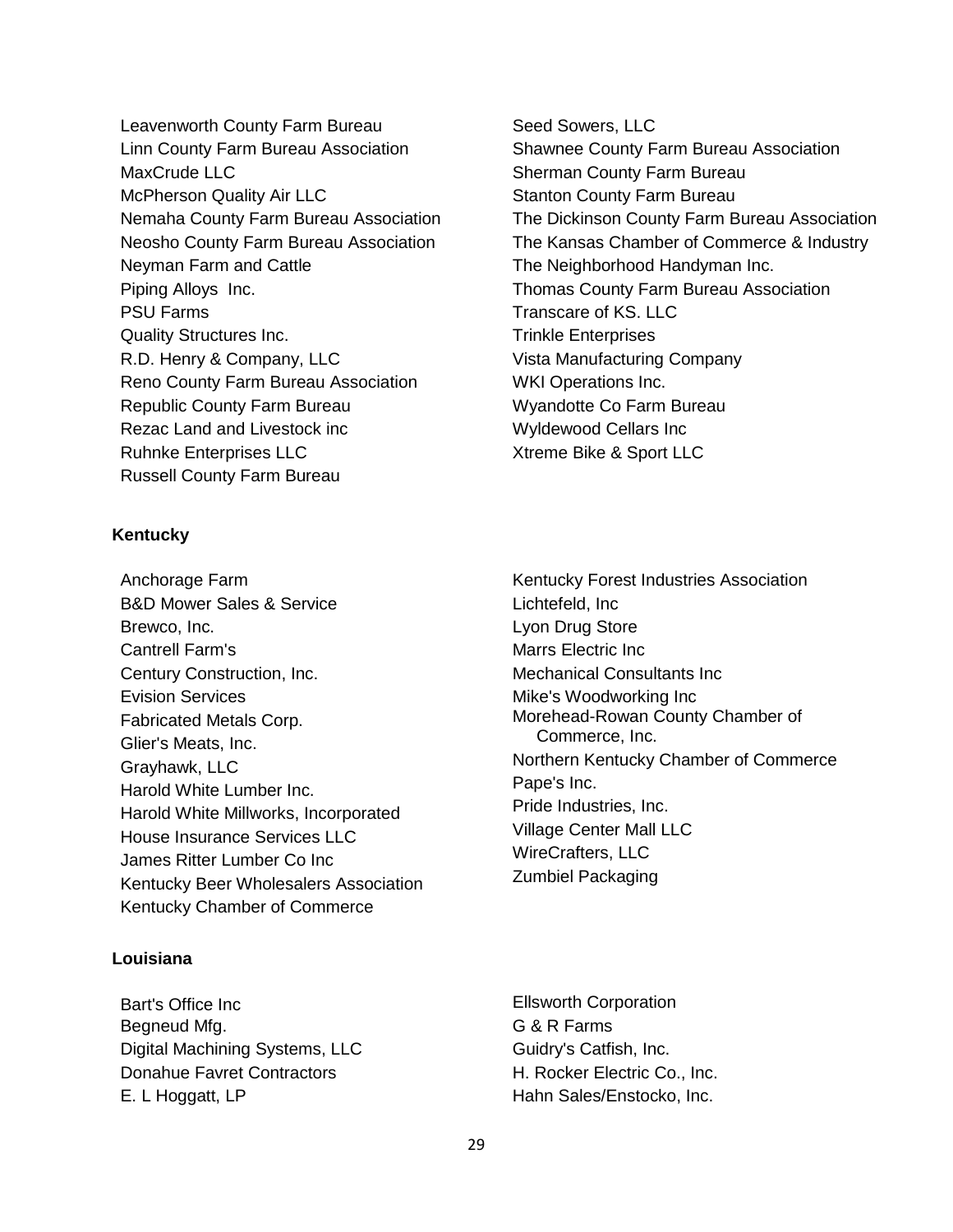- Herrick Consulting Group, Inc Hidalgo Farm James Machine Works, LLC Lott Oil Co., Inc. Louisiana Association of Business & Industry Martin Sustainable Resources, LLC McIlhenny Company Mestizo Restaurant New Industries, Inc. Ocean Select Seafood, LLC PAMA Signage
- Pelican Chapter Associated Builders and Contractors, Inc. Processors, Inc. Quality Handcrafted Woodworks L.L.C. Rush Masonry, Inc. Southwest Call Center, Inc. Standard Crane LLC Steel Fabricators of Monroe, LLC Turn Key Solutions Turner Industries

# **Maine**

B & T Millworks, DBA Negland Treads and Custom Millworks Duffy's Electric, Inc. Friendship Trap Company Hancock Lumber Company Hews Company, Inc. King Real Estate

# Maine Beer and Wine Distributors Association Maine Insurance Benefits Group Phoenix Associates Saco Sport & Fitness T A Service Center The Sausage Kitchen

#### **Maryland**

AMD Accounting Solutions American Beverage Licensees American Siteworks, LLC American Trading and Production Corporation Auto Care Association Barcoding, Inc. **BBSS** Benfield Service Center, Inc. Bradleigh Applications, Inc. BSC Partnership Buffalo Sound & Light, LLC Callahan Construction Company Inc. Charles Brown Glass Company Chinquapin Contracting, Inc. Columbia Roofing, Inc. Contract Carpet Systems CPB Properties, LLC

Denchfield Roofing Corporation Direct Electric Services Diversified Site Works LLC DVCC, Inc. Evans Builders, Inc. F.B. Harding Inc Friends of Freddie Pet Sitting G H Nitzel, Inc. Gray & Son, Inc. Greater Silver Springs Chamber of Commerce Henry J. Knott Masonry Imperial Stone Paving Corporation James R. Ballard Plumbing & Heating, Inc. Jamison Door Company Kass Inc Kirk Lynn Agency - State Farm KWC Inc.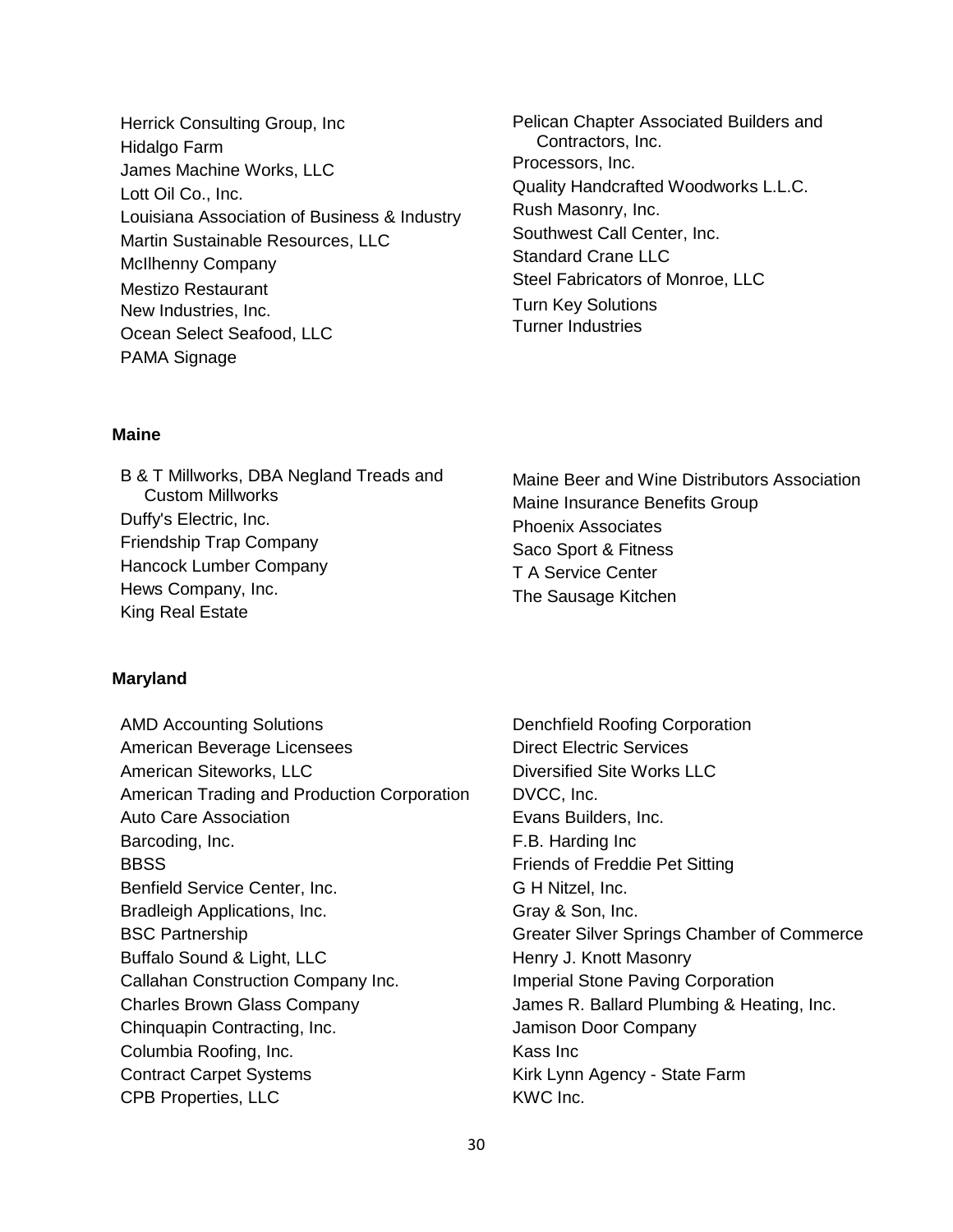L.J. Brossoit & Sons, Inc L.W. Wolfe Enterprises, Inc. Landmark Elevator, Inc. Leos Vacation Center Inc. Marlin Steel Wire Products LLC Maryland Paving, Inc. Master Care Flooring Inc. Miltec UV NAHAD - The Association for Hose & Accessories Distribution National Electrical Contractors Association (NECA) Paul J. Rach, Inc. Ramina & Associates PA Reedy Electrical Services, Inc. Reliable Contracting Company, Inc Ripple's Service Inc. Sassasfras River Marketing Inc.

# **Massachusetts**

A&M Roofing Services Barry Communications, Inc. Builders Systems Inc C&S Co., Inc Cantarella & Son Inc. Colonial Saw Company, Inc Dandis Contracting Inc David Clark Company, Inc. Delgreco Supply Co. Inc. Draper Metal Fabrication Inc. East Coast Air Barrier & Restoration ECI Stores Electric Time Company Inc. Excel Building Systems, Inc. Fall River Area Chamber of Commerce & Industry High Speed Process Printing dba Graphic Litho

- Service Station Dealers of America and Allied Trades Shore Distributors, Inc. Signs & Wonders Inc South Shore Development Co., Inc. Spring Contracting Group, LLC Squarehead Painting Co., Inc. The Wills Group, Inc. Thompson Management Associates, LLC Tire Industry Association TurboHaul, Inc. Walsh Insurance Why Pay More Auto Service LLC Windsor Electric Co., Inc. Wm. T. Burnett & Company, Inc. WMDA Service Station and Automotive Repair Association
- Hurley & David Inc. Ideal Concrete Block L.C. Anderson, Inc. Lawrence S Nannis – Consultant Lighthouse Inn Metro South Chamber of Commerce Micro-Abrasives Corporation Old Colony Cabinets Inc Pinewood Lodge Inc. Precision Auto Repair Rex Lumber Company South Shore Chamber of Commerce Swansea Country Club Volta Oil Company Watkins Design/Graphics Westside Finishing Company Inc. Windwalker Enterprises Ltd.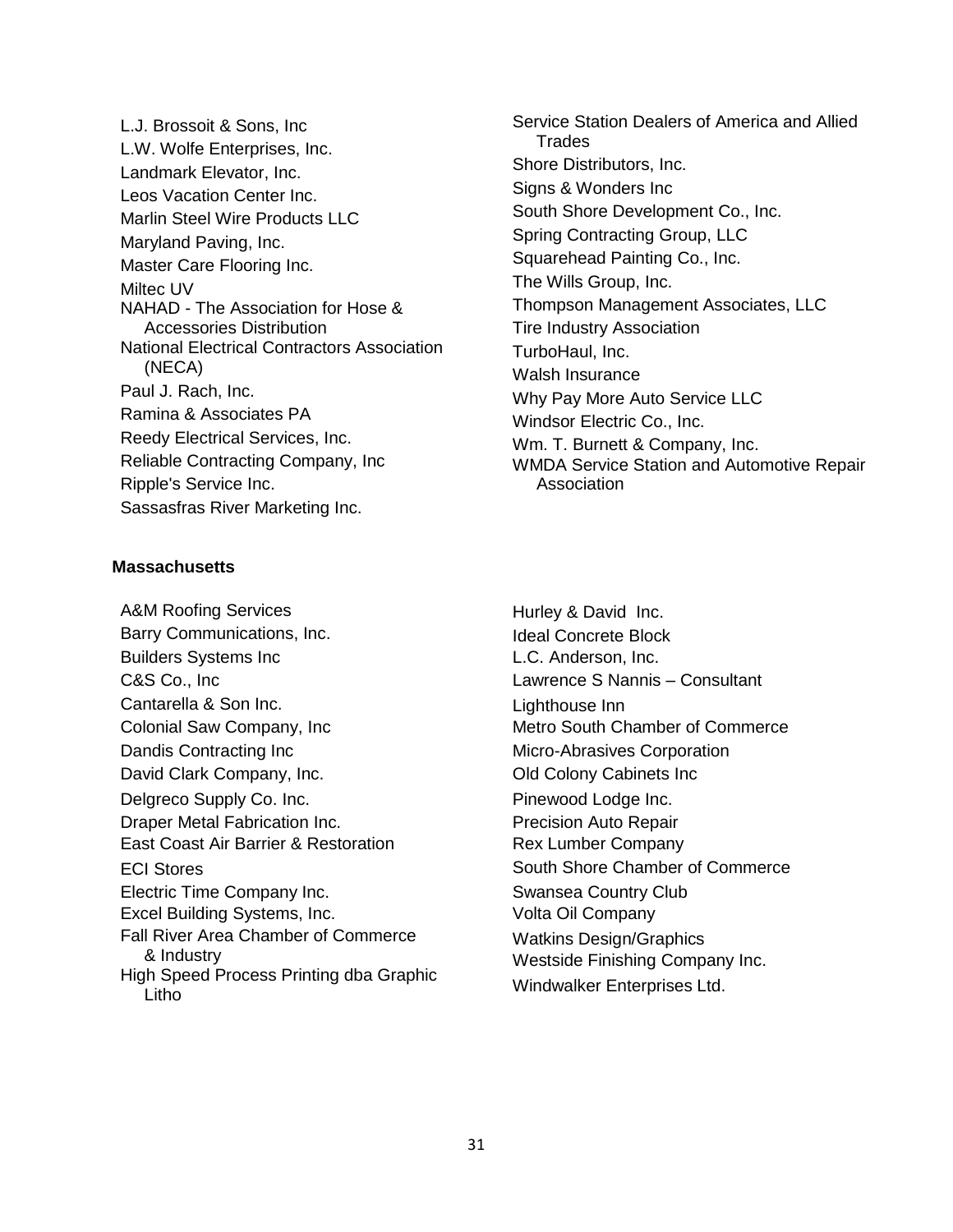# **Michigan**

A Lasting Impression, Inc. AAM Allied Electric Incorporated Allied Mechanical Services Apex Exteriors Avery Oil & Propane Inc. Axis Company, LLC Bay Masonry Beckering Construction Berkley Screw Machine Products Bernier Cast Metals, Inc. Bratcher Electric, Inc. Buist Sheet Metal Company Bulman Products, Inc. Canfield Plumbing & Heating Inc Carter Products Company, Inc. CBH Building & Development CD Signs, LLC Challenge Mfg Company Cheesebrough Corporation Circle K Service CJ Masonry, LLC CT Electrical Services, Inc. D & M Metal Products Company Data Reproductions Corporation Dave's Concrete Products Inc. David Chapman Agency, Inc. Dependable Fire Protection, Inc. East-Lind Heat Treat, Inc. Edw. C. Levy Co. Electric Motor Services Ellis Lake Resort Express Business Center Fiedler Insurance Agency Four Seasons Roofing Fuoss Gravel Co GE Insulation Co Giar and Sons Equipment Inc Great Lakes Systems, Inc. Hoppin on Plank Farm LLC IMMY Inc.

Jake Reebel Landscaping Jensen's Excavating Inc. Jesco Industries, Inc. Kamps Hardwoods KBE Precision Products Knight Carbide Corporation Knight Transfer Services Inc. L E Warren, Inc. Lapeer Area Chamber of Commerce Lindale Farms Luft's Advertiser Inc McChesney Electric, Inc MD Instruments Meyers Automotive Service Michiagn Chamber of Commerce Michigan Farm Bureau Mitten Farm Modern Metal Processing, Inc. Newberry Motors Inc Northern Concrete Pipe, Inc Plante Moran, PLLC Plastomer Corporation Posa-Cut Corporation Powersport Salvage LLC Prestige Stamping, Inc Quality Chaser Company Quality Hardwoods Inc. R.W. Fernstrum & Company RCL Construction Company, Inc. Renaissance Property Management Solutions Riverside Electrical Services, Inc. Robinettes Inc Rohr Gasoline Equipment INC. Schiffer Mason Contractors Spaanstra Bros Auto Special-Lite Inc. Spectrum Automation Company Stone Axe Farms, LLC Strain Electric Co Superior Services RSH Inc. Technical Professional Services, Inc.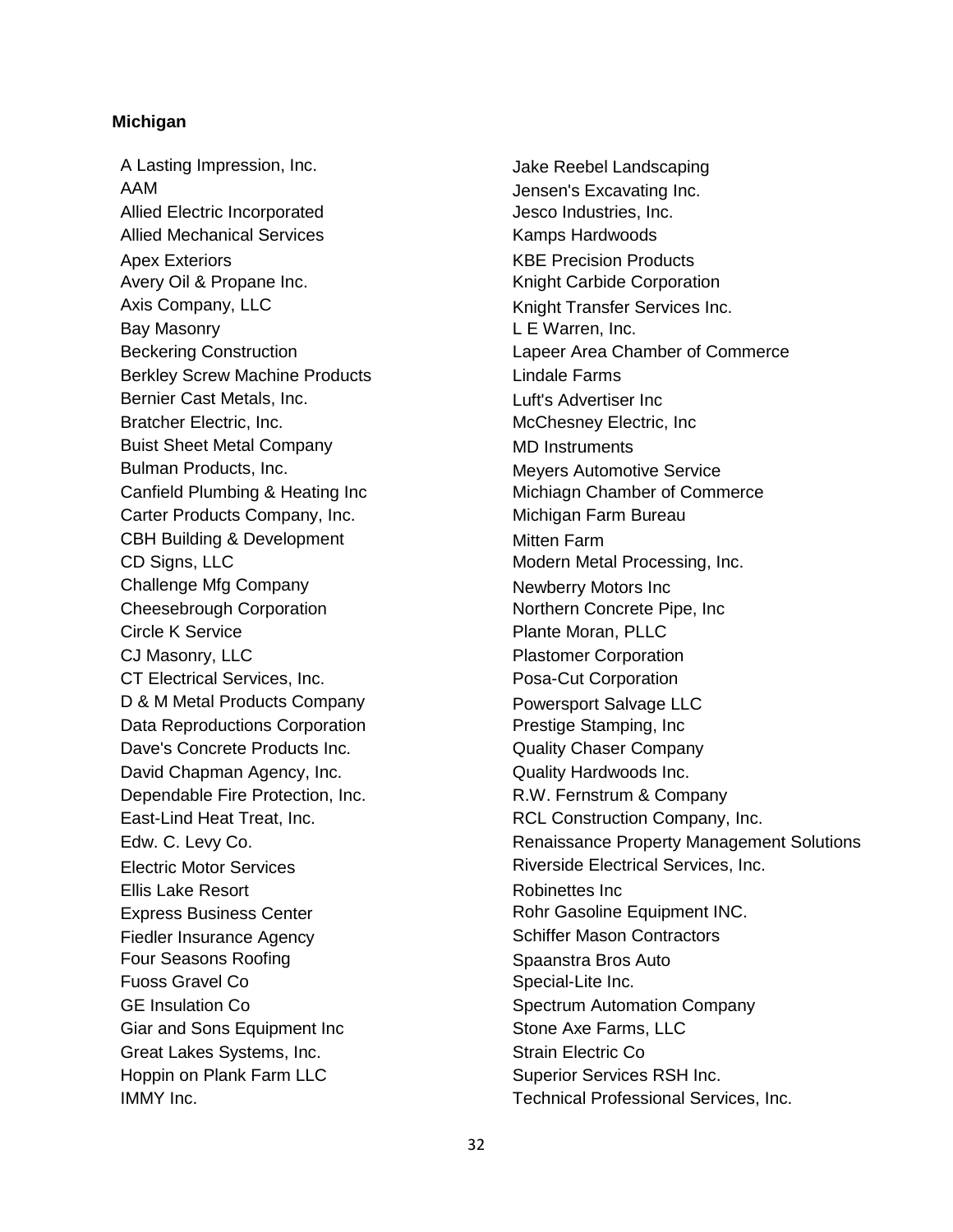The Pro Shop The Tancor Corporation Tracy Performance Two Men and a Truck

Van Dam Iron Works, Inc. VernDale, Inc. Watkins Pharmacy & Surgical Supply Weinzweig Farms LLC

Med-Tek, Inc.

# **Minnesota**

Affordamac LLC Ag VS Inc Alexandria Industries All Seasons Wild Bird Store B & D Associates, Inc. BB Diversified Services, Ltd. Boker's, Inc Braun Farms Inc Chemstar Products Company Custom Tube Company Inc. Dakota County Regional Chamber of Commerce Eagle Bank East Side Glass Co. Edelmann & Assoc Inc Edward Jones Gatorback, LLC General Mailing of Willmar Inc Glyndon Farms Corporation Halvorson Farms Hockert Sales Humphrey Manlift Company J&J Machine, Inc. L&M Radiator, Inc. Lake Shore Farm Landbruk Farms Partnership Marhiason Farms MCI Paint and Drywall Inc

Millers Viewlawn Farms LLC Minnesota Beer Wholesalers Association Minnesota Chamber of Commerce Minnesota Farm Bureau Miran Creek Furniture Pellco Machine Inc. Petroleum Marketers Service, Inc. Phyton Corporation Plato Woodwork, Inc. Plehal Blacktopping, Inc Premier Marine, Inc. RB's Computer Service Remanco Hydraulics Richfield Chamber of Commerce Rotochopper, Inc. Southwest Metro Chamber of Commerce Spring Valley Farms Stolhammer & Sons Inc. Subsurface, Inc. Tauer Farms The Marvin Companies Tjernlund Products, Inc. Total Agri-Business Service Inc. Willmar Lakes Area Chamber of Commerce Wilson Tool Enterprises, Inc. Wood Component Manufacturers Association

#### **Mississippi**

A&B Construction Specialties, LLC Adamdale Farms Aladdin Construction Co., Inc.

Birdsong Construction Company Inc. Bonds and Associates, Inc. Burks-Mordecai Builders, Inc.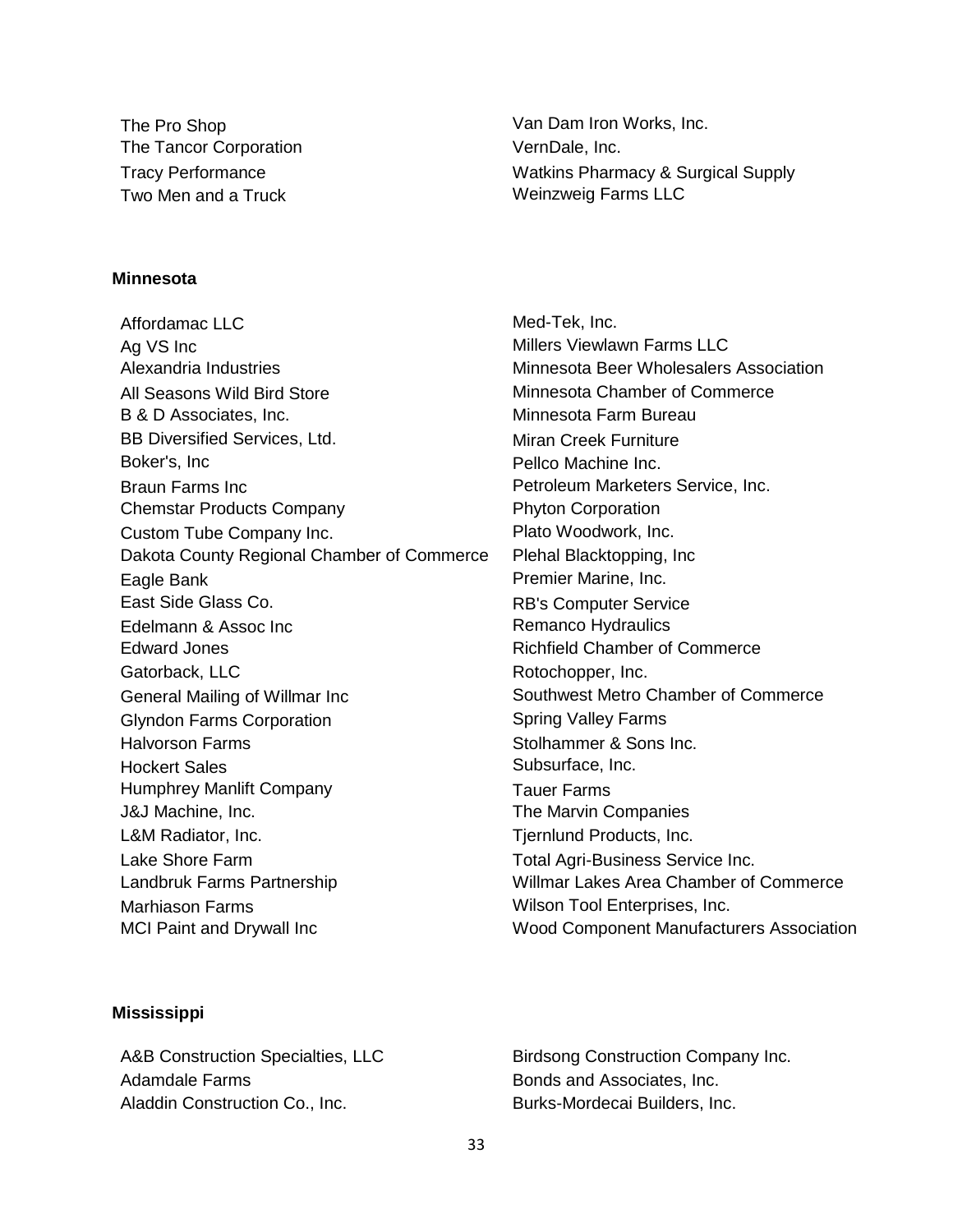Central Pipe Supply, Inc Complex Chemical Co., Inc. Corkern Door Company, Inc. D & C Cattle Farm E. Cornell Malone Corp. EDC Doss Electric, LLC Eddie Pearson Roofing LLC Ford Vision Clinic GAP Farm, LLC Griffin, Inc. Hankins Inc. Heritage Plastics, Inc. Houston Farms LLC Ivey Mechanical Company, LLC Jackson Sheet Metal & Welding, LLC Jeffery Cattle JS&K Laurel Machine & Foundry Co.

# **Missouri**

Abercrombie & Kenney, LLC All Star Awards and Ad Specialties Inc. Alliance Fire Protection Allied Waterproofing Company, Inc. American Boiler and Mechanical Associated Industries of Missouri BK Cattle Black an Gus Ranch Liquid Feed CAD BLOX LLC Capital Diesel LLC Cartridge World - Lee's Summit Cass/Jackson Cattlemen's Association Crader Distributing Delta Roofing Inc deVan Sealants Inc. Dynamic Sales Company Inc Enviro Tech Services, LLC Express Employment Professionals Fatboy Electric, Inc. Four R Farms

LM&F Company Martin's Jewelers Metro Mechanical, Inc Mississippi Beer Distributors Association Mississippi Cattlemen's Association MMC Materials Inc Newcomb Cattle Co Peoples Construction Corporation Reflectech Inc. Rogers Ranch Rowell Roofing, Inc. Shuqualak Lumber Company, Inc. Smith Farms Sunbelt General Contractors, Inc. Sunbelt Sealing Inc. Trans4Fed, LLC West Brothers Construction, Inc. Woods Cattle Company

Gabriel A Goldstein EA Garton Angus Ranch Good Earth Tools, Inc. Gordon Brown LLC Grossman Iron & Steel Company Gunther Salt Company HBM Holdings Hermann Companies, Inc Hillyard Industries HNTB Corporation Hof Construction Inc. Jim's Heating & Cooling Jones Brothers Farm Kenney Family Farms LLC Labconco Corporation Leeside Farm Leggett Construction Livestock Marketing Association Lynch's Furniture & Appliance Inc Mid-America Dental & Hearing Center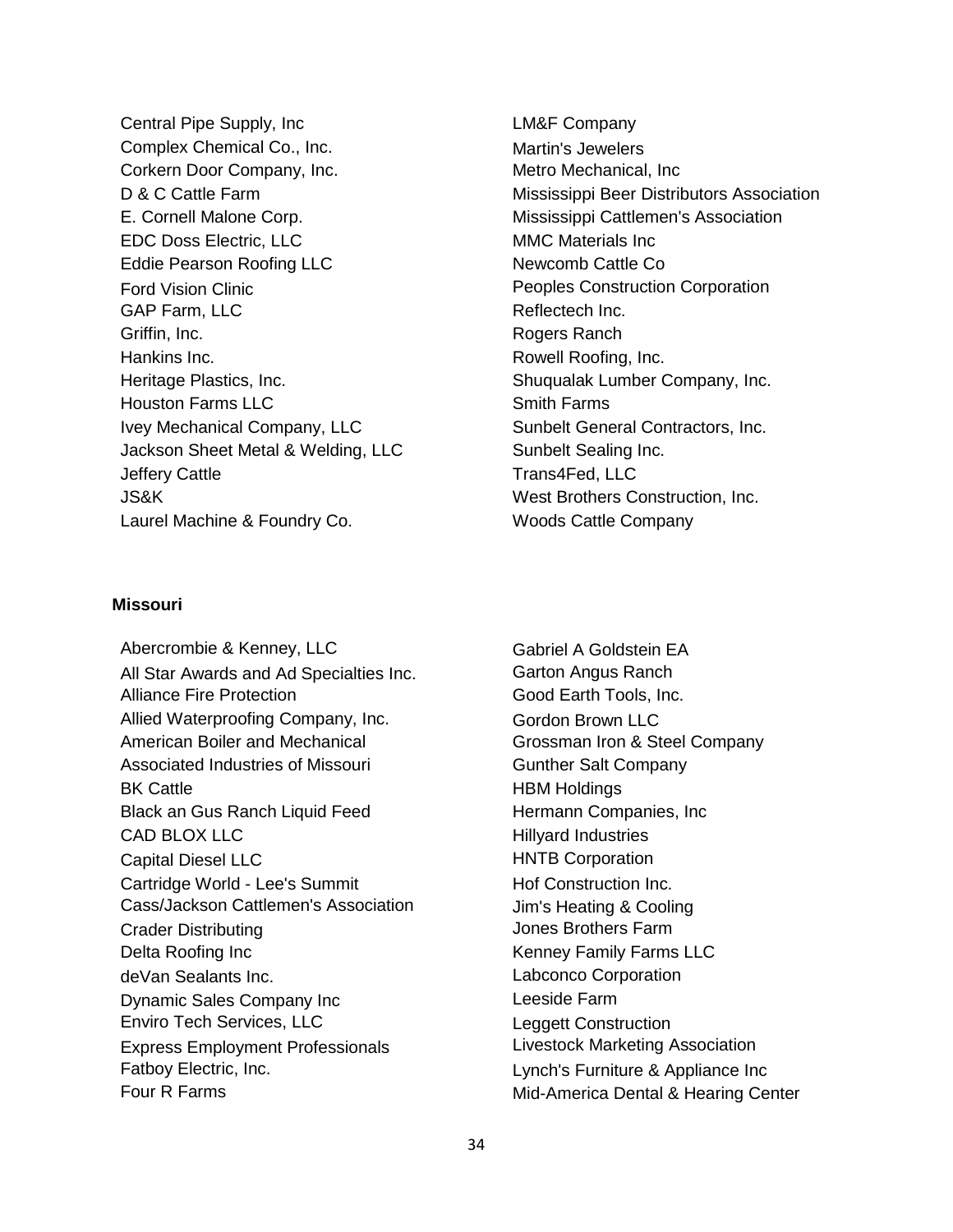Mid-America Lumbermens Association Missouri Forest Products Association Missouri-Pacific Lumber Co., Inc. Mr. Longarm, Inc. Myer Hotels National Wood Flooring Association Paulo Products Company (St. Louis) Performance Roofing, Inc. Physicians Optical Service Inc. Pine Ridge Land & Cattle, LLC Porta-King Building Systems QuesTec Constructors, Inc. Reeves-Wiedeman Company Shining Cross Cattle Company LLC

# **Montana**

Altimus Distributing Inc Axtell Ranch Blue Rock Products Company Bracket Butte Ranch Central Management Services Inc. Davis Business Machines Inc. Ellison Ranch Limited Partnership G. D. Eastlick Inc. Hackley Land & Livestock Hendricks Ranch Hereim Ranch Hi-Line Service & Hydraulics Lewistown Propane and Fertilizer Co. Software To Go Specialized Van & Pickup Steve Morris Farms Superior Waterproofing and Restoration Co, Inc. The Cookie Chef, LLC Thermaltech, Inc. Total Building Solutions, LLC Triumph Engraving Shoppe TTPInvestments Inc Vertical Vision Waterproof Solutions, LLC Watlow Electric Manufacturing, Inc. Witt Print Shop

Merrimac Cattle Co. Montana Chamber of Commerce Montana Stockgrowers Association Inc. Morgan Family, LLC Murnin Livestock OP/TECH USA Peak Technology Solutions LLC private owned Quality Spraying Service Inc. Sidney Millwork Company Timber Line Ranch Total Energy Systems of Montana Inc Willow Creek Cattle Co. LLC

# **Nebraska**

Action Plumbing and Heating Inc Anderson Bros. Electric, Plumbing & Heating, Inc. Beel Brothers LLC Behlen Mfg. Co. Briggs Inc. of Omaha Circle L Ranch Cole Petroleum Inc.

Feed the World, LLC Getzschman Heating Hastings Area Chamber of Commerce Hinrichs Farms J & J Diesel Service, Inc JR Angus Ranch KCOE ISOM, LLP Knoerzer Farms Inc.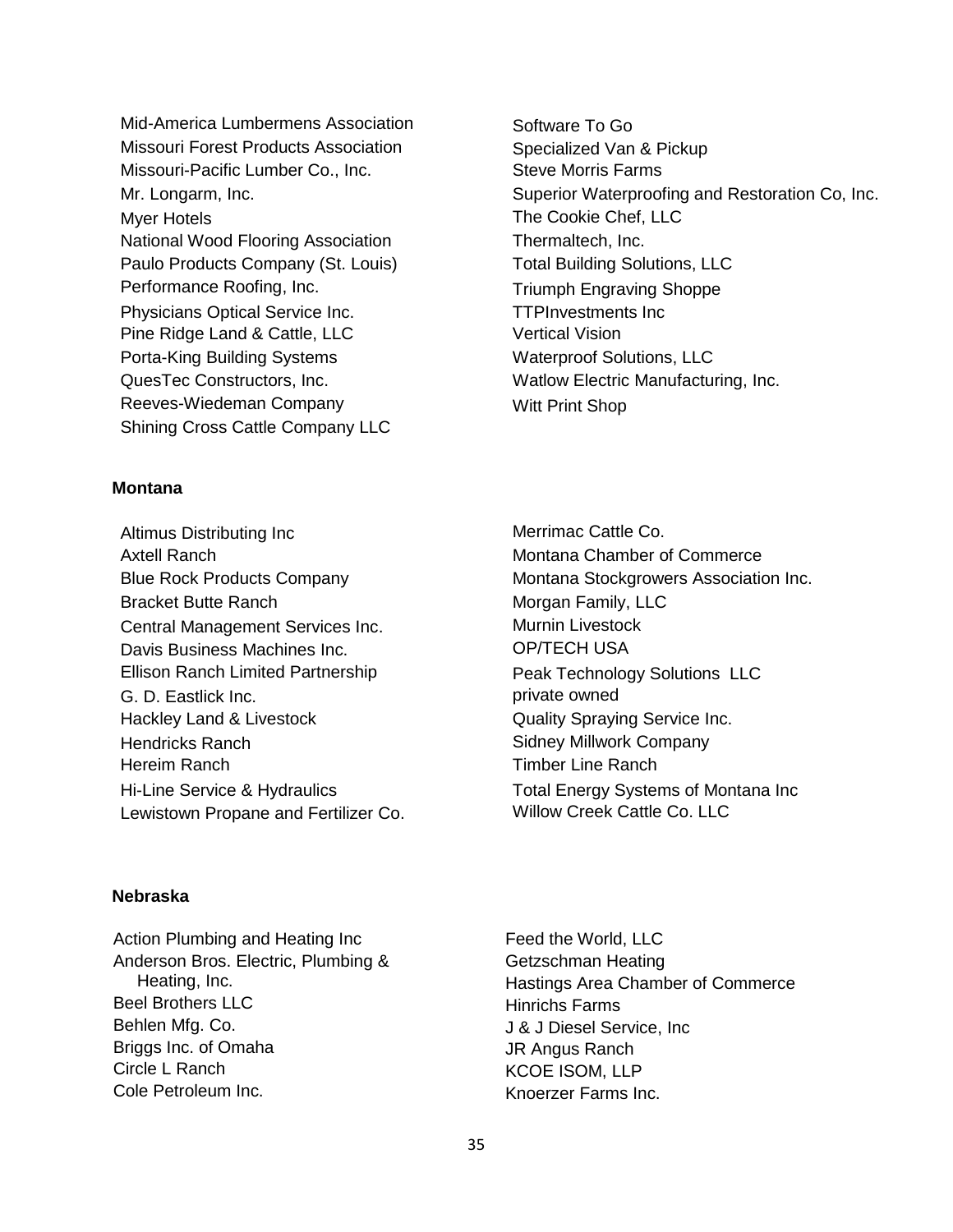Kreikemeier Farms LA Farms Maricle Family Farms Meyring Cattle Co Midwest Capital, Inc. Nebraska Cattlemen Association Niewohner Bros. INC. Rawhide Chemoil Inc

**Nevada**

Aztech Materials Testing Cattlewomans Association Click Bond, Inc. Dillon Health, LLC Figueroa Masonry, LLC Forsythe Enterprises Inc Hirschi Masonry, LLC HTA Plumbing & Mechanical, Inc. J&S Land and Cattle LLC

Reinke Manufacturing Company, Inc. Richard Brandl Farm Schuler-Olsen Ranches, Inc Sentry Electric, Inc. ServiceOne, Inc. The J.P. Cooke Company Wehrbein Farms Inc Zero Hereford Ranch Inc.

Kimble Wilkinson Ranch Kimmie Candy Lone Tree Ranch Michael Clay Corporation Nevada Manufacturers Association Providence Electric Inc Shuman Fencing Ranch Tradewinds Building and Development Inc. Upright Garage Door Services

### **New Hampshire**

1st Priority Automotive and Towing LLC. Beer Distributors of New Hampshire Bellows Construction Blaktop, Inc. Dowling Corporation McEntee Masonry Contractors, Inc. Monadnock Paper Mills, Inc.

Northern Forest Center Powers Generator Service LLC RDF Corporation S.D. Szetlea, LLC S.G. Davis Financial Group LLC The Melanson Company, Inc Wire Belt Company of America, Inc.

#### **New Jersey**

Aaron & Company Inc. Alpine Painting & Sandblasting Contractors Appliance Replacement, Inc Auxiliary Service Inc. Barton Gilanelli & Associates Beer Wholesalers Association of New Jersey Chamber of Commerce Southern New Jersey CMF Business Supplies Inc Death of the Fox Brewing Company Design Line Inc. Fabbri Builders, Inc. Hartz Mountain Industries, Inc.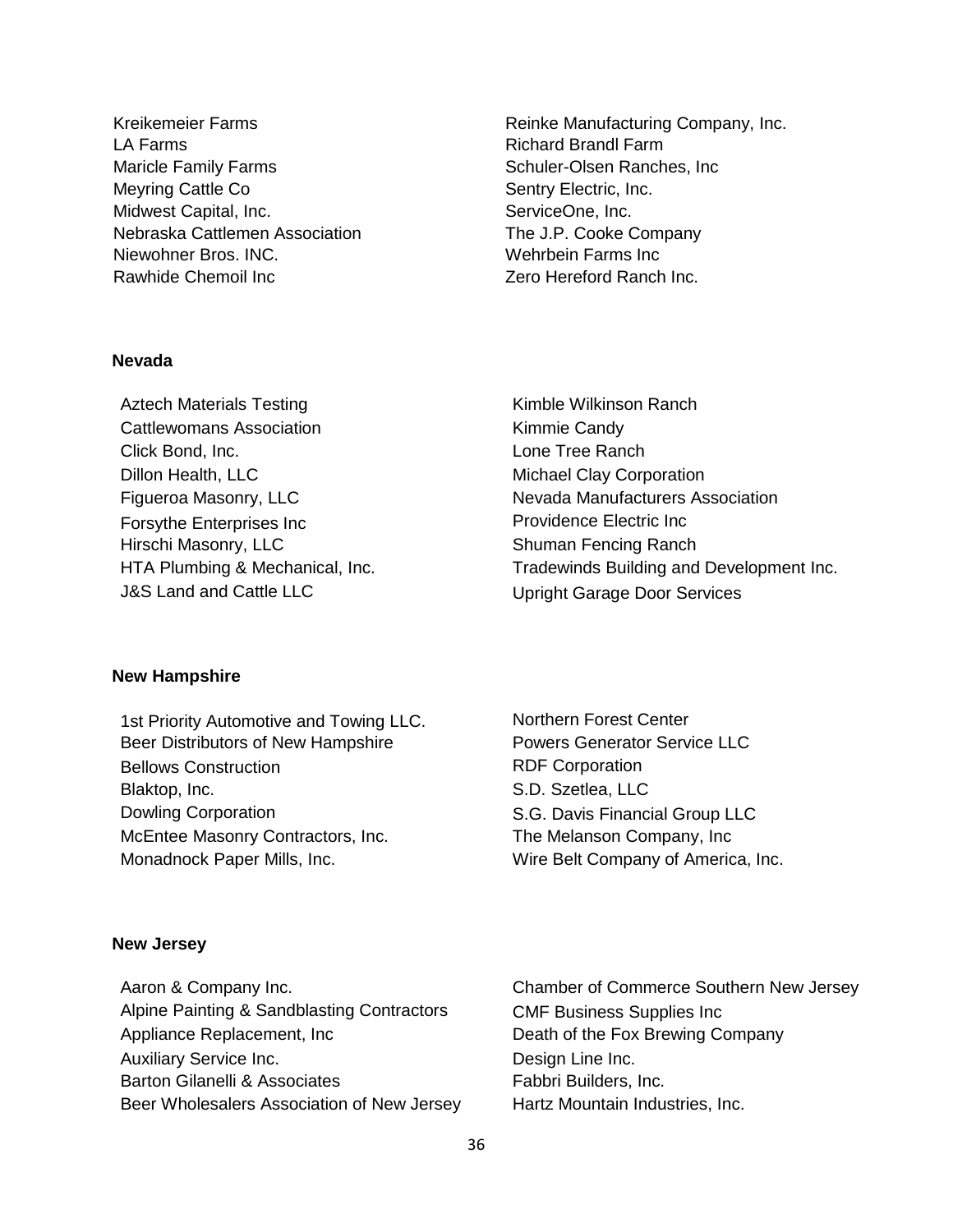- Krowicki Orthodontics Mac Products, Inc. Metal Powder Industries Federation Minalex Corporation New Jersey Business & Industry Association New Jersey IEC New Jersey State Chamber of Commerce NJ Society of CPAs NJECPAC NWL, Inc.
- Perfect Communications Philip Cardelfe Masonry Precision Automation Company, Inc. Smoothie King Cinnaminson Starfire Lighting, Inc. Starlite Electric Taylor Made Custom Cabinetry, Inc. The Lock Doctor Thomson Lamination Company, Inc. W.J. Gross, Inc.

# **New Mexico**

Amerus Roofing & Restoration APU's by REX, LLC CS Ranch Echo Electric Co. Farmington Fire Equipment and Durango Fire Equipment

**New York**

A.J. Schrafel Paper Corporation Arnan Development Corp Baiting Hollow Farm Belmont Metals, Inc. Biggs Consulting Engineering Blue Top Management LLC Buffalo Niagara Partnership Capital Region Chamber of Commerce Chesterfield Associates, Inc. Council of Industry of Southeastern New York Country Cousins Farm Coverco, Inc. Demco NY Corp EBM Heating & Cooling LLC Emmi & Sons Inc. Endicott Precision, Inc. Fingerlakes Electric Supply Co. Inc. Frank J. Ryan & Sons, Inc. G. Decker Construction LLC

GarVin Construction Inc. Johnstone Supply of Albuquerque New Mexico Business Coalition Rush Ranch Inc Territorial Scaffold Inc.

Gill Corn Farms, Inc. Greater Binghamton Chamber of Commerce Hager's Flowers & Gifts Hallam Engineering Hannay Reels, Inc. Hoosick Valley Contractors Installers Warehouse J&K Plumbing and Heating Co., Inc. Javen Construction Co., Inc. Kimber Manufacturing Inc Klein Reinforcing Services, Inc. L-Brooke Farms, LLC Liberty Pumps, Inc Luck Brothers Incorporated Mandon Building Systems Inc. McGard, Inc. MEID, LLC Metallized Carbon Corporation Miller's Greenhouse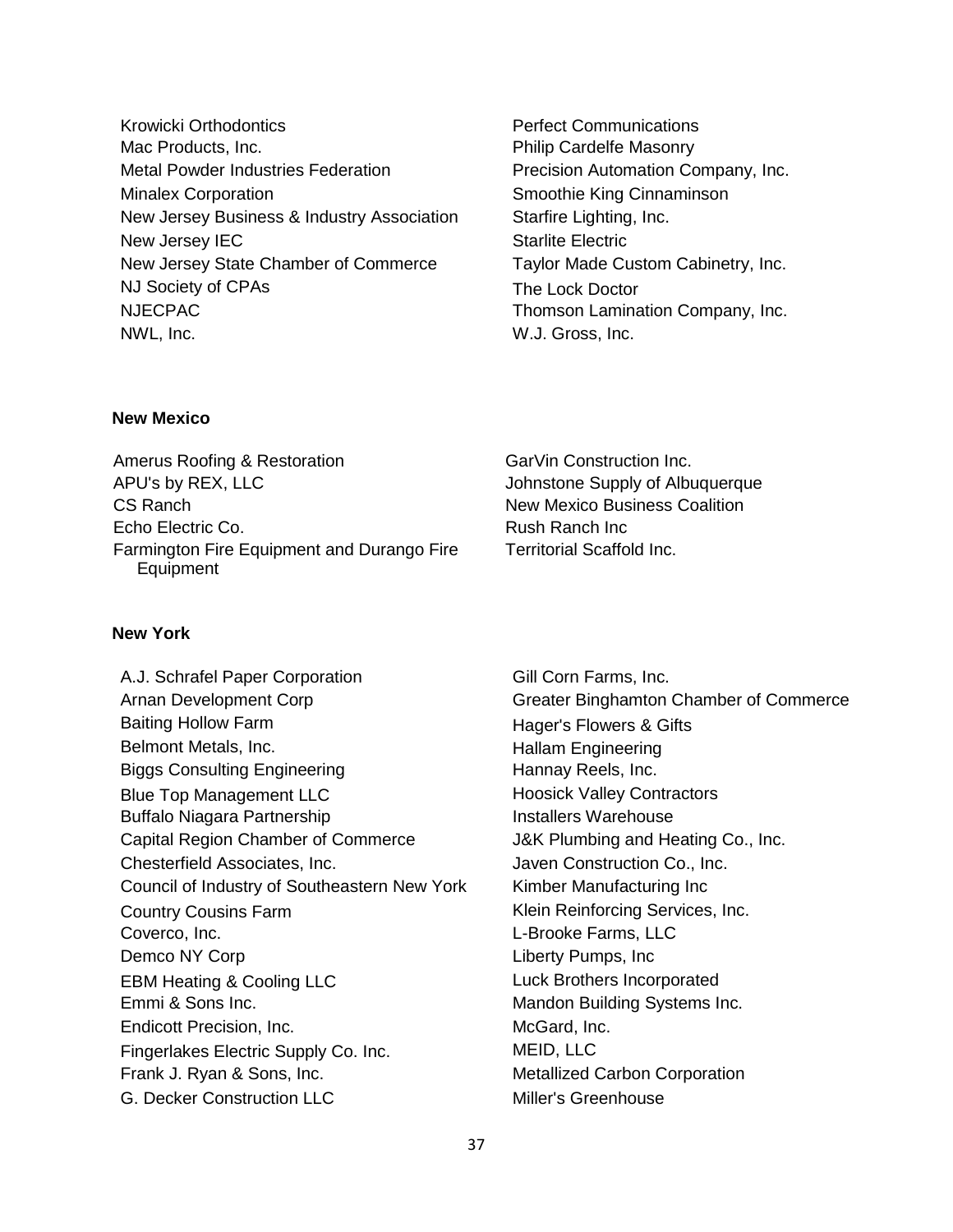- Morris J. Golombeck, Inc. Morse Manufacturing N&S Supply New York Corn & Soybean Growers Association New York Farm Bureau New York State Maple Producers' Association North Country Chamber of Commerce NYS Agribusiness Association Palace Plumbing & Heating Supply Corp. Passonno Paints Patterson Farms Inc. Pawling Engineered Products, Inc **PrioritvBiz** Putrelo Building Enterprises Inc. R.B. Robinson Contracting, Inc.
- Reid Petroleum Corp. Renu Contracting Rever Copper Products, Inc RSM Electron Power, Inc. S&O Construction Services, Inc. Savarino Properties LLC Schatz Bearing Corp. SI Technologies, Inc. Syracuse Time & Alarm Co., Inc. TAG Mechanical Systems Inc Tapecon Inc. United Electric Company Upstate Niagara Cooperative, Inc. Worksman Trading Corporation WSF Industries, Inc.

# **North Carolina**

American Cypress & Hardwood, LLC Appalachian Hardwood Manufacturers, Inc. Atkinson Farms C.R. Onsrud Inc. C/K International, LLC Carolina Color Corporation Century Contracting Charlotte Pipe & Foundry Company, Inc. Commonwealth Hosiery Mills , Inc David Allen Company, Inc. De Gorter Inc. Drillers Service Inc. East Yancey Auto Freeman Landscape, Inc. G.W. Smith Lumber Co. Gates Milling, Inc. Gilkey Lumber Company, Inc. Granite Hardwoods Inc. INDA, The Association of the Nonwoven Fabrics Industry J E Jones Lumber Company JD Cattle Farmer Jordan Lumber & Supply, Inc Joyce Farms

Joyner Masonry Works Inc KidSenses, Inc. Lifestyle Wellness and Spa Mountain Showcase Group, Inc. North Carolina Beer & Wine Wholesalers Association North Carolina Cattlemen's Association North Carolina Cotton Producers Association North Carolina Forestry Association Oaks Unlimited, Inc. Office Furniture Concepts Inc. Pinnacle Converting Equipment & Services, LLC. PowerWorks Electric Regulator Marine, Inc. Shade Tree Farm Signs Now/Occasions Engraving Smith Millwork, Inc. Smith Setzer & Sons, Inc. Sturdy Corporation Thermcraft Inc Thermcraft, Incorporated Troy Lumber Company Turn Bull Lumber Company Verde Wood International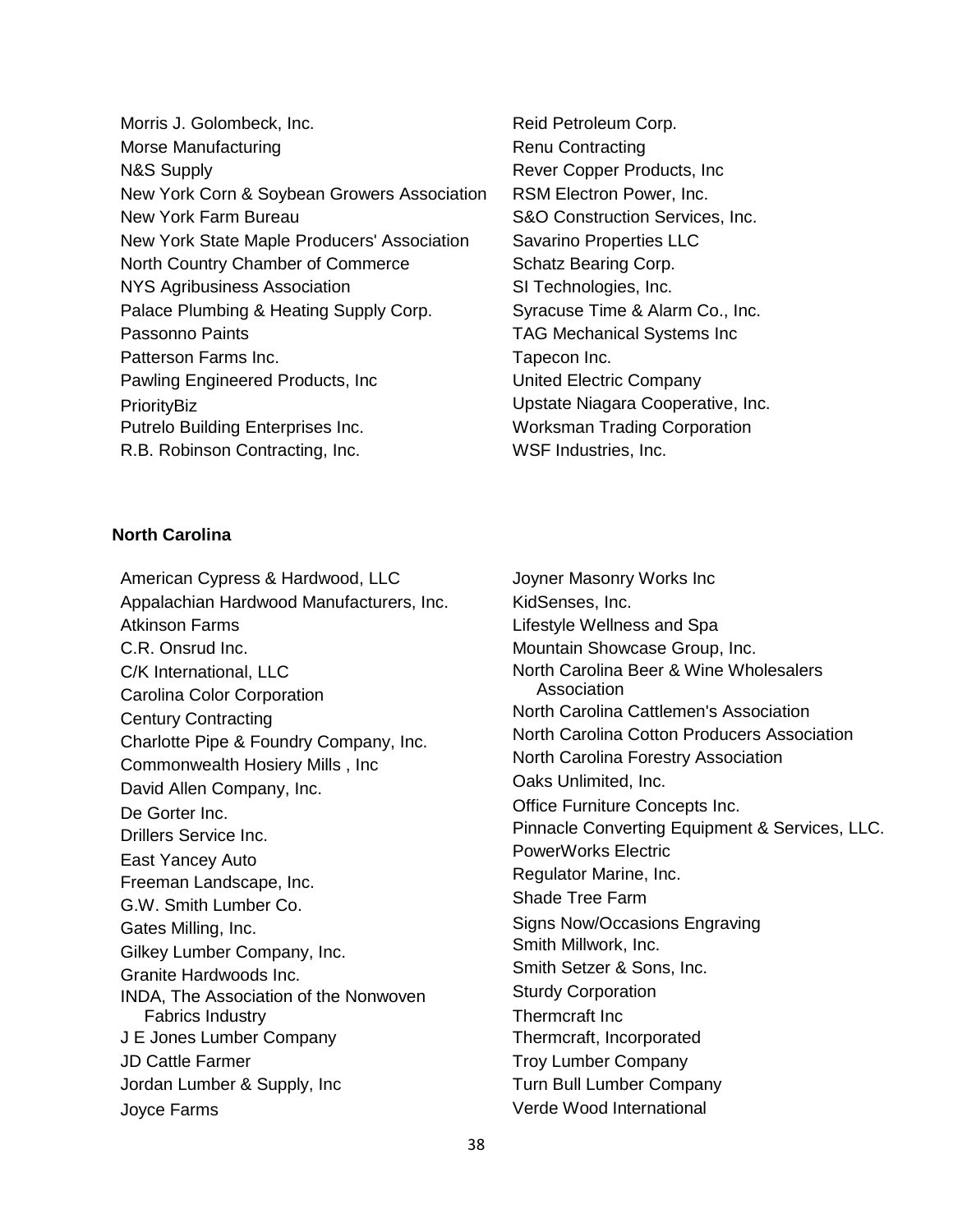Walex Products Company White Oak Financial Management Inc. Wilmington Development Company Inc.

**North Dakota**

Baker Boy General Steel and Supply Company Holen Charolais John T. Jones Construction Company Jost Construction, Inc Lunseth Plumbing and Heating Co. North Dakota Beer Distributors Association

**Ohio**

Abundant Construction Services LLC Air Temp Mechanical AKA Construction, Inc. Akers Packaging Service, Inc. Albion Industries Inc. All Service Glass Company Anchor Manufacturing Group, Inc. Ariel Corporation Ashtabula Rubber Company Barrel Vault Group, LLC Bay Mechanical & Electrical Corporation Beery Insurance Services LLC Belletech Corporation Boardman Steel, Inc. Buckeye Fabricating Co. Canton Chair Rental Canton Regional Chamber of Commerce Chemical Services Group, Inc. Cincom Systems, Inc. Claggett & Sons, Inc Concord Fire Protection Conger Construction Group Covert Manufacturing Inc CYMI, Ltd Dayton Walls and Ceilings, Inc Dayton-Phoenix Group, Inc.

Wynne Farms LLC Yadkin Well Co. Inc.

**Odney** Sandbags Warehouse The Chamber Grand Forks/East Grand Forks The Prescription Shop Twin City Roofing, LLC Western Products, Inc.

Derrick Company, Inc. Dick Masheter Ford Inc. Dixon Enterprises LLC DRT Holdings, Inc. Dynalab Test Systems Inc. Dynamic Dies Inc E. F. Bavis and Associates, Inc. E. L. Mustee & Sons, Inc. Eastern Maumee Bay Chamber of Commerce Eddie Ross, Inc. Empaco Equipment Corporation EnviroControl Systems Inc Etna Products, Inc. Excell Electrical Services Inc. Fire Safety Services Inc. Forging Industry Association Fortkamp Enterprises LLC Foster Transformer Company Fred and Sons, Inc. Frueh Enterprises G Mechanical Inc. GFS Chemicals, Inc. Harrop Industries, Inc. Heating, Air-Conditioning & Refrigeration Distributors International (HARDI) Hecei Roof Coating Systems, Inc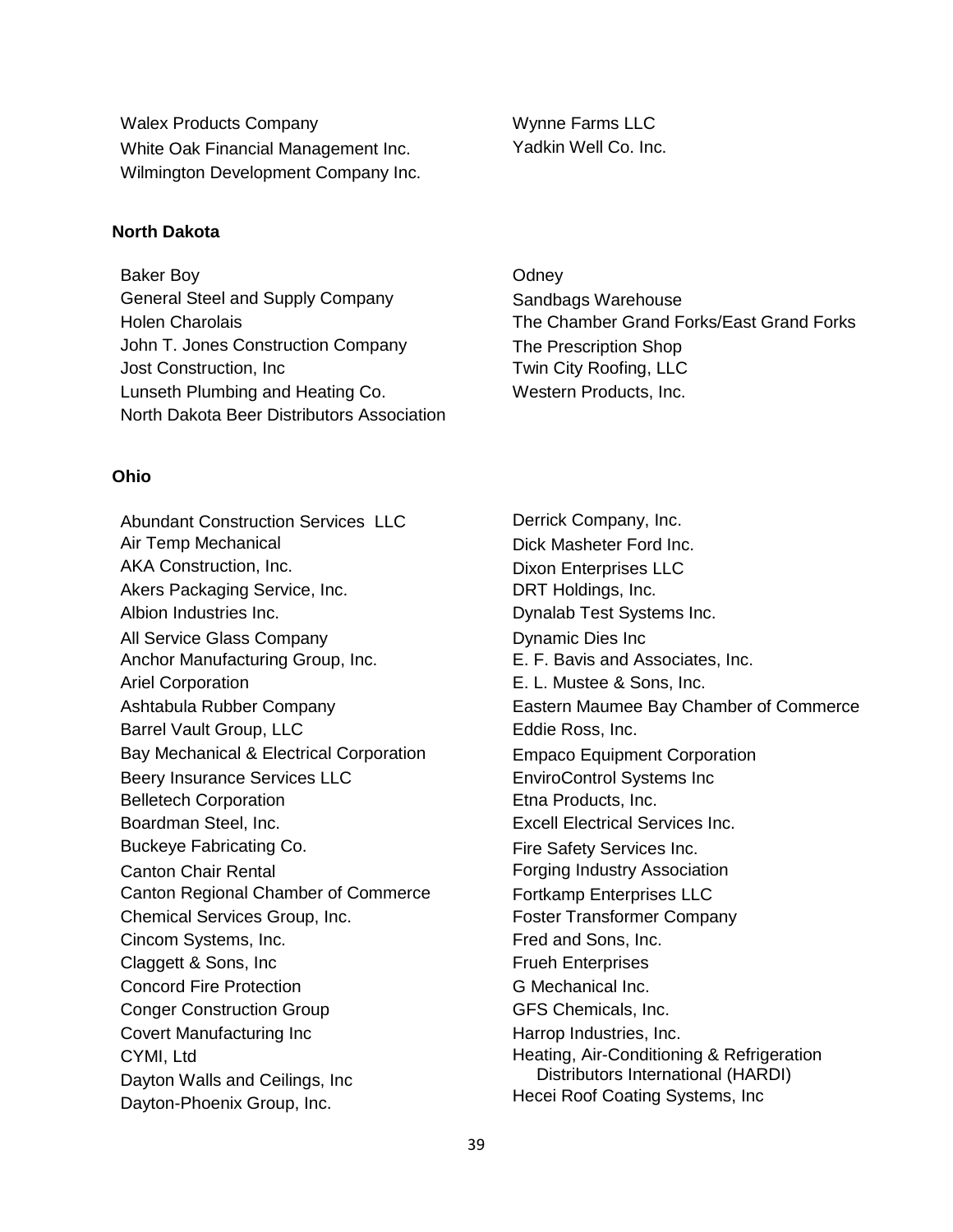Helping Hands Healthcare Herbert E. Orr Company Hi-Tek Manufacturing Inc. Hixson Holdings, LLC Huber Heights Chamber of Commerce Hyster-Yale Materials Handling, Inc. IHN Consulting Services Inc. Industrial Fasteners Institute Innerwood & Company LLC James Insurance Agency Jay Industries, Inc. Jeff Bonham Electric Jet Stream International JSPT LLC Karant Pharmacy Services Inc. DBA: The Medicine Shoppe Kerr Lakeside, Inc. Knoch Corporation Lake Transmissions & Car Care Inc. Lakewood Firestone Tire & Auto Laundermor Inc. Logistics Concepts Inc. Luke Engineering & Manufacturing Company MACPRO Inc. Manfreda Construction Corp. McGean, Inc. McGregor Metalworking Companies Melmar Glass & Glazing Inc. Michael Byrne Mfg MidWest Land Services Modular Assembly Innovations, LLC Moreland Management Company Mullet Cabinet National Tooling & Machining Association New Horizons Baking Company Inc. Ohio Cattlemen's Association Ohio Chamber of Commerce Ohio Eagle Distributing, LLC Ohio Farm Bureau Federation Patten's Appliance Center Inc.

Penton's Farm Market Precision Concrete Cutting of Carey LLC Precision Machined Products Association Precision Metalforming Association R.M. Riggle Ent. Inc. Rea & Associates, Inc. Rebsco Inc. Regional Collection Services Inc. Reuther Mold & Manufacturing, Inc. Rife's Autobody-Grandview Royal Cellular Schmidt Bros. Inc. Select Sires, Inc. Shifflet Enterprises Inc dba Shifflet Auto Care Sleep Tite Mattress Factory & Showroom Smith-Boughan Inc. Solid Blend Technologies, Inc. Sorbothane, Inc. SpotOn Productions Sullivan & Sullivan, Ltd. Taylor Auto Sales Inc. Tenda Horse Products LLC The Belden Brick Company The Clark Grave Vault Co. The Continental Products Company The Final Floor, Inc. The Johnson Electric Supply Company The Manufacturers Equipment Company The Ohio Manufacturers' Association The Ohio Society of CPAs The Righter Co., Inc. The Valv-Trol Company The Wholesale Beer & Wine Association of Ohio Tiffin Metal Products Timco Rubber Products, Inc Titan Commercial Flooring Inc. Toledo Regional Chamber of Commerce TruCraft Roofing Unverferth Manufacturing Co, Inc Watson's 87 Furniture Inc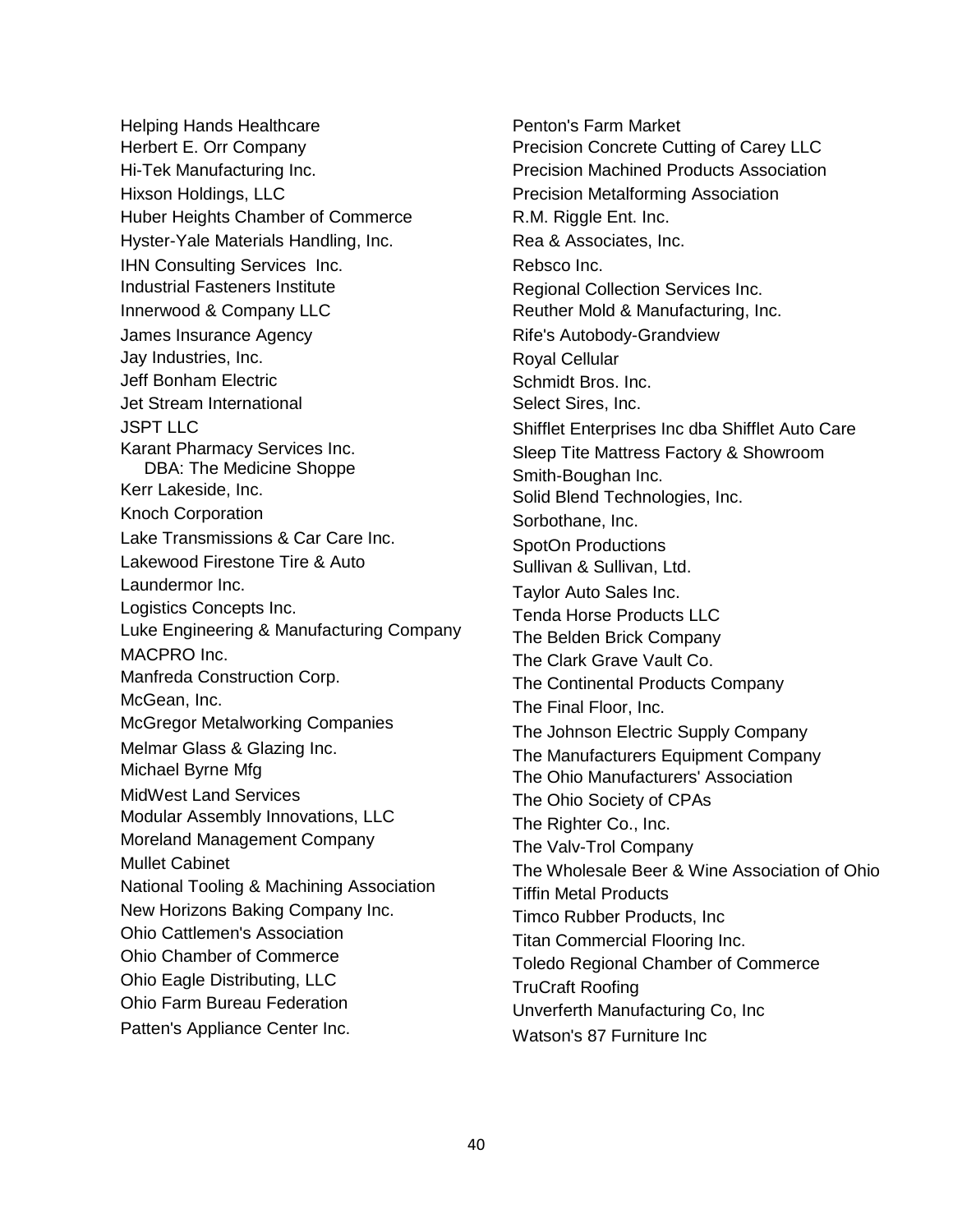# **Oklahoma**

Ark Wrecking Co. of Oklahoma, Inc. Beer Distributors of Oklahoma Collins Electric Company of Oklahoma, Inc. Concrete Services Corporation Cooling Products, Inc. Dave's Vapors LLC and Your Welcome LLC Dillingham Land & Cattle Company Enviromental Loop Service Frey Angus Heat Transfer Equipment Company Holly Farms LLC HydroHoist Marine Group, Inc. Kinder Ranch Mad Ventures McElroy Manufacturing

# **Oregon**

4 B Farms, Inc. 560 Columbia LLC A & R Spada Farms, LLC Alan Nelson Trucking Alley Enterprises Anderson Fruit Inc Arne Goddik Farms Bashaw Land and Seed Berries Northwest LLC Bierly Farms Blue Line Farms, Inc Boshart Trucking Bossco Trading LLC Box T Ranch Brooks Farm LLC C H Urness Motor Co Cal Farms Inc CAP Three LLC Cersovski Farms Certified Nuts LLC Cheechako Ranch

Midstate Traffic Control, Inc. Mid-Town Electric Inc. Mills Machine Company Oklahoma Cattlemen's Association Old West Cabinets Inc. Paintmaster Collision Center Paul Davis Restoration Paul Reed Enterprises Inc. Puckett's Inc Red Plains Ranch Rogers Ranches LLC Stevens & Son LLC Superpawn Inc Third Branch Engineering LLC Trak-1

Clackamas County Farm Bureau Clickener Properties Coos-Curry Country Farm Bureau Country Heritage Farms, LLC Country Natural Beef Marketing Cowan Dairy LLC Crook-Wheeler County Farm Bureau Crown Hill Farm Davis Creek Vineyard Davis Hay and Cattle Dawson Ranch Dean Freeborn Farms Dunham Ranch LLC E. G. Kerns Ranches LLC Eagle Bluff, LLC Eagle Valley Ranch LLC Echo Mesa Ranch EduServe, Inc. Elam Farms, Inc. Empire Properties Eymann LLC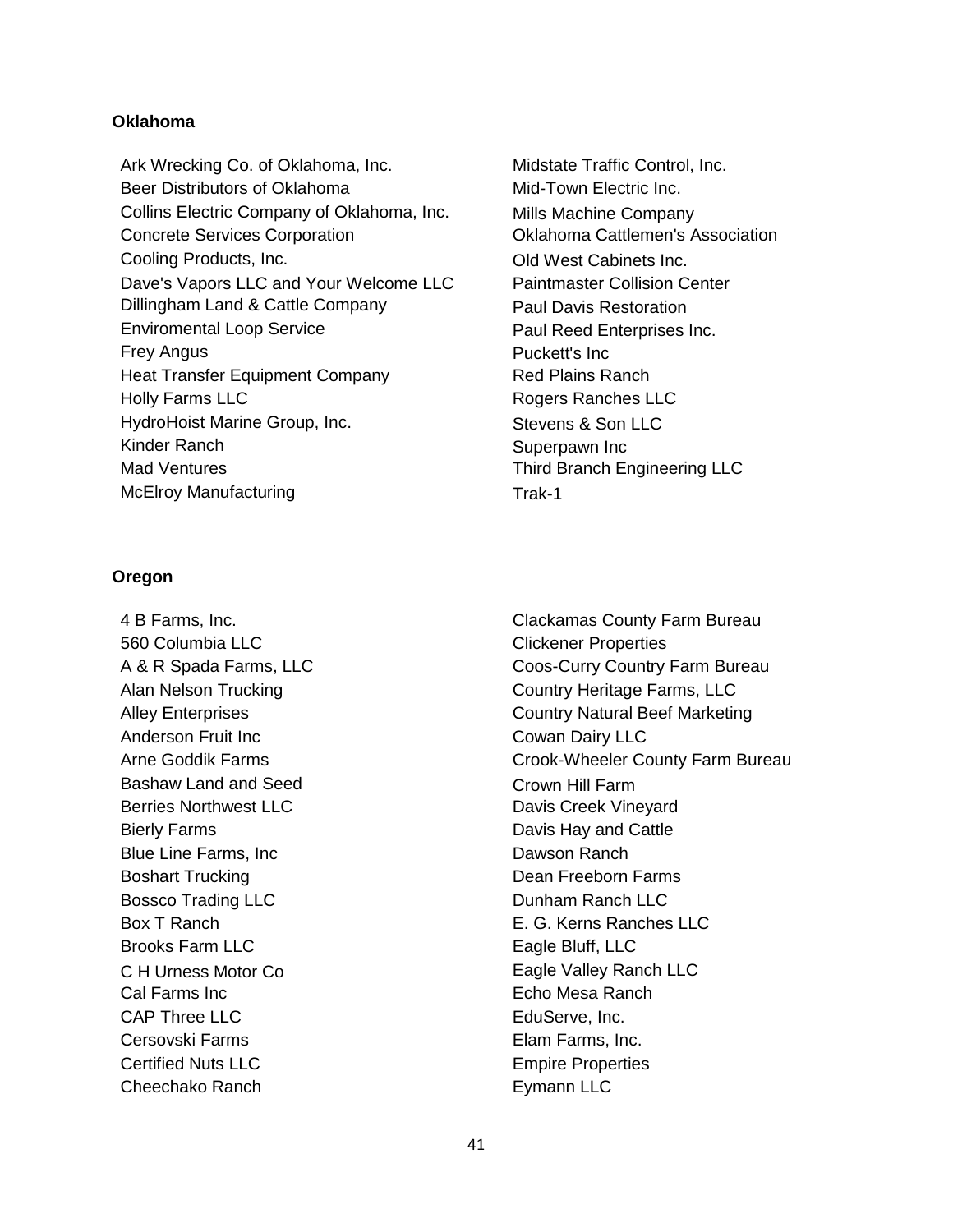F & B Farms and Nursery Fadness Realty LLC Fordyce Family Farm Forest Glen Oaks Inc. Gant Family Farms Garre Farms LLC Gehring Farms Gilkerson Orchards, Inc. Goetze Family Century Farm Gooding Farms, Inc. Gosselin Farms Greengable Farms Greengable Gardens Hadley Family Farms Harris Farms Hartenstein Farms Helmig Tree Farms, LLC Hettwer Bros. LLC Holcomb Bros., Inc. Hollingsworth Tree Farms LLC Hotchkiss Company HT Rea Farming Ioka Farms J&G Trucking & Livestock J&M Leffel FLP Janzen Farms Jasa Farms Jefferson County Farm Bureau Jitterbug Java JP Rohde Bros., LLC Kennerly Ranches LLC King's Raven Winery, Inc Kirsch Family Farms, Inc. Kruse Farms, Inc. KT RANCH **Ktranch** Laraway and Sons Lawrence Farm LLC Lear Farms Leo Mulkey Inc Lierman Family Farm LLC Linn Gear Company Liskey Farms Inc.

Livewire Electric Inc. Locust Hill Farm Lowry Ranches Macey Wessels Farm Madras Farms Co. Magruder Farms Malheur Mark Glass Insurance McCormack Ranch, LLC Means Nursery, Inc. Mid-State Industrial Service, Inc Miles Ranch Inc. Misty Meadow Dairy Montecucco Farms Morin Ranch MtnAire Sport Horses Newdoor Realty, LLC Northwest Furniture and Mattress LLC Northwest Land and Orchards LLC Oak Park Farms, Inc. Oak Point Orchards, LLC Oarlock Cattle Company Obersinner Farms Inc. Omeg Properties LLC Oregon Beer & Wine Distributors Association Oregon CattleWomen Oregon Farm Bureau Federation Pacific Stainless, LLC Pearmine Farms, Inc. Pink & Pink Orchards Polehn Farms Inc. Polk County Farm Bureau Pollard Farm PressCo R & B Waterman Ranch, LLC Rafter KC Livestock Rancho San Simeon LLC Red House Ranch Richard & Barbara Ediger, Ranchers Riddle Ranch, Inc. Ripe, LLC Rock Creek Livestock, LLC Rock Creek Logging Co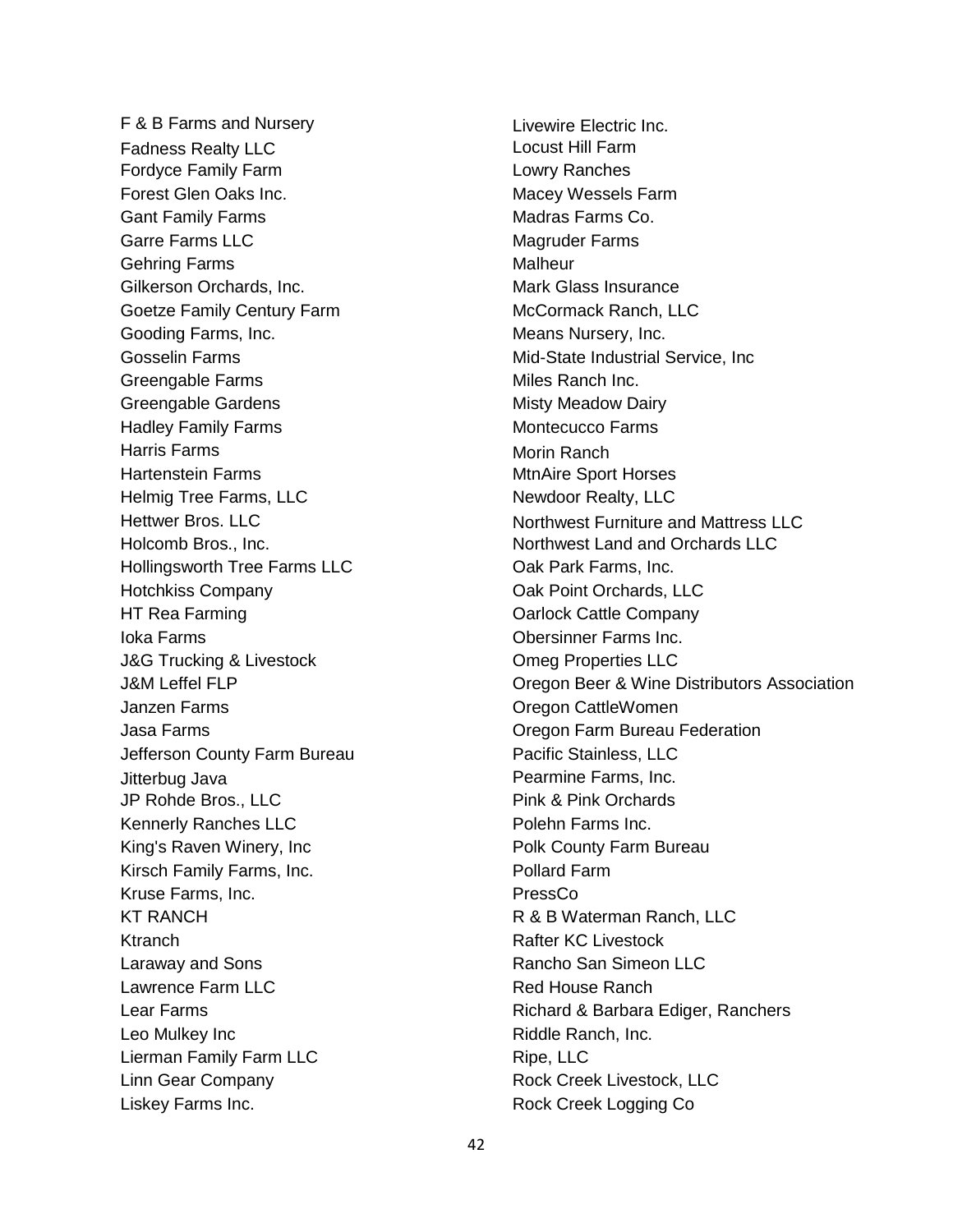Rodakowski Farms Inc. Ruddenklau Farms LLC Ryan Parkhurst Trucking LLC Schierling Family Farm Schurter Family Farms, LLC Sheep Creek Ranch Siemens Farms Silver Mountain Enterprises LLC SJB Farms Slash O Cattle CO. Speckhart Farms, Inc. Sprick Roofing Co., Inc. Starker Forests Inc Stein Distillery Inc. Stockfleth Farms Inc. Streich's Orchards, Inc. Sugarfoot Sheep Ranch, LLC Sunset Valley Organics SW Angus

# **Pennsylvania**

Accredited Surety Agency LLC Accutrex Products, Inc. Action Manufacturing Company Allegheny Valve & Coupling, Inc. Applewood Farm Army Jeep Parts Inv ASAP LLC Automated Installations Inc. Bachman Paving & Excavating Baxter Group, Inc. Bill Gillespie Electric, Inc. Blair Insurance Services Inc Brouse Landscapes LLC Buck's Pizza Fran. Corp., Inc. Car Wash Systems Inc. Carl Rosenberry & Sons Lumber Inc Case Tire Service Inc. Ceriani Transport, Inc Chester County Chamber of Business & Industry

T Bone Hay And Cattle Tamura Orchards, Inc. Terry Neuenschwander Logging Tisu Dairy Triangle Farms Triangle Outfit, Inc. Tuckness Farms Umpqua Insurance Agency Inc Van Roekel Angus Ranch VP Cattle LLC VP Ranch Walter Wells & Sons LLC Western Abrasives Inc. Western Aglands LLC Whitsell Mfg., Inc Wilt Farms, Inc. Windy Ridge Tree Farm Ziegler-Olsen Farms Zweifel Farms

Chester-Jensen Company, Inc. Clearfield Machine Company Clelan's Custom Welding, LLC Compleat Restorations Conestoga Wood Specialties Contractor Benefits Group LLC Craft Pro Masonry Restoration Inc CV Services, Inc. D & B Services Inc. Derman Associates Derr Flooring Co Die Quip Corporation Donald A. Paulone Custom Built Homes Inc. Donald E. Reisinger Inc. East Hills Cabinet Co. Inc. East Penn Manufacturing Co., Inc. Eastern Elevator Service & Sales Elk Air Conditioning, Inc Estemerwalt Lumber Products LLC.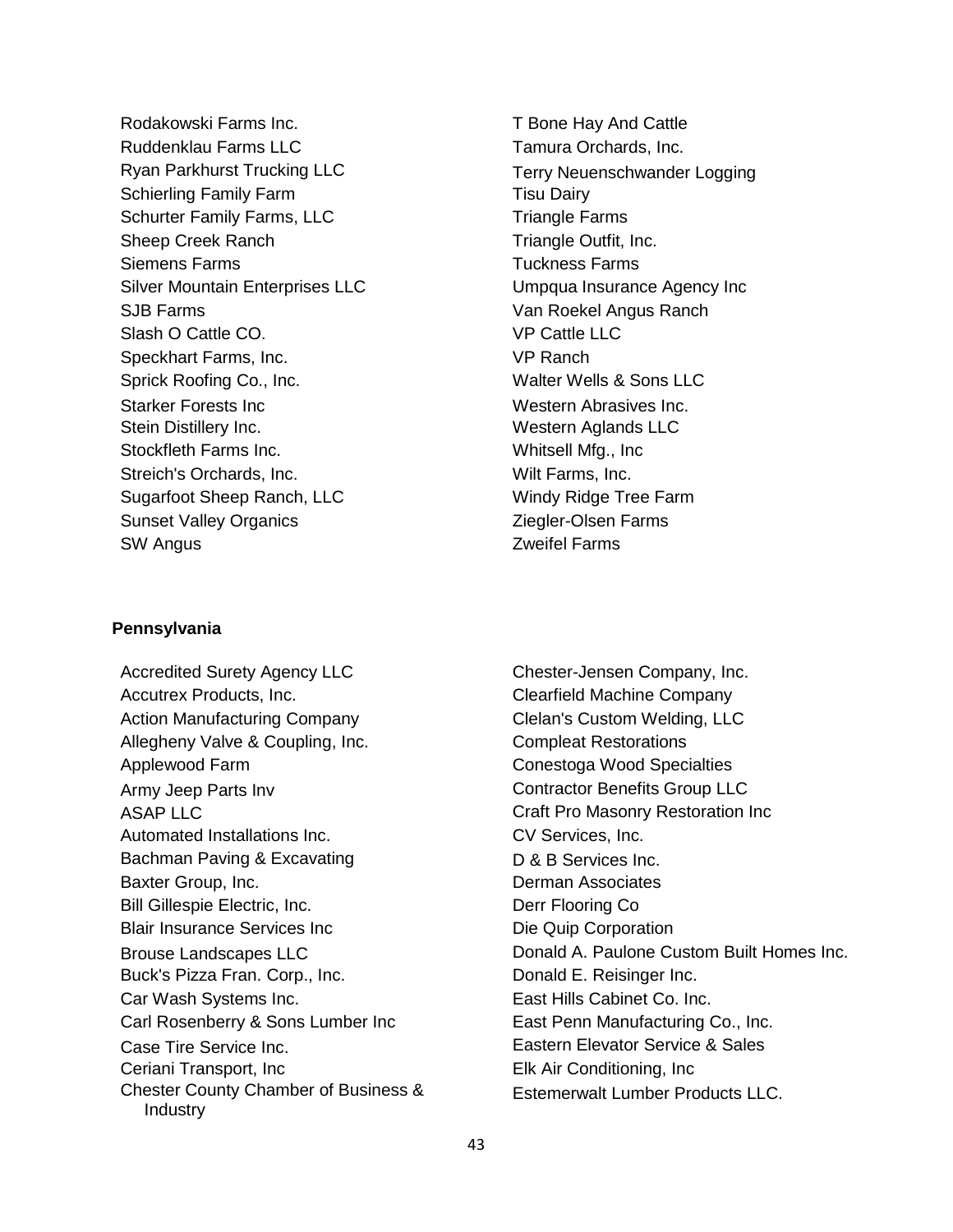Evaporated Coatings, Inc. F. A. Rohrbach, Inc. F. X. Smith's Sons Company Fairchild Brothers Inc. G.J. Littlewood and Son's Inc. Galbraith/Pre-Design, Inc. Gall Laminating LLC Garden Spot Electric, Inc. Garrety Glass Inc Garttmeyer Moving & STG Gillespie Electric, Inc Goebelwood Ind Greensburg Restoration, LLC Grovara LLC Haydon Bolts, Inc. Henderson Design and Construction, Inc. Hickory Creek Cabinetry, Inc Hightec HVAC, Inc. Hostetter Supply Co., Inc. Hudak & Company Indiana County Chamber of Commerce Integrated Security Systems Iron Valley Ceilings LLC J&R Slaw, Inc. J.E. Scholtz Custom Millwork, Inc. John Spearly Construction Inc. Jurin Roofing Services Inc. K.L. Tyndale Inc. Keller Engineers, Inc. Kelly Masonry Keystone Associated Builders & Contractors Keystone Business Transitions LLC Kingsbury, Inc. KLA Roofing & Construction, LLC Laboratory Control Systems Inc. LaPorte Enterprises, Inc. LaPorte Painting, Inc. Lawrence Plumbing LLC Leonard S. Fiore Inc. M & M General Repair Inc M.T. Ruhl Electrical Contracting MACH I, Inc. Matuszak Brothers Electrical Contractors, Inc. Miller Welding & Machine Co. MKT Metal Mfg. Motor Technology Inc. National Peach Council Neilly Canvas Goods Company Northeast PA Manufacturers & Employers Association Novelty Manufacturing Company Paradigm Labs Inc. Patterson Lumber Co., Inc. Paul Bradigan and Sons, Inc. Pennsylvania Cattlemen's Association Pennsylvania Forest Products Association Pennsylvania Manufacturers' Association Pittsburgh Stage, Inc. Plasterer Equipment Co., Inc. Poirier Operations LLC Precision Laser & Instrument, Inc. R. Huber Electric, LLC Renew Design Group Inc. Rhoads Energy RichardsApex, Inc. Ring Consulting Group. PC River Supply Inc. Roaring Spring Blank Book Co. Rogers Electric, Inc. Roof Pro, Inc. RV 4 Wheel Drive & Performance Automotive Inc. Sandmeyer Steel Company Schaal Glass Company Schlouch Incorporated Schuylkill Chamber of Commerce Sentry Fire Protection, Inc. Sheller Oil Co. Slaw Precast Solar Atmospheres, Inc. Star Iron Works, Inc. Star Spa Services Inc. Stief Concrete Work, Inc. Sweitzers Fencing Co. T&R Service Station Tavo Packaging, Inc.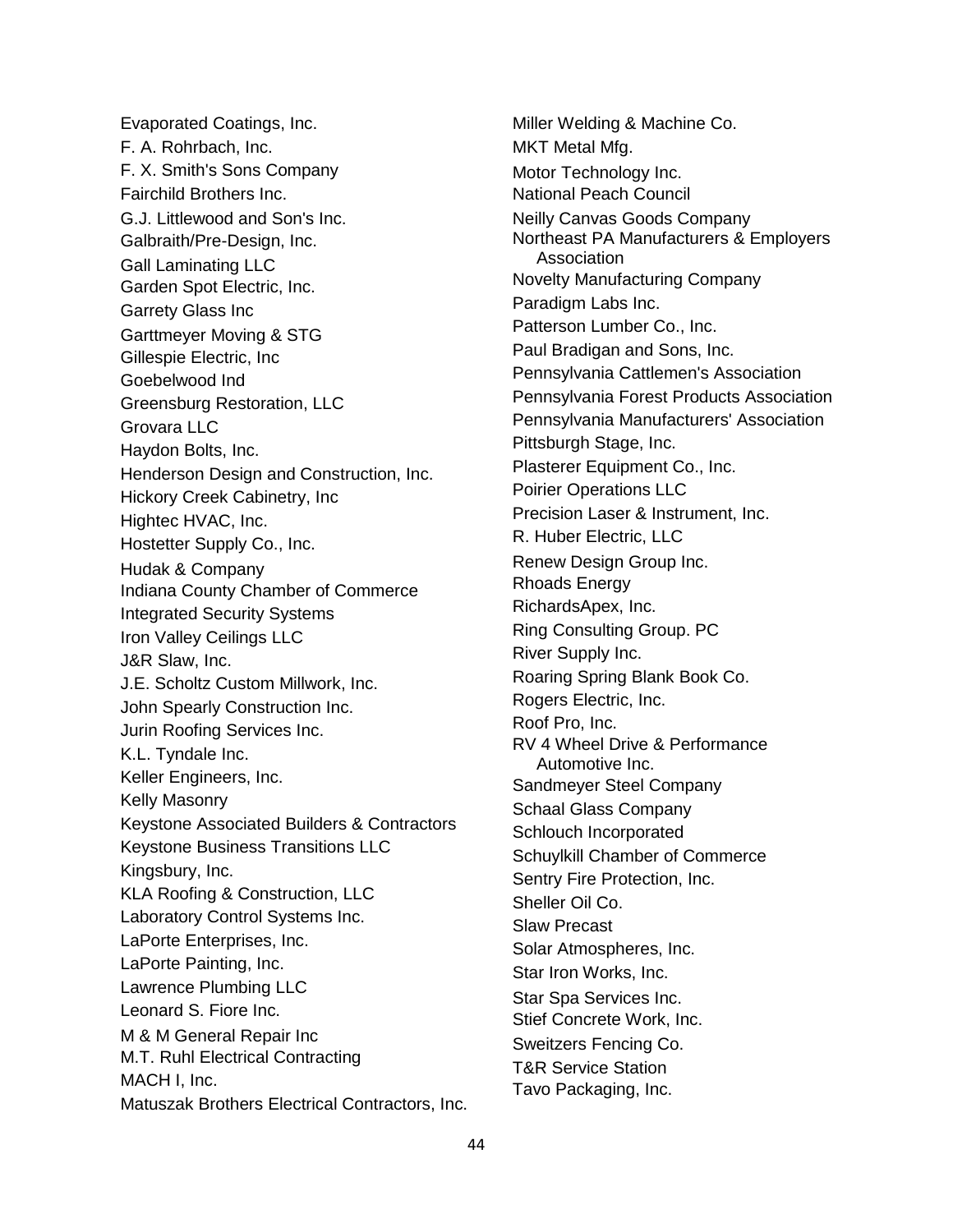The Purolite Company The Sweet Potato Council of the United States The Tri-M Group, LLC Thompson Masonry Contracting Co. Watt's Truck Center Inc.

Weaver Companies Inc West Branch Hardwoods Wm. Cohen & Sons Inc. Wouch Maloney & Co. LLP WS Cumby, Inc.

# **Rhode Island**

Admiral Packaging, Inc. Benevides & Turano, LLC Carons Jewelry, Ltd. Coppola's of Watch Hill DeVine & Associates, LLC East Bay Chamber of Commerce Evans Capacitor Company Greater Providence Chamber of Commerce J J Traskos Mfg., Inc JC's of Watch Hill Joseph Tavone Incorporated

MasterCast Ltd Narragansett Improvement Co New England Drywall Co., Nina The Kleena Ocean Community Chamber of Commerce Rol-Flo Engineering, Inc. Sayer Regan & Thayer, LLP ServiceMaster by Mason Southern Rhode Island Chamber of Commerce Taylor Box Company The Twisted Vine

# **South Carolina**

All-Safe Industrial Services Anderson Area Chamber of Commerce Asset Management and Planning LLC Beal Lumber Co. Belton Industries, Inc. Briteline Extrusions, Inc. Charles Ingram Lumber Co. CLT, Inc. Collum's Lumber Products, LLC Comporium, Inc. Frampton Construction Company, LLC Green River Cabins Intelligent Design/Nehemiah Communications Lancaster Country Cattlemen's Association Nation Ford Chemical Company

Network Certified Professionals Inc. Personnel Association Inc. Snelling Staffing Services of the Midlands South Carolina Chamber of Commerce South Carolina Farm Bureau Federation South Carolina Forestry Association Spann Roofing and Sheetmetal Spartanburg County livestock Producers Association SSS Management Corporation Stone Plaza Pharmacy US Cocoa Mat LLC Williams Life and Health Insurance Inc. Willis Sinclair Inc Wilsons Farm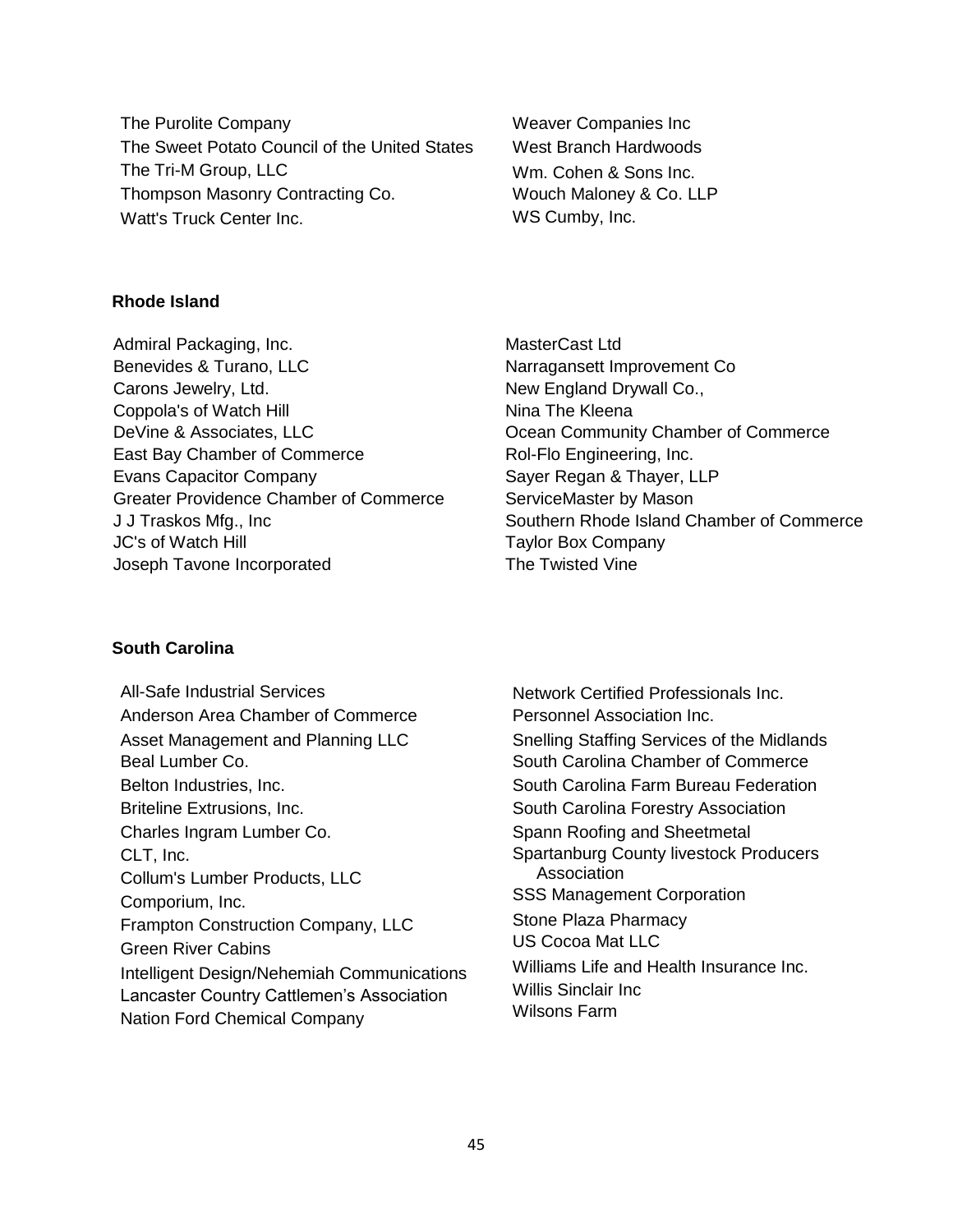# **South Dakota**

Electronic Systems, Inc. Kvasnicka Cattle Co. Northwest Pipe Fittings, Inc. Ridley Livestock Co LLC

# **Tennessee**

ABC of Tennessee Accurate Machine Products Corporation Ace Electric Service Co. LLC Answering Advantage LLC Arrowhead Ranch Bedcovet Pharmacy Beech Lake Marine C&R Services, Inc C. B. Ragland Company Cannon Ridge Ranch Chattanooga Bakery, Inc. Cleveland/Bradley Chamber of Commerce Compass Partners LLC Computer PROS CRT Custom Products, Inc East Tennessee Rent-Alls Inc. G & P Masonry Inc. Graphix Plus Inc Greater Tn. Chapter, Associated Builders and **Contractors** Hankins Painting Contractors, Inc. Hassell & Hughes Lumber Co., Inc. Hughes Hardwood International Incorporated Impressive Manufacturing, LLC Impulse, Inc. Indmar Products Company, Inc. Ingram Industries, Inc. JK&L Electric Company, LLC Johnson City Chamber of Commerce Jonesborough Chamber of Commerce Jones Farms Kelly Mobile Homes, Inc Lodge Manufacturing Company Lumbermen's Equipment Digest

Schuller Farms Inc. Sioux Corporation South Dakota Cattlemen's Association

M & M Gravel LLC Martin's Home and Garden Mayfield Lumber Company Mechanical Systems Company, LLC Mid-South Wire Company Inc Music City Masonry Contractors, LLC Nashville Area Chamber of Commerce National Cotton Council National Hardwood Lumber Association National Hardwood Magazine Inc. Pilot Flying J Pitman Glass Company Pulley & Associates, LLC Rio Grande Fence Co. of Nashville Southern Champion Tray, LP Storey Sawmill & Lumber Company Sullivan Fabricating Co T & A Darts Techmer PM, LLC Tennessee Fitness Spa The Bank of Waynesboro The Family Office, LLC The Grounds Masters The Pallet Factory Inc. Triple Steel LLC Tri-Springs Jersey Farm Wade Electric Company Inc. Wades Forklift Service LLC Washington County Chamber of Commerce Water Control Roofing Company Wayne County Chamber of Commerce WeCare Services Inc. Dba Comfort Keepers Windsor Woods Hunting Plantation Wm. S. Trimble Company, Inc.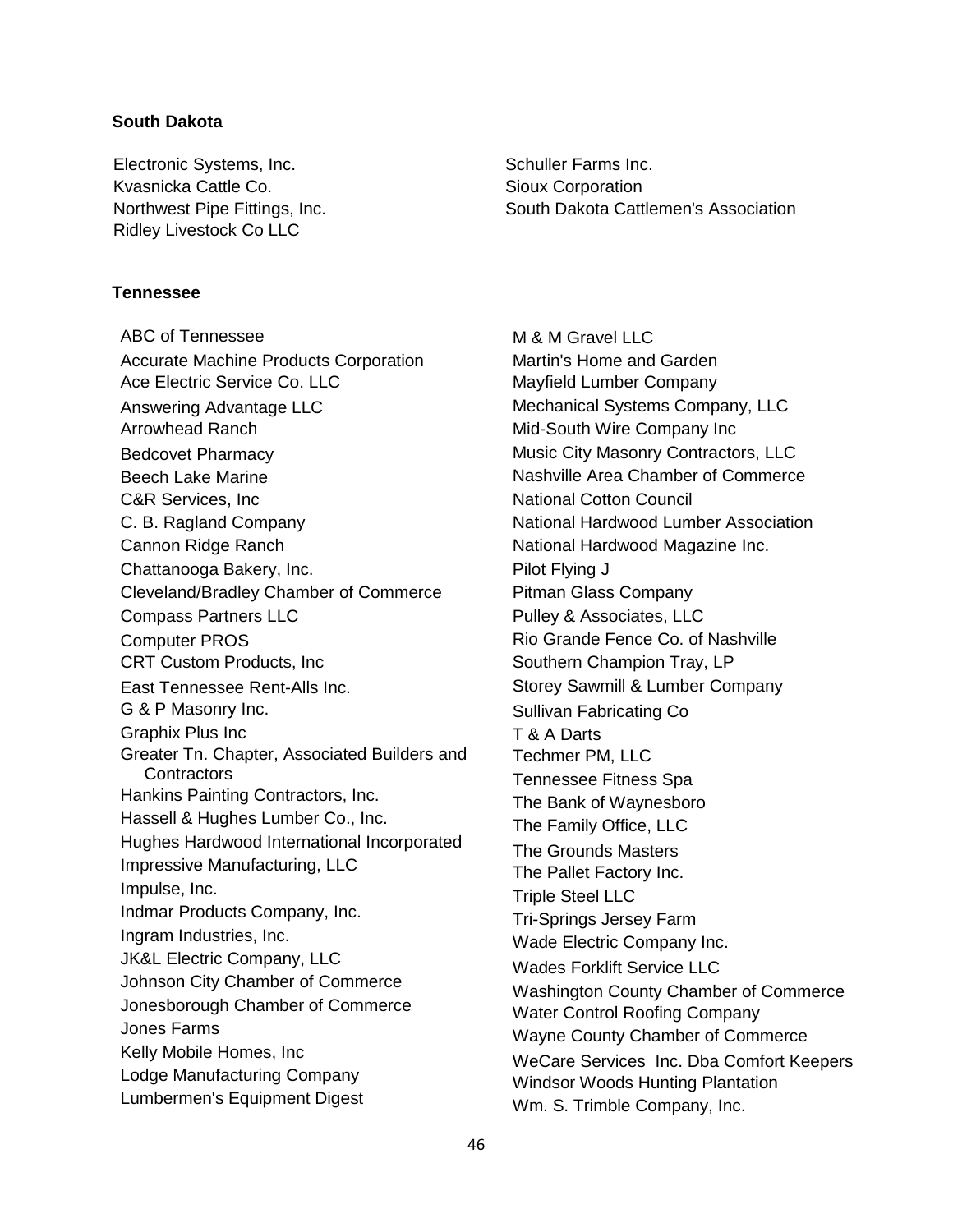# **Texas**

3R Farms, LLC 5H Brothers, LP 5H Properties, LP 7C Ranch Accessible Buildings Co., Inc. Afton Pumps, Inc. Aggregate Technologies, Inc AirBorn, Inc. Alliance Mfg. Representatives, Inc. All-Tex Pipe & Supply, Inc. American Carton Company Anchor M Ranch Angelina Auto Sales Aranya, LLC Artistic Painting Company B G Metals Inc Baker Ranch Bar C N Cattle CO , Inc. Bartlett Cocke L.P. Bransgrove Ltd. Burns Ranch Business Bank of Texas, N.A. Campbell Ranch Cello-Wrap Printing Co., Inc. Cement Lining Company Inc. Chambers Brick Sales Clymer Livestock Cobbs Meat Processing Comfort-Air Engineering, Inc. Crume Sales Inc. Cuz-N-Laws Wholesale Dairy Queen Davis Contractors Ltd Dawn Cattle Feeders Dee Brown Inc Diamond K Cattle Donnell Ranch LP Dove Creek Ranching Operations LLC E.E. Reed Construction EBCO General Contractor, Ltd. Eckel Manufacturing Company Inc.

El Bufalo Pawn Enterprise Products Company Evans Ranch Fencing Inc. of Texas Forrest Ranch Fortenberry Roofing Co. Four H Four Cattle Company, DBA Four W Agricultural Ventures, LLC Fritz-Pak Corporation G&D Livestock Gildart Construction Green Specialty Service Inc Gulf Coast Insurance Agency Inc. H Bar J Cattle Company Hansco, Inc. Harris Packaging Corporation Heard Livestock, LLC Howell Crane and Rigging Indian Ink Leasing Inc. International Biomedical, Inc. Investment Strategies, LLC J.M. Davidson LLC J.M. Maly, Inc. JCM Industries, Inc. Joeris General Contractors, Ltd. Johnson Roofing Jones Ranch LLC J's Hydraulics KAN Beefmasters Kelease, Inc. King of Texas Roofing Company, L.P. Lake Inv and Prod Co Leonard Contracting, Inc. Lightning Cattle Co. Locke Solutions Lonesome Coyote Ranch, LLC Lookout Creek Land & Cattle, LLC Manda Machine Co. Inc. Metallic Products Corporation Mike Ray Manufacturing Mobil Steel International Inc.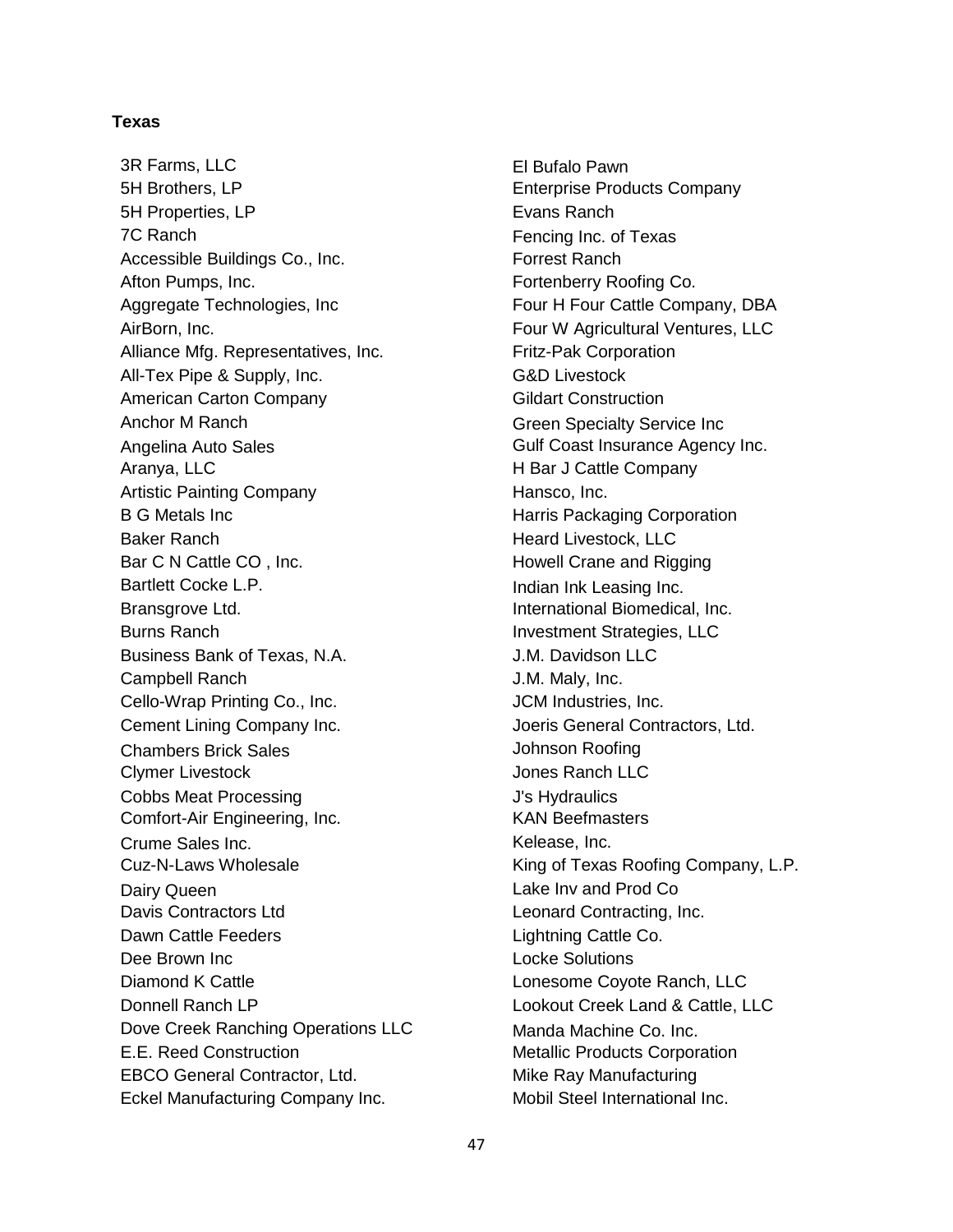Modern Plumbing Co. Mojopa, Ltd. Moore Erection, L.P. National Wholesale Supply **Nextsystems** Norris Conference Centers Norris Training Systems Inc. NUZINC Holding Partners LLP Obsta Plumbing Inc. Oil City Iron Works, Inc. Owens Ranch P. A. Pizza LTD Pelletizer Knives Peoples Ranch Pieper Houston Electric LP Pine Ridge Ranch, LLC Plains Cotton Growers, Inc. Plastic Molding Technology, Inc. Polk Mechanical Company Primo Plumbing, Inc. Purpleheart Armoury Quinney Electric Inc. Raesener Ranch Repcon, Inc. Riddle & Akiens, LLP Robert L. Reich Inc ROC Construction, Inc. RR Kropp Interests S.S. Smith & Sons Masonry, Inc. Saucer 7 Ranch Service Supply Shamrock Machinery Company Smith Tank & Equipment Co.

Special Products & Manufacturing, Inc. Speed Fab-Crete Corp. Spreen E8 Ranch St Lawrence Cotton Growers Association Student Textbook Solutions Swenson Land & Cattle Co. Tate Cattle Co. Texas and Southwestern Cattle Raisers Association Texas Association of Business Texas Plumbing Supply Company, Inc TexaStone Quarries The Beer Alliance of Texas LLC The Brevard Company The Compliance Alliance LP The Dawley Group, Inc. The Struthoff Company, Inc. Tom Brothers Ranch Traugott Inc. Tuckers T-6 Ranch Twin Oaks Legacy Ranch Vanderhoof Tree Lawn & Landscape LLC Victoria Air Conditioning, LTD W.W. Cannon Inc. Walton Farm Watson Grinding & Manufacturing Co. Western Towers Whitley Penn LLP WilliamsRDM Wilson Cattle Company Winslow Ranch WT Byler Co YT Ranch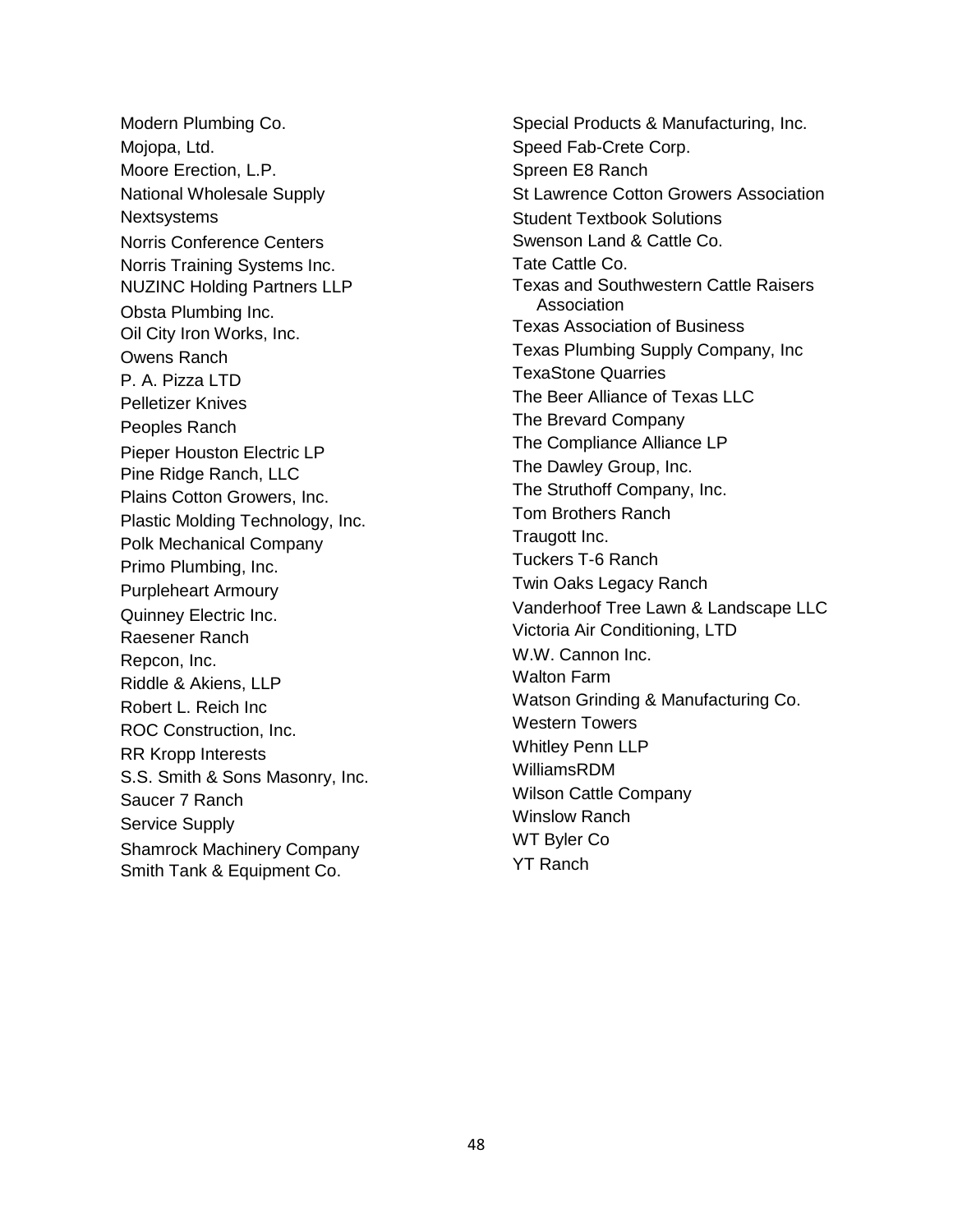# **Utah**

Americom Technology, Inc Bell Brothers Oil Co., Inc. Child Enterprises, Inc Crandall Farms, Inc. HVAC Construction, Inc. Johnson Land and Livestock LLC Kapp Construction & Development Co Inc Prewitt Enterprises LLC Ritz Management Corp. Sinc Constructors Co. Sorensen, Craig F. Construction Inc. TN Ranching Utah Beer Wholesalers Association Utah Cattlemen's Association

Vermont Wholesale Beverage Association

# **Vermont**

Pomerleau Real Estate Vermont Chamber of Commerce

# **Virginia**

ACCA - Air Conditioning Contractors of America Alban Tire Corp American Composites Manufacturers Association American International Automobile Dealers Association American Truck Dealers American Trucking Associations AMT - The Association For Manufacturing **Technology** ArborTech Forest Products, Inc. Automotive Recyclers Association B&B Electric Blue Sky Farms Boss Lumber Corporation Brick Industry Association Commonwealth Industrial Services Inc. Copeland Concrete, Inc. Copenhaver Brothers Farm Inc. Davis & Green Electrical DK Murphy & CO Drumheller Ventures Flippo Lumber Corporation Food Marketing Institute Gardner Heifers Inc.

Greater Springfield Chamber of Commerce Hardwood Plywood and Veneer Association Howell's Heating & Air Independent Insurance Agents and Brokers of America Independent Lubricant Manufacturers **Association** Insight, LLC Integrity Car Care & Tires Interlocking Concrete Pavement Institute International Roofing Corporation JSI Paving & Construction Kirby's Irrigation Inc Lakota Ranch Lazy Acres Angus Inc. Logan Food Company Loudoun County Chamber of Commerce Masonomics, Inc. Matthews Construction Co. Inc. McCauley Manor Farm Moncure Insurance Agency Inc. Morgan Lumber Company, Inc. National Apartment Association National Automobile Dealers Association National Beer Wholesalers Association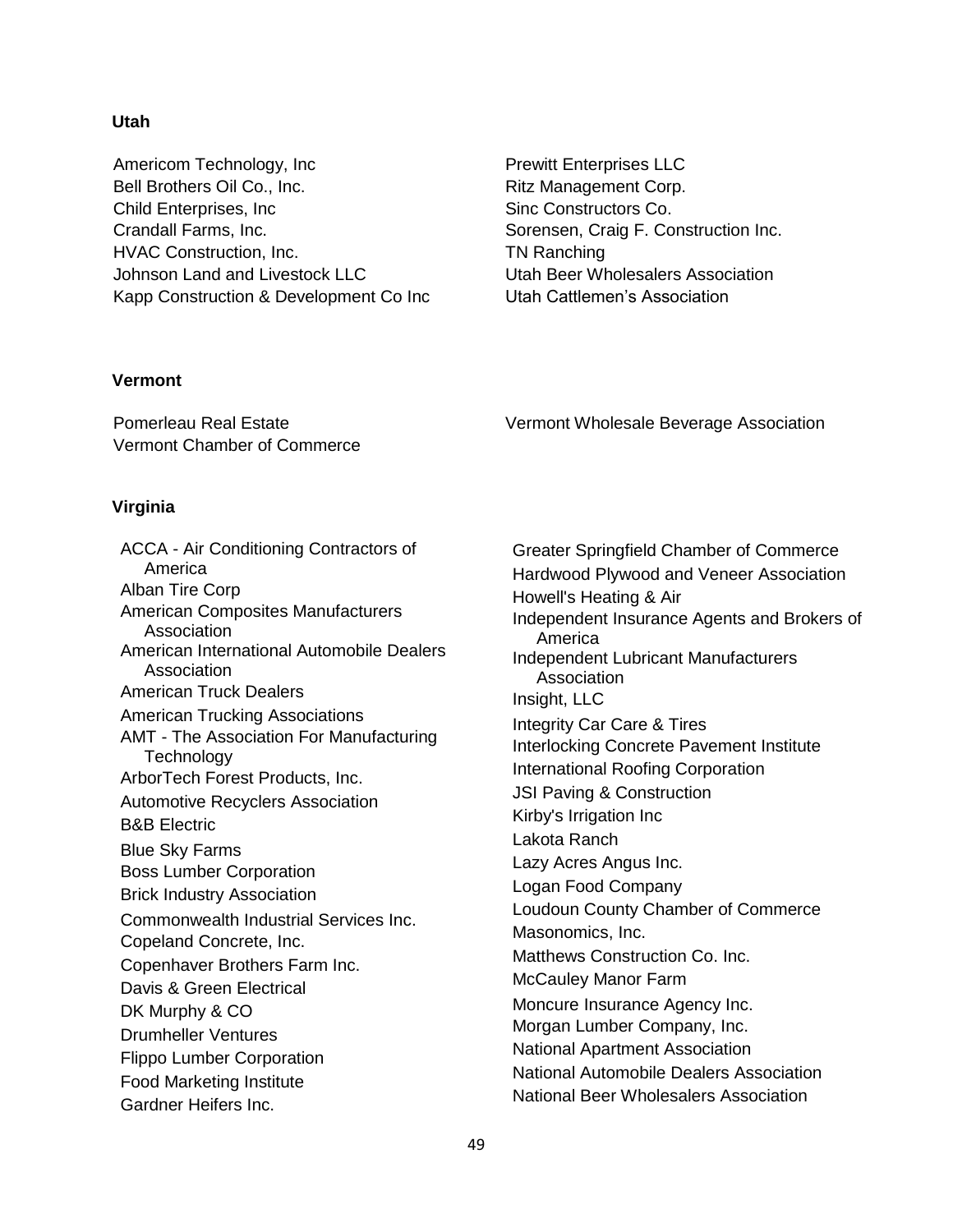National Grocers Association National Wooden Pallet and Container Association NPES The Association for Suppliers of Printing, Publishing and Converting Technologies Old Dominion Insulation, Inc Park Properties Management Co LLC Perkinson Construction LLC Petroleum Marketers Association of America Pinnacle Construction and Development Corp. Pioneer Farms Inc. Pro-Type Industries, Inc. Pyramid Electrical Contractors LLC Quintessential Construction Managers & Consultants, LLC R.W. Murray Co. **SFMS** 

Sigma Planning Group Inc. Specialty's Our Name Inc. Spectrum Building Envelope Consulting, LLC Springwood Livestock Management Services The Blair Bros., Inc TMG Family Company Turner VA Corp Virginia Beef Industry Council Virginia Beer Wholesalers Association Virginia Cattlemen's Association Virginia Forestry Association W. M. Jordan Company West Engineering Co., Inc. Wheeler Farm White Oak Farm Witt Farm

# **Washington**

Bar U Ranch Co., Inc. Bellmont Cabinet Company Benny's Colville Inn BNI PNW Braun Northwest, Inc Brian Ames Welding And Repair Services Bull's Eye Indoor Range LLC Camtek, Inc. Canyon Creek Cabinet Company Cascade Integration Inc. Construction By Champion, LLC Contemporary Composite Technologies, Inc Crystal Soda Blast, LLC Daniel Pittsford dba Turningsmith Studios Desh International and Business Law Don Small & Sons Oil Dist Co. Entek Corporation Exterior Metals Inc Fantastic Floors Garden Gnome, LLC GM Nameplate, Inc. Greater Yakima Chamber of Commerce

Hewes Marine Company, Inc. Industrial Air Systems Inc. Industrial Resources, Inc. Integrity Financial Corporation JTEC Framing and Interior Finishes K2C Properties, LLC Keystone Masonry, Inc. Kitsap Excavation, LLC Knight Fire Protection, Inc Lincoln Data Inc. Nelson Petroleum NorthSound Technical Services Pacific Crest Industries R & R Heating & A/C R&R Development NW, LLC Reisner Distributor, Inc Roger G. Flygare & Associates, Inc. Silverdale Chamber of Commerce Sisters Baking Company Ski's Painting Inc Sonderen Packaging Spencer LLC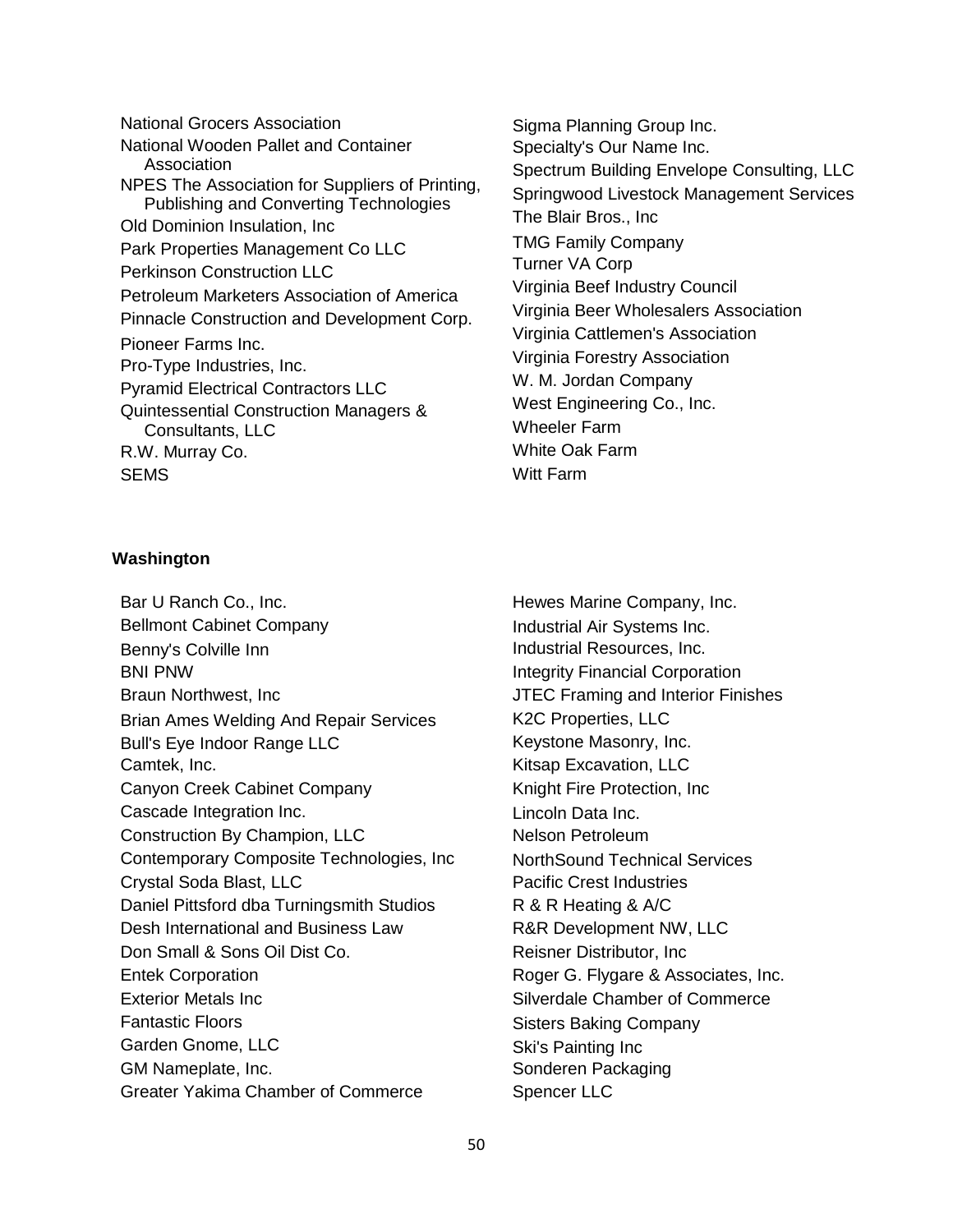Sprinx Fire Protection, Inc. Stingley Ranch Inc. Terry Bailie Farms Thoeny Farms United Systems Mechanical, LLC Vic Stokes & Sons

Visiting Angels Washington Cattlmen's Association Washington Farm Bureau Wee Wee Wee, LLC West Coast Paper Company West Coast Signs

# **West Virginia**

Chamber of Commerce of the Mid-Ohio Valley ERW, LLC Fort Pleasant Farms, Inc Hopkins Incorporated Maple Lane Farm MRW, Inc

# **Wisconsin**

A. Glewen & Sons Excavating, Inc. A. O. Smith Corporation Abel Plumbing LLC Action Floor Systems, LLC Addison Station Central, LLC Anderson Heating, Inc Barron Power Equipment Inc. DBA Northwest Honda Bay Electronics Inc. Bee Forest LLC Bennett Hardwoods Inc Camp 36 Trucking LLC Con-Cor Company, Inc. E & S Electric Inc Edge Electric of WI Endeavor Hardwoods Inc Engler Electric, Inc. Excel Tool & Die, Inc. Forston Construction Co., LLC Golden Oil LLC Green Bay Packaging Inc. Hatch Building Supply, Inc.

PMF Contracting LLC Scott-Sullivan Inc. SDR Plastics, Inc South Branch Farms, LLC Valley Realty, LLC WDPM, LLC

HyPro, Inc. Infinity Wood Floors LLC J & W Transfer and Stg. Inc. J W Speaker Corporation James R Taylor and Sons, Inc Jerome Filbrandt Plumbing and Heating Jockey International, Inc. Joe Daniels Construction Co., Inc K&K Cheese LLC KMI Construction LLC Krueger's Sign & Electric, Inc Lakeshore Plumbing & Heating Langer Roofing & Sheet Metal Inc LASAR Construction, LLC Leonhard Printing LLC Lonesome Goose Ranch Mac Donald and Owen Lumber Company Matenaer Corporation McGilvra Electric Inc Medicoil, Inc Meissner Landscape Inc. Milwaukee Electronics Corp